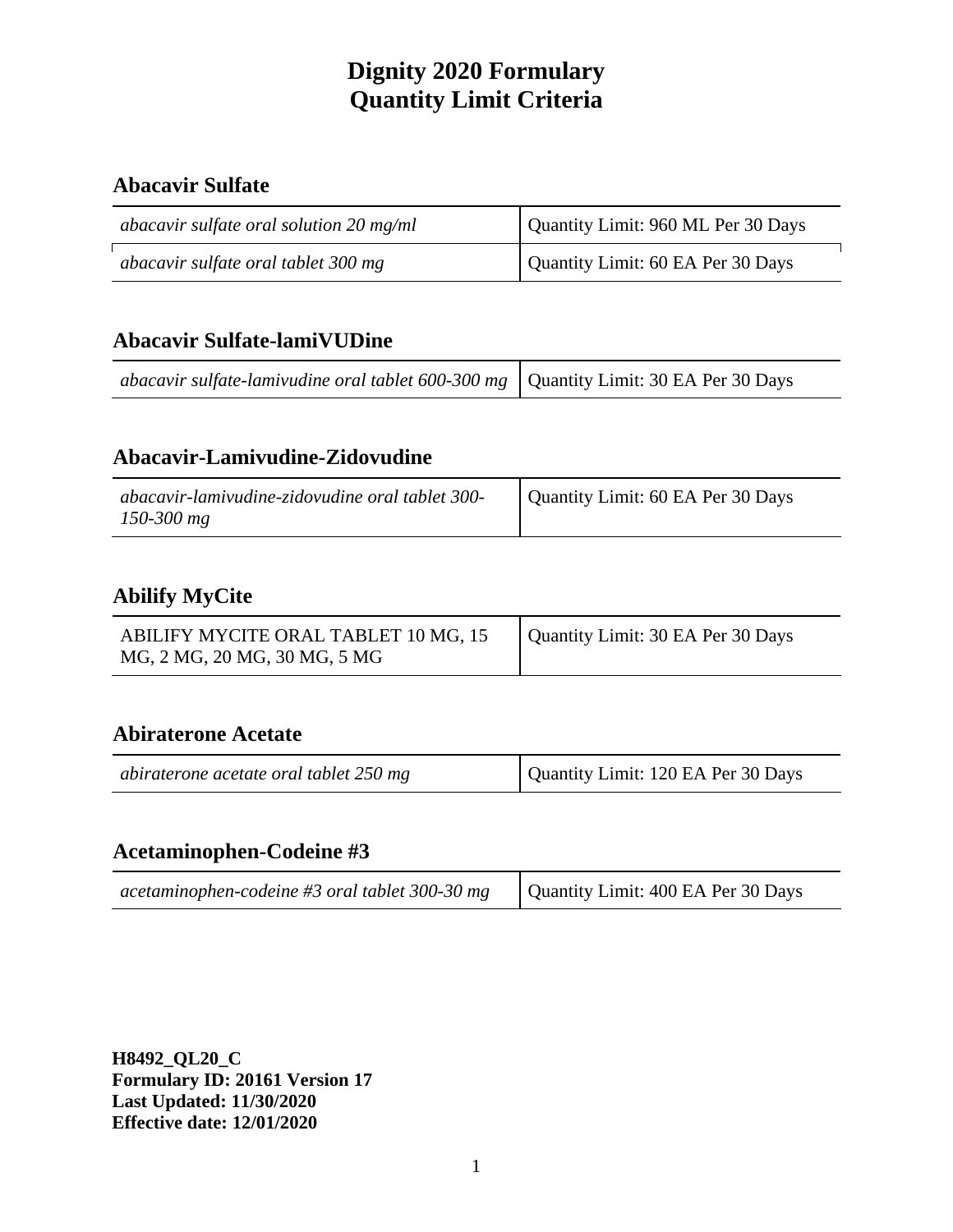# **Acetaminophen-Codeine**

| acetaminophen-codeine oral solution 120-12<br>mg/5ml                                              | Quantity Limit: 5000 ML Per 30 Days |
|---------------------------------------------------------------------------------------------------|-------------------------------------|
| acetaminophen-codeine oral tablet 300-15 mg, 300-   Quantity Limit: 400 EA Per 30 Days<br>$60$ mg |                                     |

# **Adefovir Dipivoxil**

| Quantity Limit: 30 EA Per 30 Days<br>adefovir dipivoxil oral tablet 10 mg |
|---------------------------------------------------------------------------|
|---------------------------------------------------------------------------|

# **Adempas**

| ADEMPAS ORAL TABLET 0.5 MG, 1 MG, 1.5 | Quantity Limit: 90 EA Per 30 Days |
|---------------------------------------|-----------------------------------|
| MG, 2 MG, 2.5 MG                      |                                   |

## **Advair Diskus**

| ADVAIR DISKUS INHALATION AEROSOL  | Quantity Limit: 60 EA Per 30 Days |
|-----------------------------------|-----------------------------------|
| POWDER BREATH ACTIVATED 100-50    |                                   |
| MCG/DOSE, 250-50 MCG/DOSE, 500-50 |                                   |
| MCG/DOSE                          |                                   |

## **Advair HFA**

| ADVAIR HFA INHALATION AEROSOL 115-21   Quantity Limit: 12 GM Per 30 Days |  |
|--------------------------------------------------------------------------|--|
| MCG/ACT, 230-21 MCG/ACT, 45-21 MCG/ACT                                   |  |

#### **Afinitor Disperz**

| AFINITOR DISPERZ ORAL TABLET SOLUBLE   Quantity Limit: 30 EA Per 30 Days<br>2 MG, 3 MG |  |
|----------------------------------------------------------------------------------------|--|
|                                                                                        |  |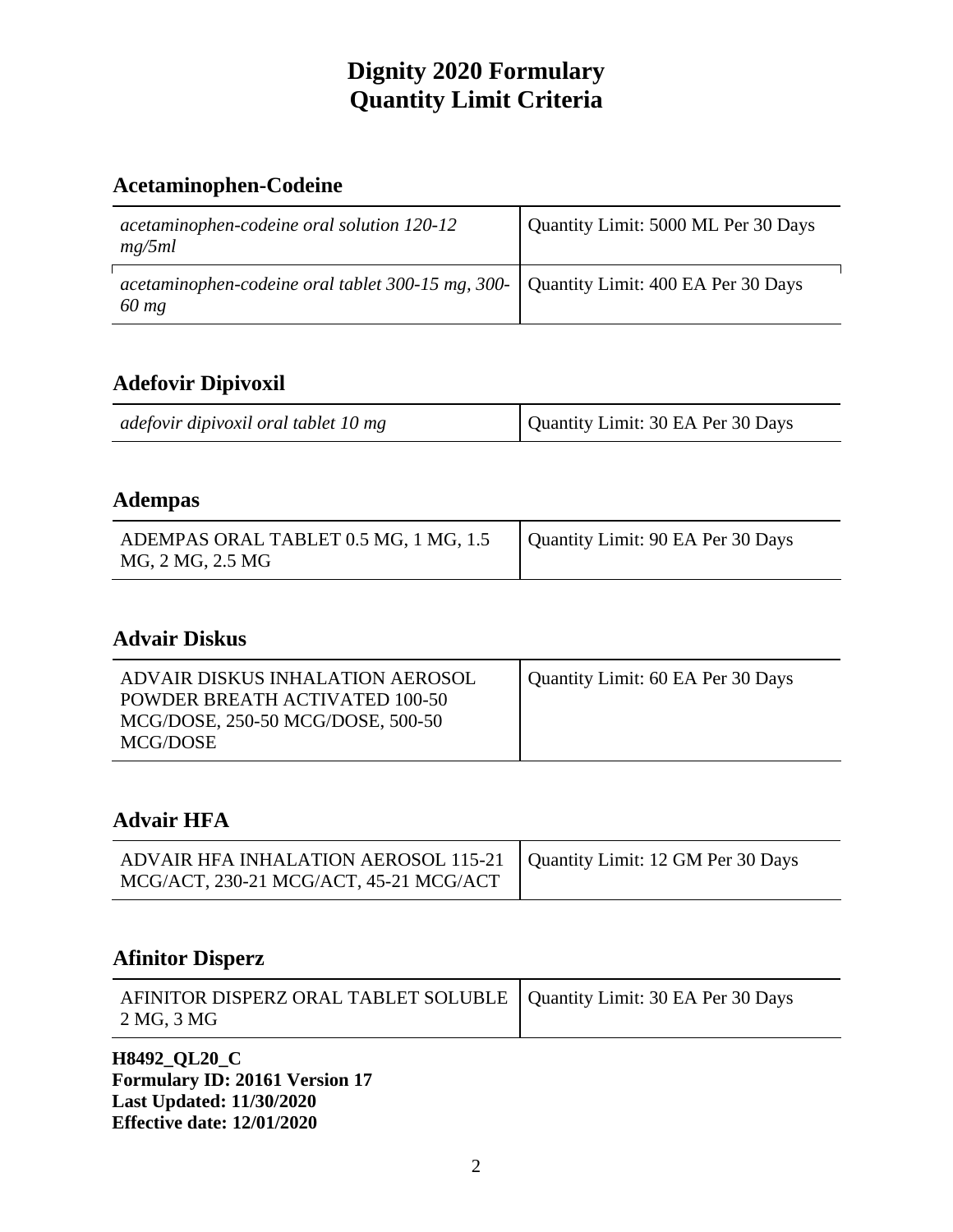# **Afinitor Disperz**

| AFINITOR DISPERZ ORAL TABLET SOLUBLE   Quantity Limit: 60 EA Per 30 Days |  |
|--------------------------------------------------------------------------|--|
| - 5 MG                                                                   |  |

## **Afinitor**

| Quantity Limit: 30 EA Per 30 Days |
|-----------------------------------|
|-----------------------------------|

#### **Albuterol Sulfate HFA**

| albuterol sulfate hfa inhalation aerosol solution 108   Quantity Limit: 36 GM Per 30 Days |  |
|-------------------------------------------------------------------------------------------|--|
| (90 base) mcg/act (nda020983)                                                             |  |

## **Alendronate Sodium**

| alendronate sodium oral tablet 10 mg        | Quantity Limit: 30 EA Per 30 Days |
|---------------------------------------------|-----------------------------------|
| alendronate sodium oral tablet 35 mg, 70 mg | Quantity Limit: 4 EA Per 28 Days  |

# **Alfuzosin HCl ER**

| alfuzosin hcl er oral tablet extended release 24 hour   Quantity Limit: 30 EA Per 30 Days |  |
|-------------------------------------------------------------------------------------------|--|
| $10 \, mg$                                                                                |  |

# **Alinia**

| ALINIA ORAL SUSPENSION<br>RECONSTITUTED 100 MG/5ML | Quantity Limit: 150 ML Per 30 Days |
|----------------------------------------------------|------------------------------------|
| ALINIA ORAL TABLET 500 MG                          | Quantity Limit: 40 EA Per 30 Days  |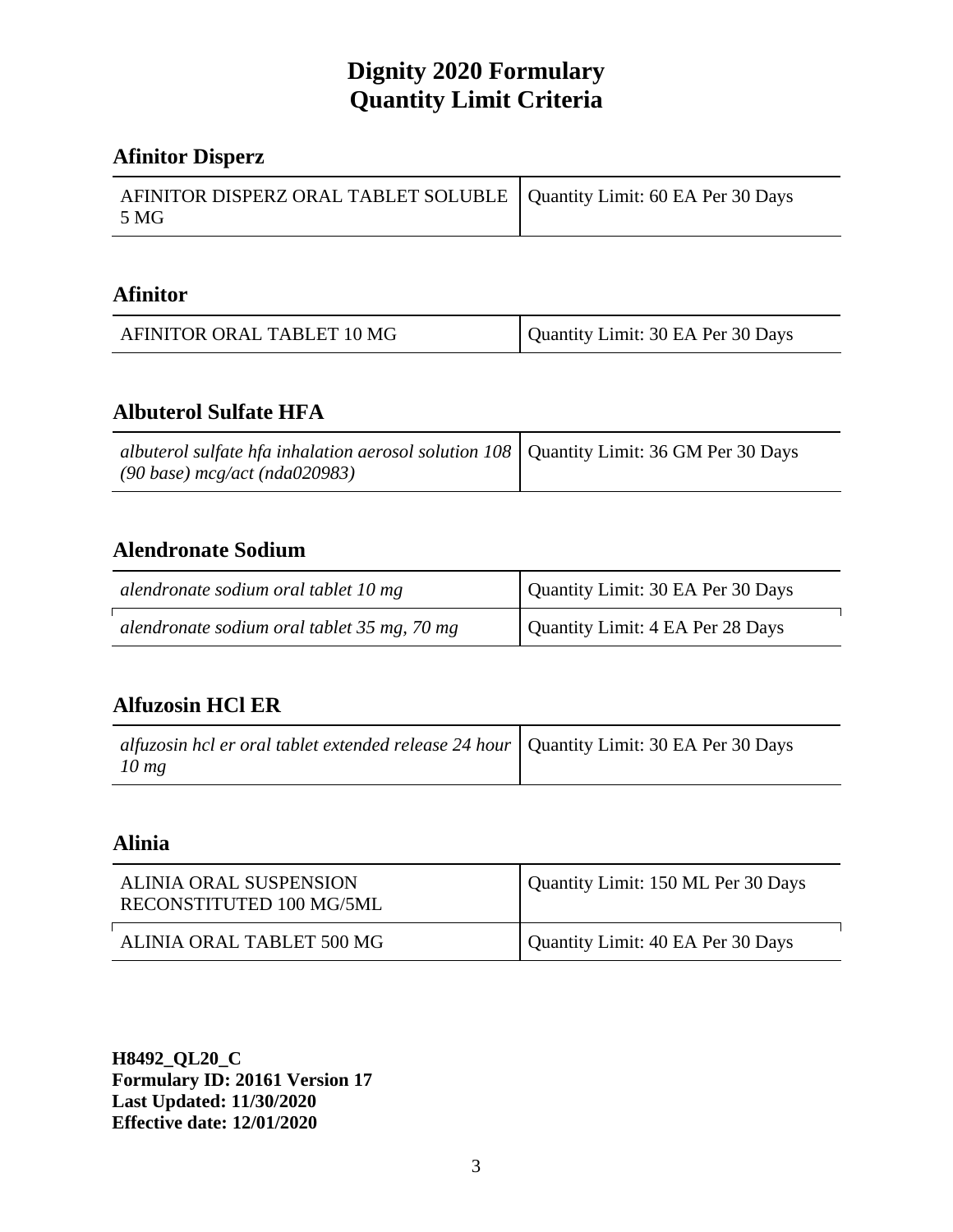### **Aliskiren Fumarate**

| aliskiren fumarate oral tablet 150 mg, 300 mg | Quantity Limit: 30 EA Per 30 Days |
|-----------------------------------------------|-----------------------------------|
|                                               |                                   |

#### **Alosetron HCl**

| alosetron hcl oral tablet 0.5 mg, 1 mg | Quantity Limit: 60 EA Per 30 Days |
|----------------------------------------|-----------------------------------|
|----------------------------------------|-----------------------------------|

#### **ALPRAZolam Intensol**

| ALPRAZOLAM INTENSOL ORAL | Quantity Limit: 300 ML Per 30 Days |
|--------------------------|------------------------------------|
| CONCENTRATE 1 MG/ML      |                                    |

### **ALPRAZolam**

| alprazolam oral tablet $0.25$ mg, $0.5$ mg | Quantity Limit: 120 EA Per 30 Days |
|--------------------------------------------|------------------------------------|
| alprazolam oral tablet 1 mg                | Quantity Limit: 240 EA Per 30 Days |
| alprazolam oral tablet 2 mg                | Quantity Limit: 150 EA Per 30 Days |

### **Alunbrig**

| ALUNBRIG ORAL TABLET 180 MG                      | Quantity Limit: 30 EA Per 30 Days  |
|--------------------------------------------------|------------------------------------|
| ALUNBRIG ORAL TABLET 30 MG                       | Quantity Limit: 180 EA Per 30 Days |
| ALUNBRIG ORAL TABLET 90 MG                       | Quantity Limit: 60 EA Per 30 Days  |
| ALUNBRIG ORAL TABLET THERAPY PACK<br>90 & 180 MG | Quantity Limit: 30 EA Per 30 Days  |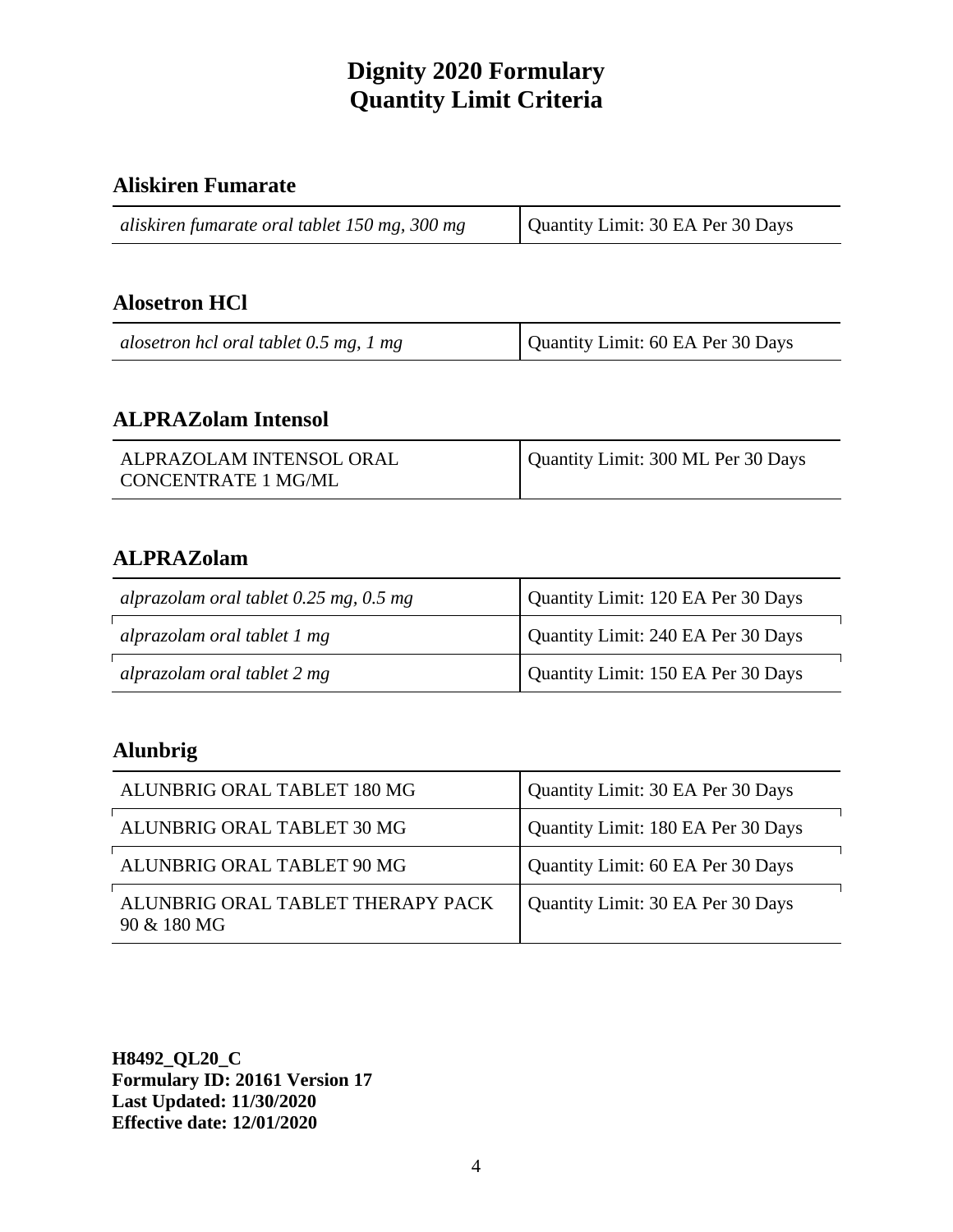## **Ambrisentan**

| Quantity Limit: 30 EA Per 30 Days<br>ambrisentan oral tablet 10 mg, 5 mg |
|--------------------------------------------------------------------------|
|--------------------------------------------------------------------------|

## **Amitiza**

| AMITIZA ORAL CAPSULE 24 MCG, 8 MCG | Quantity Limit: 60 EA Per 30 Days |
|------------------------------------|-----------------------------------|

### **Amlodipine Besy-Benazepril HCl**

| amlodipine besy-benazepril hcl oral capsule 10-20<br>mg, 10-40 mg, 5-40 mg                                               | Quantity Limit: 30 EA Per 30 Days |
|--------------------------------------------------------------------------------------------------------------------------|-----------------------------------|
| amlodipine besy-benazepril hcl oral capsule 2.5-10   Quantity Limit: 45 EA Per 30 Days<br>$mg, 5{\text -}10$ mg, 5-20 mg |                                   |

### **Amlodipine Besylate-Valsartan**

| amlodipine besylate-valsartan oral tablet 10-160 | Quantity Limit: 30 EA Per 30 Days |
|--------------------------------------------------|-----------------------------------|
| mg, 10-320 mg, 5-160 mg, 5-320 mg                |                                   |

### **Amlodipine-Olmesartan**

| amlodipine-olmesartan oral tablet 10-20 mg, 10-40   Quantity Limit: 30 EA Per 30 Days |  |
|---------------------------------------------------------------------------------------|--|
| $mg, 5{\text -}20$ mg, 5-40 mg                                                        |  |

## **Amlodipine-Valsartan-HCTZ**

| amlodipine-valsartan-hctz oral tablet 10-160-12.5   Quantity Limit: 30 EA Per 30 Days<br>mg, 10-160-25 mg, 10-320-25 mg, 5-160-12.5 mg,<br>$5 - 160 - 25$ mg |  |
|--------------------------------------------------------------------------------------------------------------------------------------------------------------|--|
|                                                                                                                                                              |  |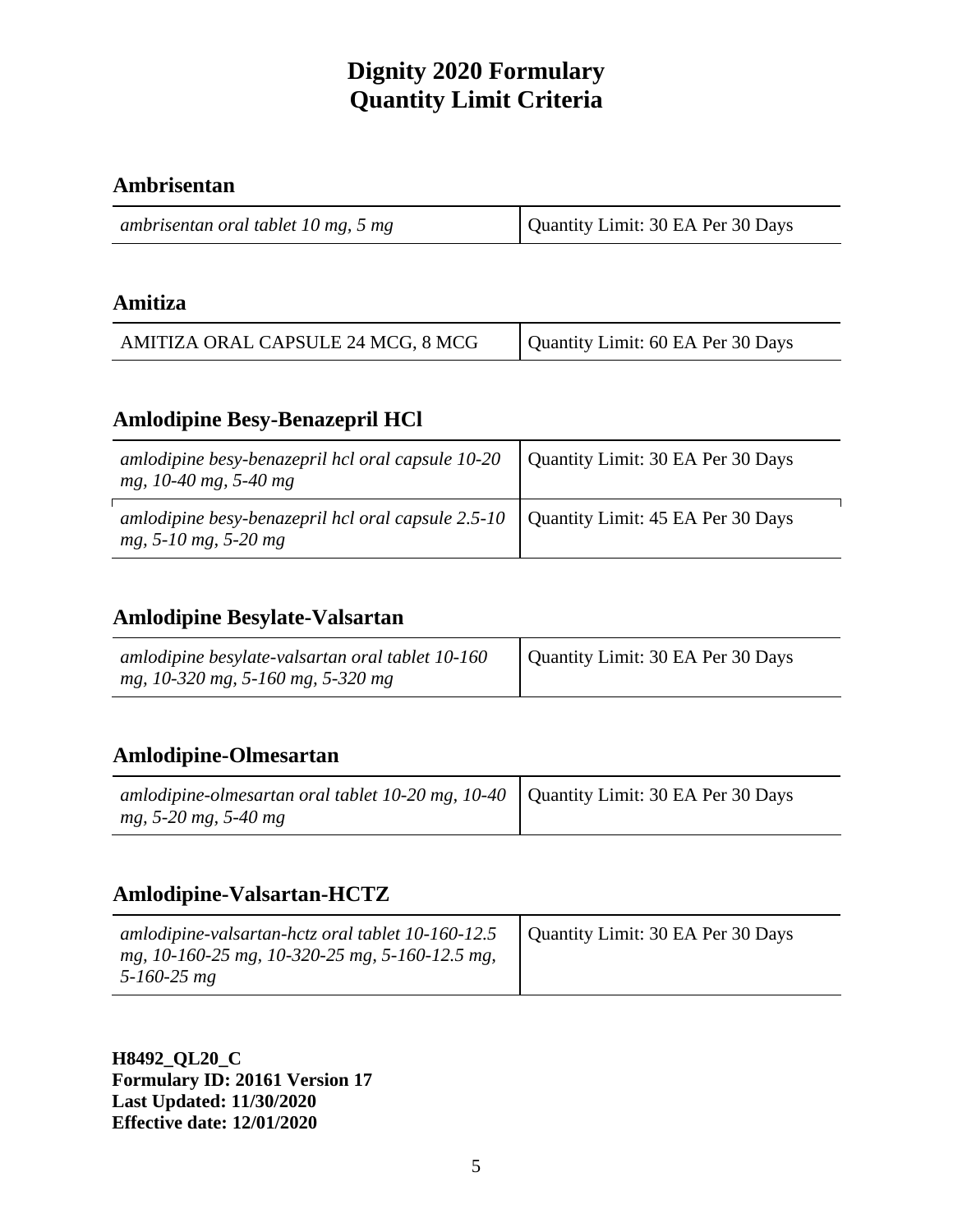# **Amphetamine-Dextroamphetamine**

| amphetamine-dextroamphetamine oral tablet 10<br>mg, 12.5 mg, 15 mg, 20 mg, 5 mg, 7.5 mg   | Quantity Limit: 90 EA Per 30 Days |
|-------------------------------------------------------------------------------------------|-----------------------------------|
| amphetamine-dextroamphetamine oral tablet 30 mg $\vert$ Quantity Limit: 60 EA Per 30 Days |                                   |

# **Anoro Ellipta**

## **Apokyn**

| APOKYN SUBCUTANEOUS SOLUTION | Quantity Limit: 60 ML Per 28 Days |
|------------------------------|-----------------------------------|
| <b>CARTRIDGE 30 MG/3ML</b>   |                                   |

# **Aprepitant**

| aprepitant oral capsule 125 mg, 40 mg, 80 mg | Quantity Limit: 30 EA Per 30 Days |
|----------------------------------------------|-----------------------------------|
| aprepitant oral capsule $80 \& 125$ mg       | Quantity Limit: 12 EA Per 30 Days |

# **Aptiom**

| APTIOM ORAL TABLET 200 MG, 400 MG, 800<br>MG | Quantity Limit: 30 EA Per 30 Days |
|----------------------------------------------|-----------------------------------|
| APTIOM ORAL TABLET 600 MG                    | Quantity Limit: 60 EA Per 30 Days |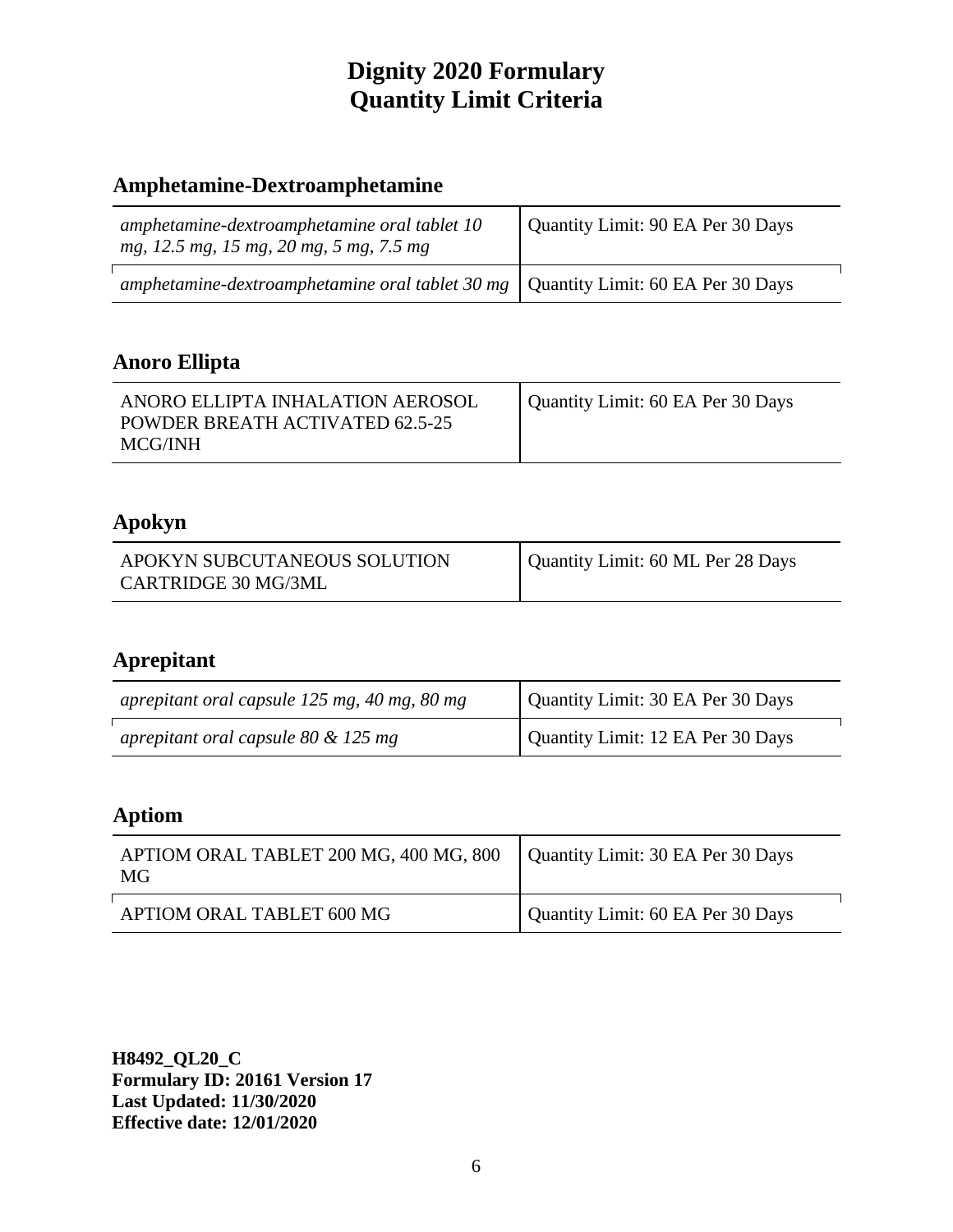# **Aptivus**

| APTIVUS ORAL CAPSULE 250 MG     | Quantity Limit: 120 EA Per 30 Days |
|---------------------------------|------------------------------------|
| APTIVUS ORAL SOLUTION 100 MG/ML | Quantity Limit: 285 ML Per 28 Days |

## **ARIPiprazole**

| aripiprazole oral solution $1 \text{ mg/ml}$                               | Quantity Limit: 750 ML Per 30 Days |
|----------------------------------------------------------------------------|------------------------------------|
| aripiprazole oral tablet 10 mg, 15 mg, 2 mg, 20 mg,<br>$30 \, mg, 5 \, mg$ | Quantity Limit: 30 EA Per 30 Days  |
| aripiprazole oral tablet dispersible 10 mg                                 | Quantity Limit: 90 EA Per 30 Days  |
| aripiprazole oral tablet dispersible 15 mg                                 | Quantity Limit: 60 EA Per 30 Days  |

# **Arnuity Ellipta**

| Quantity Limit: 30 EA Per 30 Days |
|-----------------------------------|
|                                   |
|                                   |
|                                   |

### **Asmanex (120 Metered Doses)**

| ASMANEX (120 METERED DOSES)<br>INHALATION AEROSOL POWDER BREATH<br><b>ACTIVATED 220 MCG/INH</b> | Quantity Limit: 2 EA Per 30 Days |
|-------------------------------------------------------------------------------------------------|----------------------------------|
|-------------------------------------------------------------------------------------------------|----------------------------------|

# **Asmanex (30 Metered Doses)**

| ASMANEX (30 METERED DOSES)         | Quantity Limit: 2 EA Per 30 Days |
|------------------------------------|----------------------------------|
| INHALATION AEROSOL POWDER BREATH   |                                  |
| ACTIVATED 110 MCG/INH, 220 MCG/INH |                                  |
|                                    |                                  |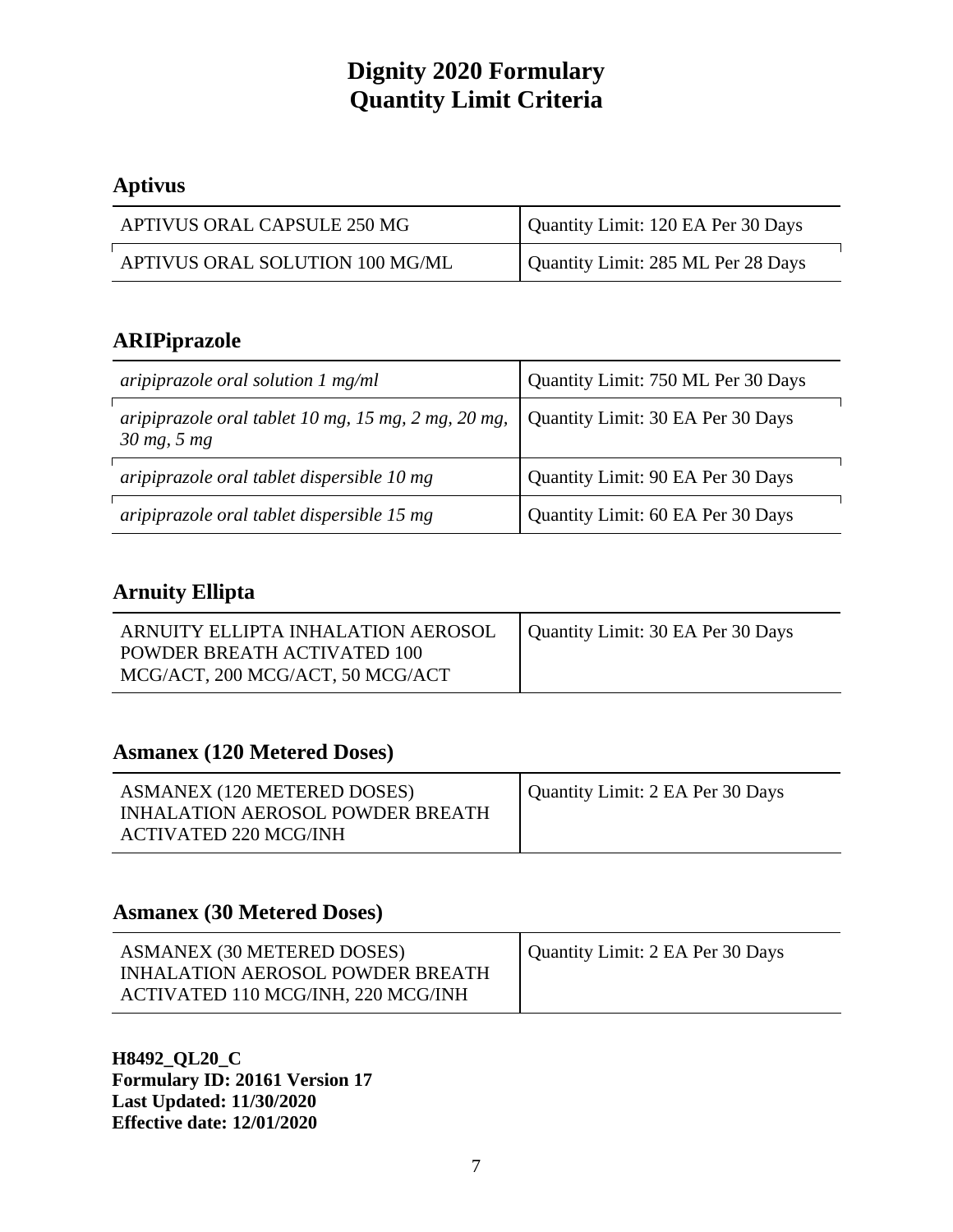#### **Asmanex (60 Metered Doses)**

| ASMANEX (60 METERED DOSES)<br>INHALATION AEROSOL POWDER BREATH<br><b>ACTIVATED 220 MCG/INH</b> | Quantity Limit: 2 EA Per 30 Days |
|------------------------------------------------------------------------------------------------|----------------------------------|

### **Asmanex HFA**

| ASMANEX HFA INHALATION AEROSOL 100 | Quantity Limit: 26 GM Per 30 Days |
|------------------------------------|-----------------------------------|
| MCG/ACT, 200 MCG/ACT, 50 MCG/ACT   |                                   |

#### **Atazanavir Sulfate**

| atazanavir sulfate oral capsule 150 mg, 200 mg,<br>$300$ mg | Quantity Limit: 60 EA Per 30 Days |
|-------------------------------------------------------------|-----------------------------------|
|-------------------------------------------------------------|-----------------------------------|

## **Atomoxetine HCl**

| atomoxetine hcl oral capsule 10 mg, 100 mg, 18 mg,   Quantity Limit: 30 EA Per 30 Days |  |
|----------------------------------------------------------------------------------------|--|
| $25 \, mg$ , 40 mg, 60 mg, 80 mg                                                       |  |

### **Atorvastatin Calcium**

| atorvastatin calcium oral tablet 10 mg, 20 mg, 40 | Quantity Limit: 30 EA Per 30 Days |
|---------------------------------------------------|-----------------------------------|
| mg, 80 mg                                         |                                   |

#### **Atripla**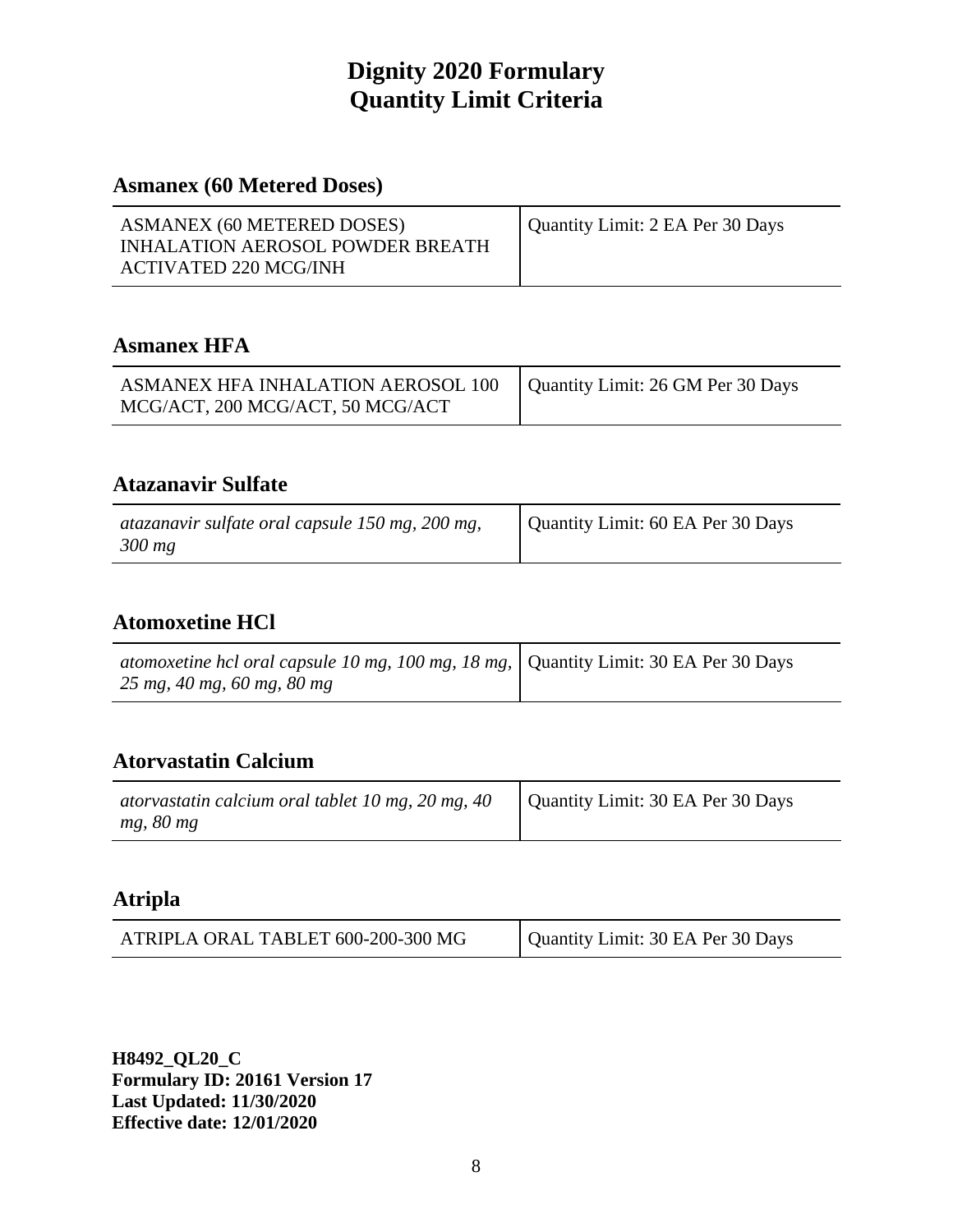#### **Austedo**

| AUSTEDO ORAL TABLET 12 MG, 6 MG, 9 MG   Quantity Limit: 120 EA Per 30 Days |  |
|----------------------------------------------------------------------------|--|
|----------------------------------------------------------------------------|--|

# **Ayvakit**

| AYVAKIT ORAL TABLET 100 MG, 200 MG,<br>300 MG | Quantity Limit: 30 EA Per 30 Days |
|-----------------------------------------------|-----------------------------------|
|-----------------------------------------------|-----------------------------------|

### **Azelastine HCl**

| azelastine hcl nasal solution 0.1 %, 0.15 % | Quantity Limit: 30 ML Per 25 Days |
|---------------------------------------------|-----------------------------------|
|---------------------------------------------|-----------------------------------|

#### **Balversa**

| <b>BALVERSA ORAL TABLET 3 MG</b> | Quantity Limit: 90 EA Per 30 Days |
|----------------------------------|-----------------------------------|
| <b>BALVERSA ORAL TABLET 4 MG</b> | Quantity Limit: 60 EA Per 30 Days |
| BALVERSA ORAL TABLET 5 MG        | Quantity Limit: 30 EA Per 30 Days |

### **Banzel**

| BANZEL ORAL SUSPENSION 40 MG/ML  | Quantity Limit: 2760 ML Per 30 Days |
|----------------------------------|-------------------------------------|
| <b>BANZEL ORAL TABLET 200 MG</b> | Quantity Limit: 480 EA Per 30 Days  |
| <b>BANZEL ORAL TABLET 400 MG</b> | Quantity Limit: 240 EA Per 30 Days  |

### **Baraclude**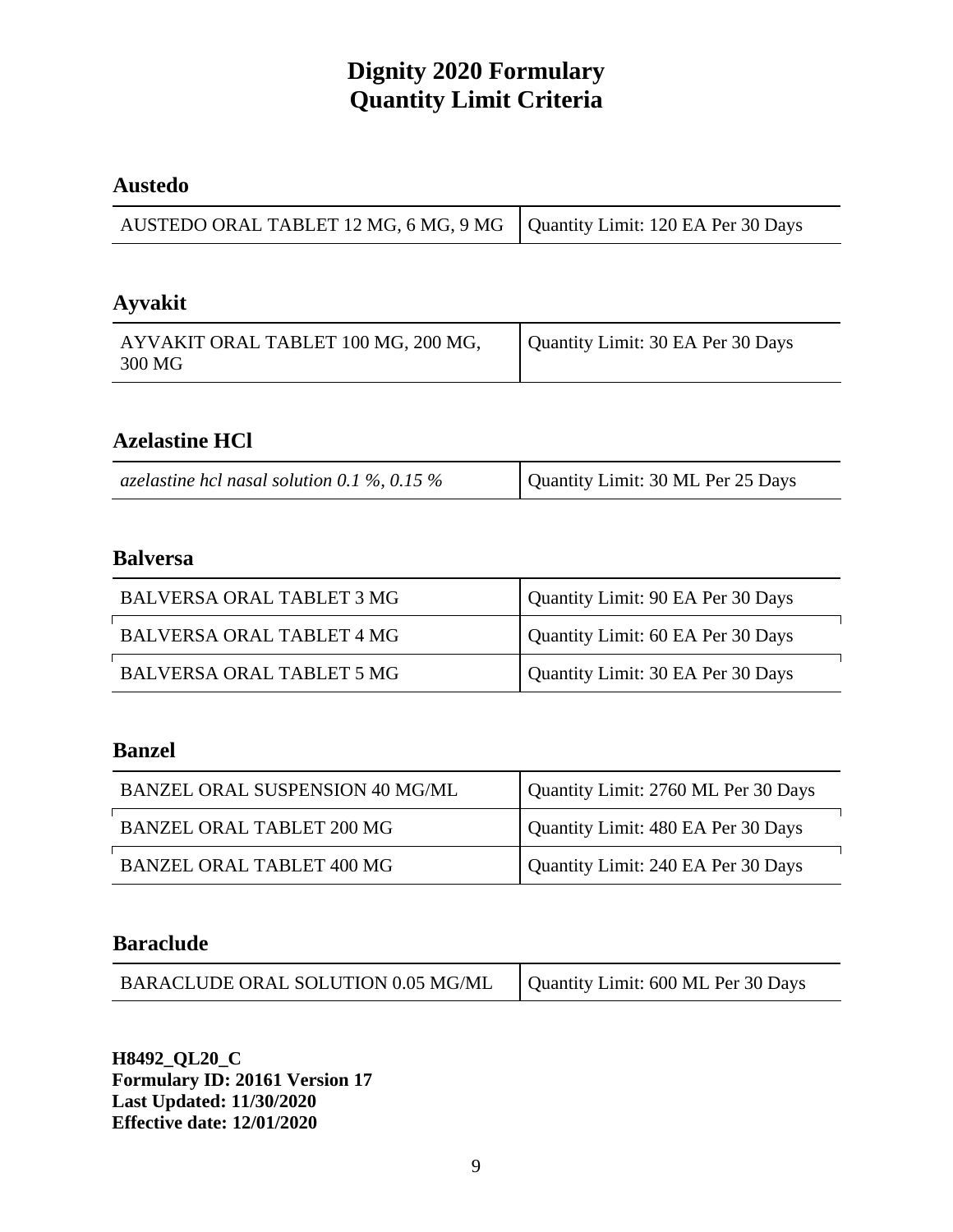### **Belsomra**

| BELSOMRA ORAL TABLET 10 MG, 15 MG, 20   Quantity Limit: 30 EA Per 30 Days |  |
|---------------------------------------------------------------------------|--|
| MG, 5 MG                                                                  |  |

#### **Bexarotene**

| bexarotene oral capsule 75 mg | Quantity Limit: 300 EA Per 30 Days |
|-------------------------------|------------------------------------|
|-------------------------------|------------------------------------|

# **Biktarvy**

| BIKTARVY ORAL TABLET 50-200-25 MG | Quantity Limit: 30 EA Per 30 Days |
|-----------------------------------|-----------------------------------|
|-----------------------------------|-----------------------------------|

#### **Bosentan**

| bosentan oral tablet 125 mg, 62.5 mg | Quantity Limit: 60 EA Per 30 Days |
|--------------------------------------|-----------------------------------|
|                                      |                                   |

### **Bosulif**

| <b>BOSULIF ORAL TABLET 100 MG</b>  | Quantity Limit: 120 EA Per 30 Days |
|------------------------------------|------------------------------------|
| BOSULIF ORAL TABLET 400 MG, 500 MG | Quantity Limit: 30 EA Per 30 Days  |

## **Braftovi**

| <b>BRAFTOVI ORAL CAPSULE 75 MG</b> | Quantity Limit: 180 EA Per 30 Days |
|------------------------------------|------------------------------------|
|                                    |                                    |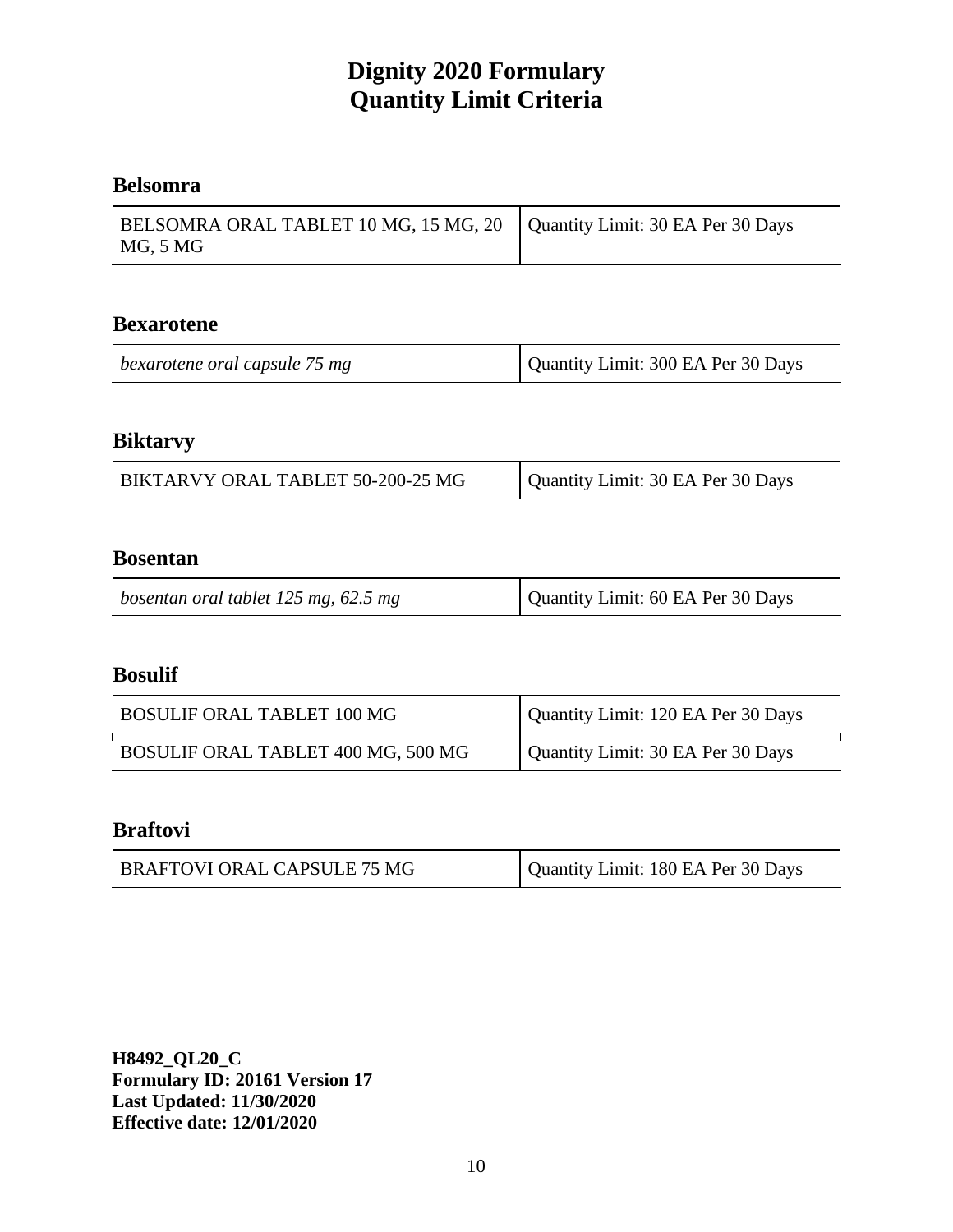# **Breo Ellipta**

| BREO ELLIPTA INHALATION AEROSOL<br><b>POWDER BREATH ACTIVATED 100-25</b> | Quantity Limit: 60 EA Per 30 Days |
|--------------------------------------------------------------------------|-----------------------------------|
| MCG/INH, 200-25 MCG/INH                                                  |                                   |

### **Briviact**

| BRIVIACT ORAL SOLUTION 10 MG/ML                            | Quantity Limit: 600 ML Per 30 Days |
|------------------------------------------------------------|------------------------------------|
| BRIVIACT ORAL TABLET 10 MG, 100 MG, 25<br>MG, 50 MG, 75 MG | Quantity Limit: 60 EA Per 30 Days  |

# **Brukinsa**

| BRUKINSA ORAL CAPSULE 80 MG | Quantity Limit: 120 EA Per 30 Days |
|-----------------------------|------------------------------------|

## **buPROPion HCl ER (SR)**

| bupropion hcl er (sr) oral tablet extended release<br>$12$ hour $100$ mg | Quantity Limit: 120 EA Per 30 Days |
|--------------------------------------------------------------------------|------------------------------------|
| bupropion hcl er (sr) oral tablet extended release<br>12 hour $200$ mg   | Quantity Limit: 60 EA Per 30 Days  |

### **BuPROPion HCl ER (SR)**

| bupropion hcl er (sr) oral tablet extended release<br>12 hour 150 mg | Quantity Limit: 90 EA Per 30 Days |
|----------------------------------------------------------------------|-----------------------------------|
|----------------------------------------------------------------------|-----------------------------------|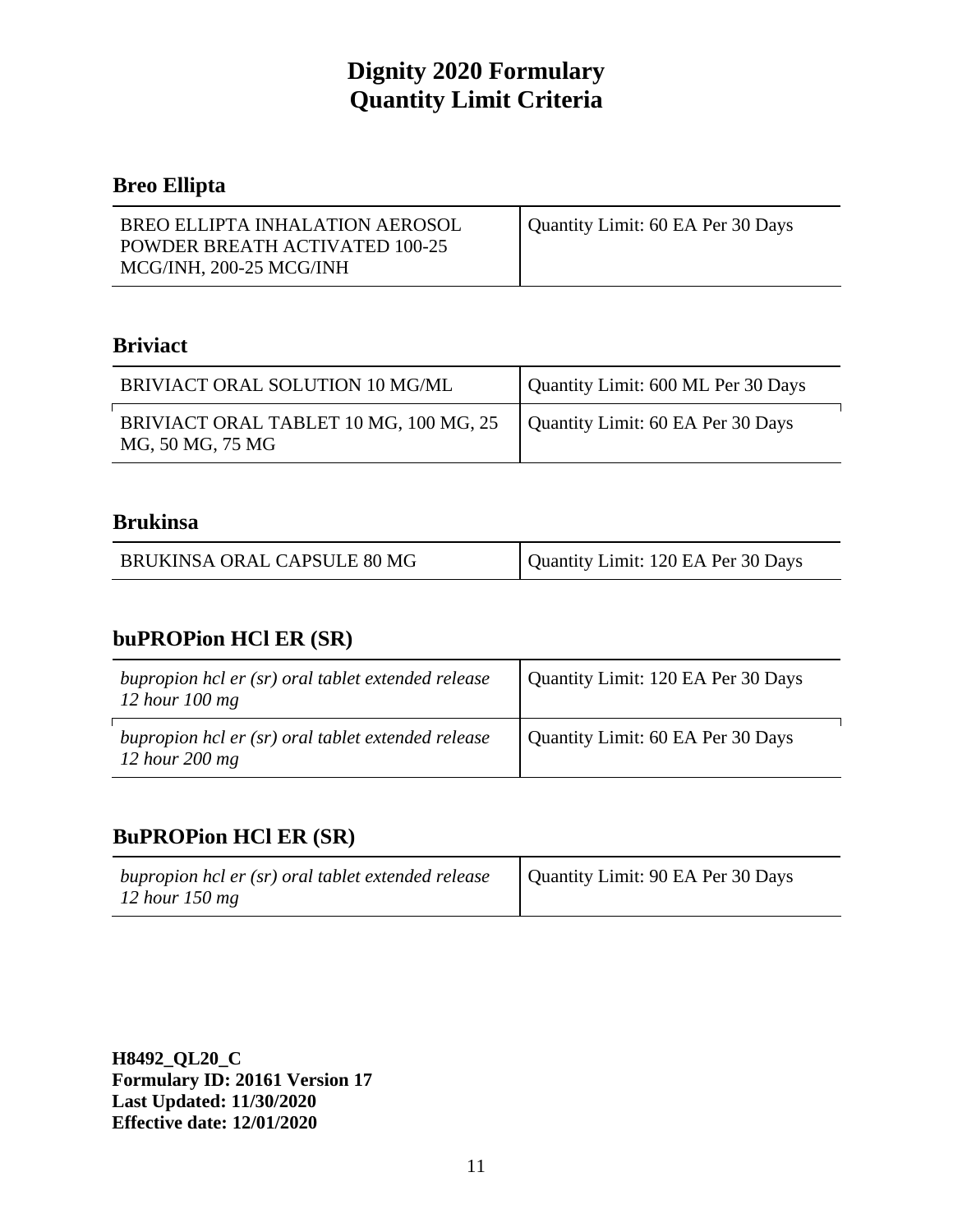# **BuPROPion HCl ER (XL)**

| bupropion hcl er (xl) oral tablet extended release $24$ Quantity Limit: 90 EA Per 30 Days<br>hour $150$ mg, $300$ mg |  |
|----------------------------------------------------------------------------------------------------------------------|--|
| bupropion hcl er (xl) oral tablet extended release $24$ Quantity Limit: 30 EA Per 30 Days<br>hour $450$ mg           |  |

## **buPROPion HCl**

| bupropion hcl oral tablet 100 mg | Quantity Limit: 180 EA Per 30 Days |
|----------------------------------|------------------------------------|
|----------------------------------|------------------------------------|

# **BuPROPion HCl**

| bupropion hcl oral tablet 75 mg | Quantity Limit: 120 EA Per 30 Days |
|---------------------------------|------------------------------------|
|---------------------------------|------------------------------------|

#### **Butalbital-Acetaminophen**

|  | butalbital-acetaminophen oral tablet 50-325 mg | Quantity Limit: 180 EA Per 30 Days |
|--|------------------------------------------------|------------------------------------|
|--|------------------------------------------------|------------------------------------|

### **Butalbital-APAP-Caffeine**

| butalbital-apap-caffeine oral capsule 50-325-40 mg $\vert$ Quantity Limit: 180 EA Per 30 Days |                                    |
|-----------------------------------------------------------------------------------------------|------------------------------------|
| butalbital-apap-caffeine oral tablet 50-325-40 mg                                             | Quantity Limit: 180 EA Per 30 Days |

### **Butalbital-ASA-Caff-Codeine**

| butalbital-asa-caff-codeine oral capsule 50-325-40-   Quantity Limit: 370 EA Per 30 Days |  |
|------------------------------------------------------------------------------------------|--|
| $30 \, mg$                                                                               |  |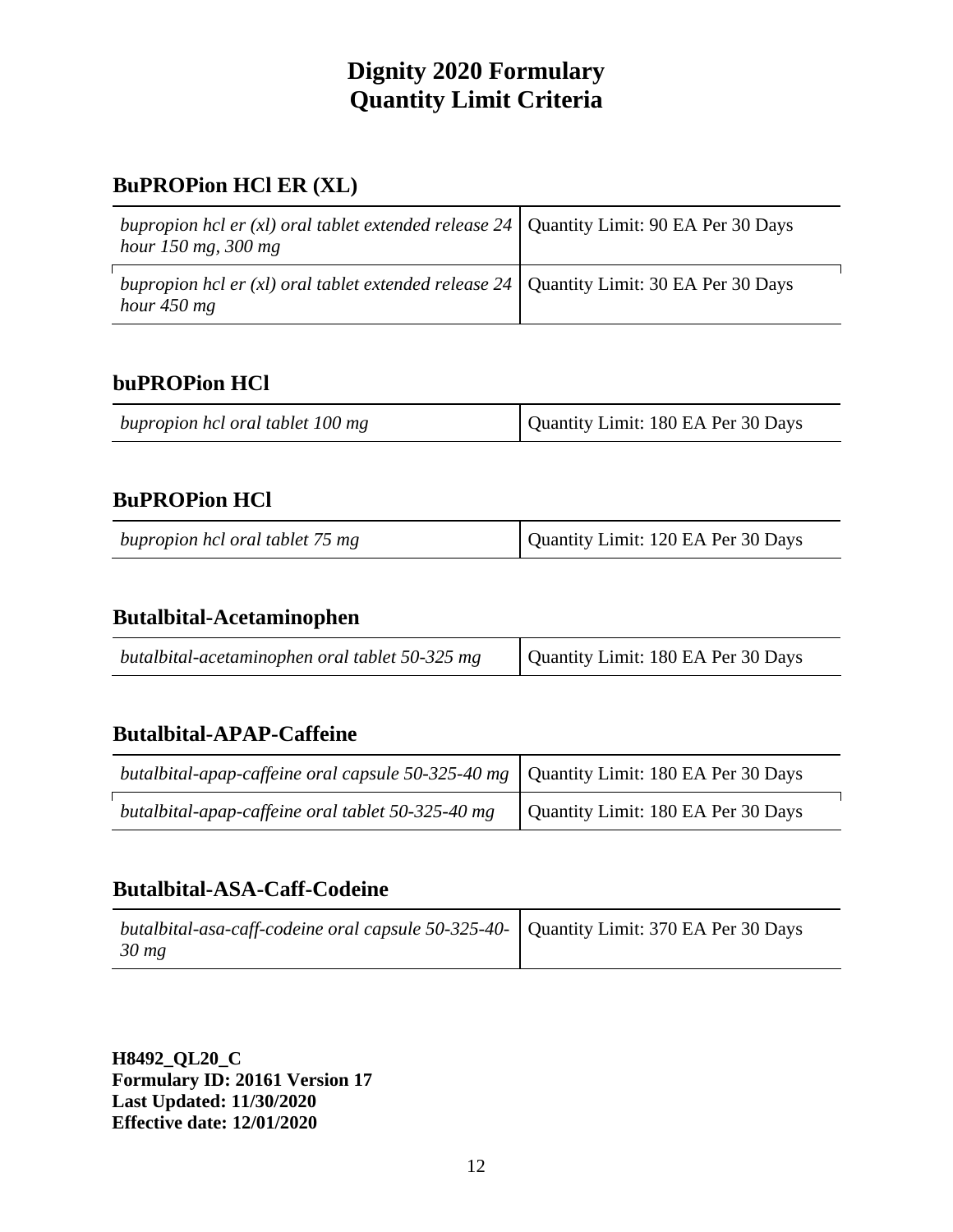# **Butalbital-Aspirin-Caffeine**

| butalbital-aspirin-caffeine oral capsule $50-325-40$ | Quantity Limit: 180 EA Per 30 Days |
|------------------------------------------------------|------------------------------------|
| mg                                                   |                                    |

### **Calquence**

| CALQUENCE ORAL CAPSULE 100 MG | Quantity Limit: 60 EA Per 30 Days |
|-------------------------------|-----------------------------------|
|                               |                                   |

### **Candesartan Cilexetil**

| candesartan cilexetil oral tablet 16 mg, 4 mg, 8 mg $\vert$ Quantity Limit: 60 EA Per 30 Days |                                   |
|-----------------------------------------------------------------------------------------------|-----------------------------------|
| candesartan cilexetil oral tablet 32 mg                                                       | Quantity Limit: 30 EA Per 30 Days |

## **Candesartan Cilexetil-HCTZ**

| candesartan cilexetil-hctz oral tablet 16-12.5 mg,<br>$32 - 12.5$ mg, 32-25 mg | Quantity Limit: 30 EA Per 30 Days |
|--------------------------------------------------------------------------------|-----------------------------------|
|--------------------------------------------------------------------------------|-----------------------------------|

#### **Caplyta**

| CAPLYTA ORAL CAPSULE 42 MG | Quantity Limit: 30 EA Per 30 Days |
|----------------------------|-----------------------------------|
|----------------------------|-----------------------------------|

## **Caprelsa**

| CAPRELSA ORAL TABLET 100 MG | Quantity Limit: 60 EA Per 30 Days |
|-----------------------------|-----------------------------------|
| CAPRELSA ORAL TABLET 300 MG | Quantity Limit: 30 EA Per 30 Days |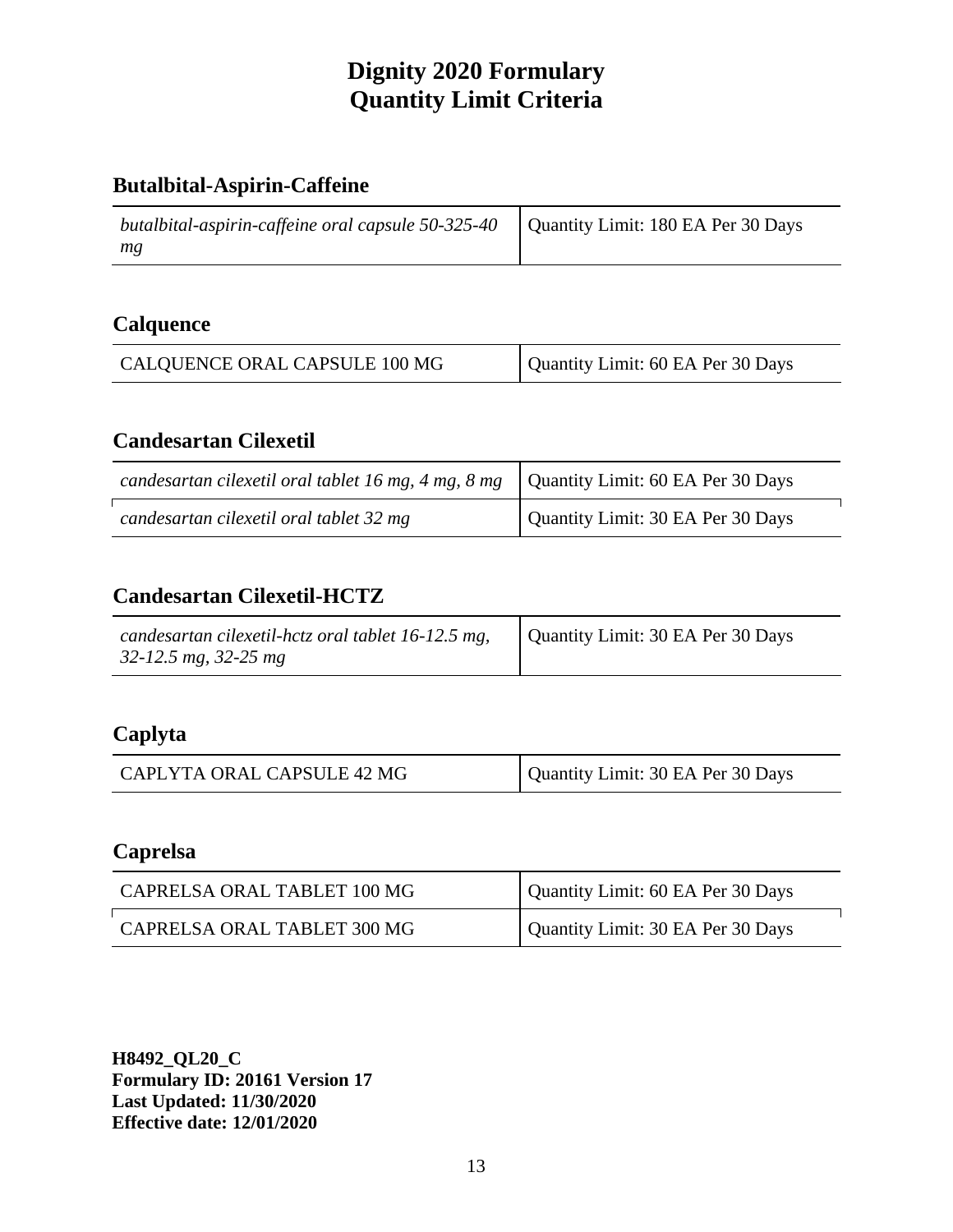## **Cartia XT**

| CARTIA XT ORAL CAPSULE EXTENDED<br>RELEASE 24 HOUR 120 MG, 180 MG, 240 MG | Quantity Limit: 60 EA Per 30 Days |
|---------------------------------------------------------------------------|-----------------------------------|
| CARTIA XT ORAL CAPSULE EXTENDED<br>RELEASE 24 HOUR 300 MG                 | Quantity Limit: 30 EA Per 30 Days |

# **ChlordiazePOXIDE HCl**

| <i>chlordiazepoxide hcl oral capsule 10 mg, 25 mg, 5</i> $\vert$ Quantity Limit: 120 EA Per 30 Days |  |
|-----------------------------------------------------------------------------------------------------|--|
| mg                                                                                                  |  |

### **Cimduo**

| CIMDUO ORAL TABLET 300-300 MG | Quantity Limit: 30 EA Per 30 Days |
|-------------------------------|-----------------------------------|

## **Cinacalcet HCl**

| cinacalcet hcl oral tablet 30 mg, 60 mg | Quantity Limit: 60 EA Per 30 Days  |
|-----------------------------------------|------------------------------------|
| cinacalcet hcl oral tablet 90 mg        | Quantity Limit: 120 EA Per 30 Days |

# **Citalopram Hydrobromide**

| citalopram hydrobromide oral solution 10 mg/5ml  | Quantity Limit: 600 ML Per 30 Days |
|--------------------------------------------------|------------------------------------|
| citalopram hydrobromide oral tablet 10 mg, 40 mg | Quantity Limit: 30 EA Per 30 Days  |
| citalopram hydrobromide oral tablet 20 mg        | Quantity Limit: 60 EA Per 30 Days  |

## **CloBAZam**

| TTO JOA OT AO O |
|-----------------|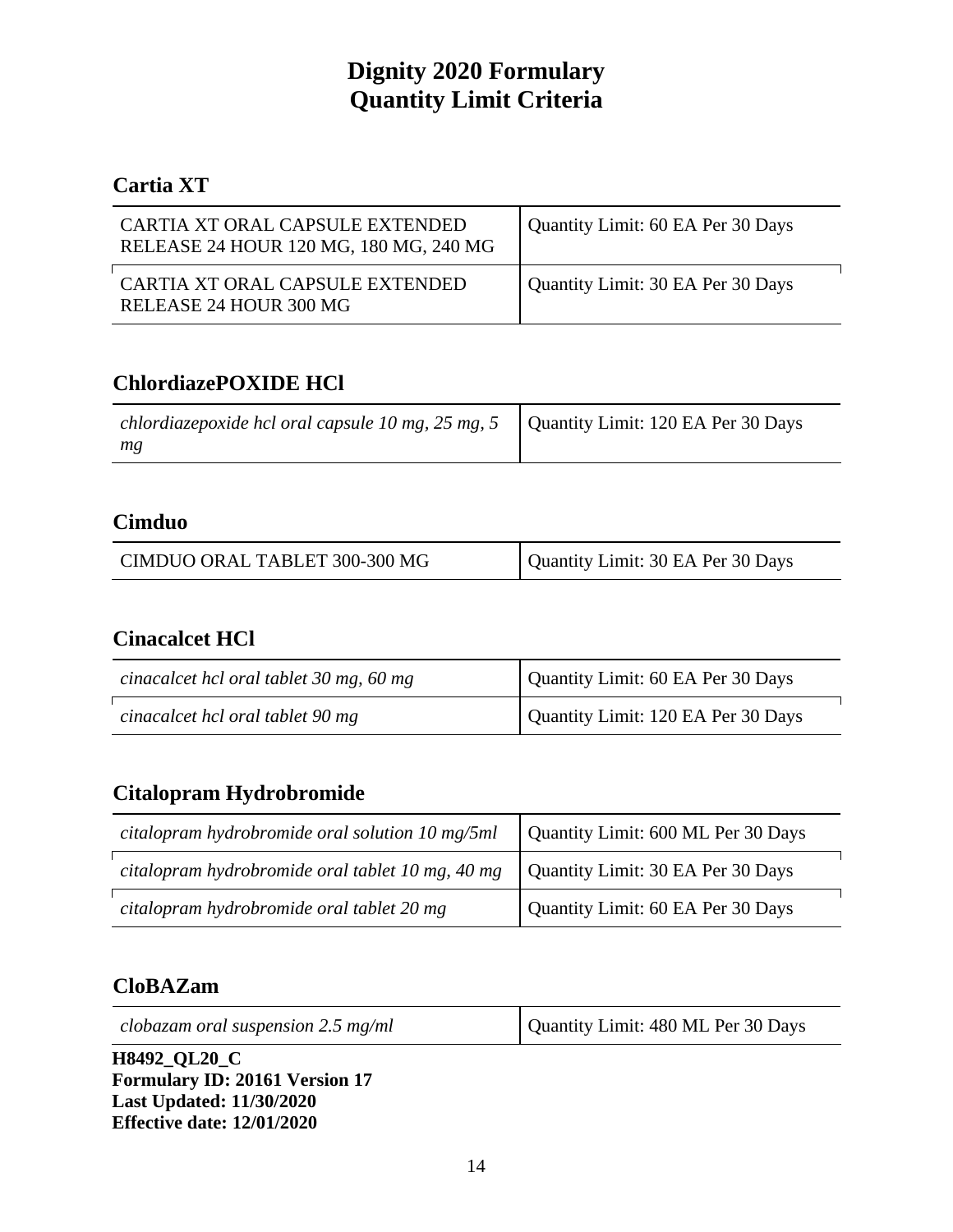### **CloBAZam**

#### **clonazePAM**

| clonazepam oral tablet $0.5$ mg, 1 mg | Quantity Limit: 90 EA Per 30 Days  |
|---------------------------------------|------------------------------------|
| clonazepam oral tablet 2 mg           | Quantity Limit: 300 EA Per 30 Days |

#### **ClonazePAM**

| clonazepam oral tablet dispersible $0.125$ mg, $0.25$<br>mg, 0.5 mg, 1 mg | Quantity Limit: 90 EA Per 30 Days  |
|---------------------------------------------------------------------------|------------------------------------|
| clonazepam oral tablet dispersible 2 mg                                   | Quantity Limit: 300 EA Per 30 Days |

# **Clorazepate Dipotassium**

| clorazepate dipotassium oral tablet 15 mg, 3.75 mg, Quantity Limit: 180 EA Per 30 Days |  |
|----------------------------------------------------------------------------------------|--|
| $7.5 \, mg$                                                                            |  |

## **CloZAPine**

| <i>clozapine oral tablet 100 mg, 200 mg, 25 mg, 50 mg</i>   Quantity Limit: 120 EA Per 30 Days |                                    |
|------------------------------------------------------------------------------------------------|------------------------------------|
| clozapine oral tablet dispersible $100$ mg, $12.5$ mg,<br>150 mg, 200 mg, 25 mg                | Quantity Limit: 120 EA Per 30 Days |

# **Codeine Sulfate**

| codeine sulfate oral tablet 15 mg, 30 mg, 60 mg | Quantity Limit: 360 EA Per 30 Days |
|-------------------------------------------------|------------------------------------|
|-------------------------------------------------|------------------------------------|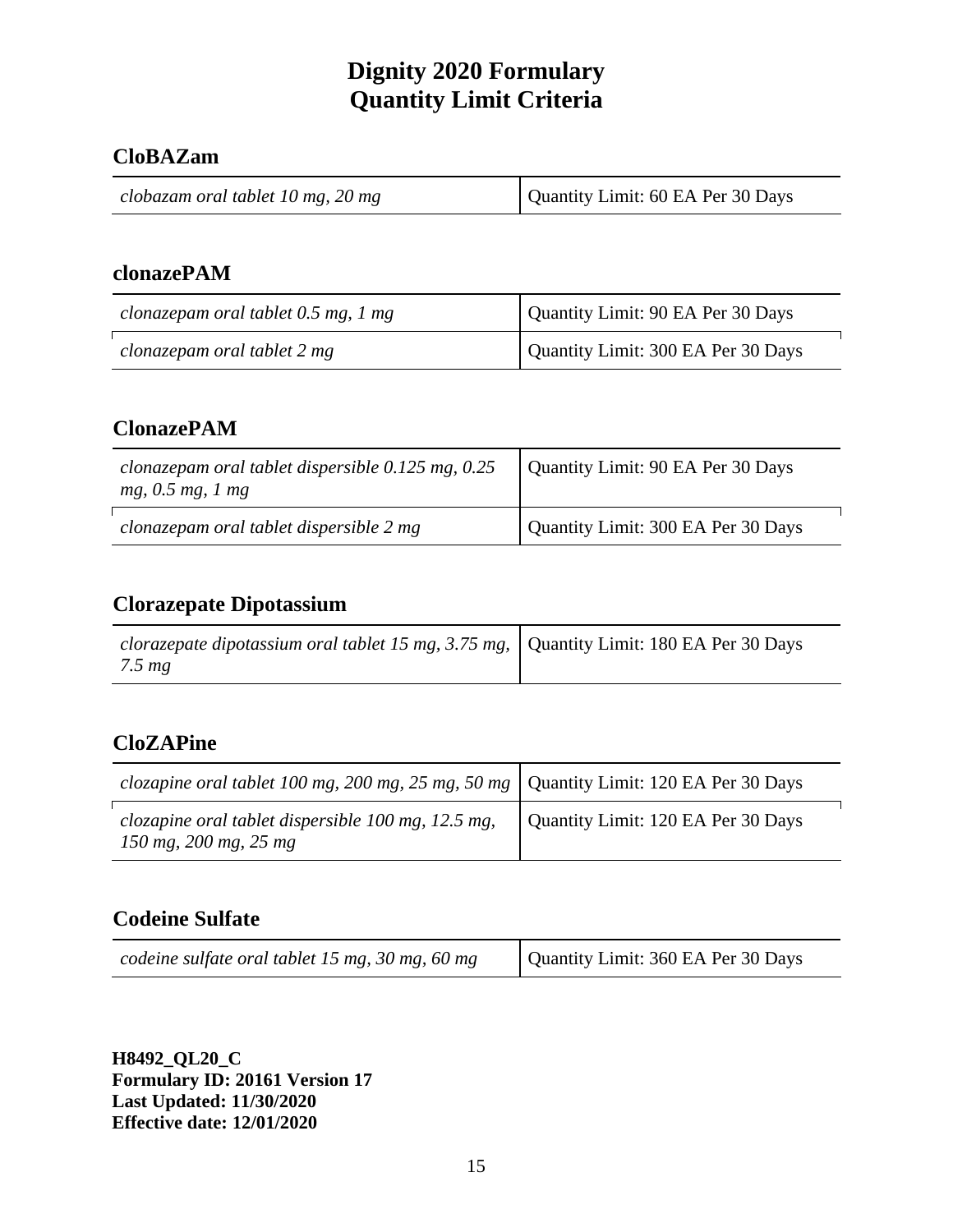# **Combivent Respimat**

| <b>COMBIVENT RESPIMAT INHALATION</b> | Quantity Limit: 4 GM Per 20 Days |
|--------------------------------------|----------------------------------|
| AEROSOL SOLUTION 20-100 MCG/ACT      |                                  |

### **Cometriq (100 MG Daily Dose)**

| COMETRIQ (100 MG DAILY DOSE) ORAL KIT   Quantity Limit: 56 EA Per 28 Days<br>80 & 20 MG |  |
|-----------------------------------------------------------------------------------------|--|
|-----------------------------------------------------------------------------------------|--|

### **Cometriq (140 MG Daily Dose)**

| COMETRIQ (140 MG DAILY DOSE) ORAL KIT   Quantity Limit: 112 EA Per 28 Days |  |
|----------------------------------------------------------------------------|--|
| 3 X 20 MG & 80 MG                                                          |  |

### **Cometriq (60 mg Daily Dose)**

| COMETRIQ (60 MG DAILY DOSE) ORAL KIT   Quantity Limit: 84 EA Per 28 Days<br>20 MG |  |
|-----------------------------------------------------------------------------------|--|
|-----------------------------------------------------------------------------------|--|

## **Complera**

| COMPLERA ORAL TABLET 200-25-300 MG | Quantity Limit: 30 EA Per 30 Days |
|------------------------------------|-----------------------------------|
|------------------------------------|-----------------------------------|

### **Copiktra**

|  | COPIKTRA ORAL CAPSULE 15 MG, 25 MG | Quantity Limit: 60 EA Per 30 Days |
|--|------------------------------------|-----------------------------------|
|--|------------------------------------|-----------------------------------|

#### **Cotellic**

| COTELLIC ORAL TABLET 20 MG | Quantity Limit: 63 EA Per 28 Days |
|----------------------------|-----------------------------------|
|----------------------------|-----------------------------------|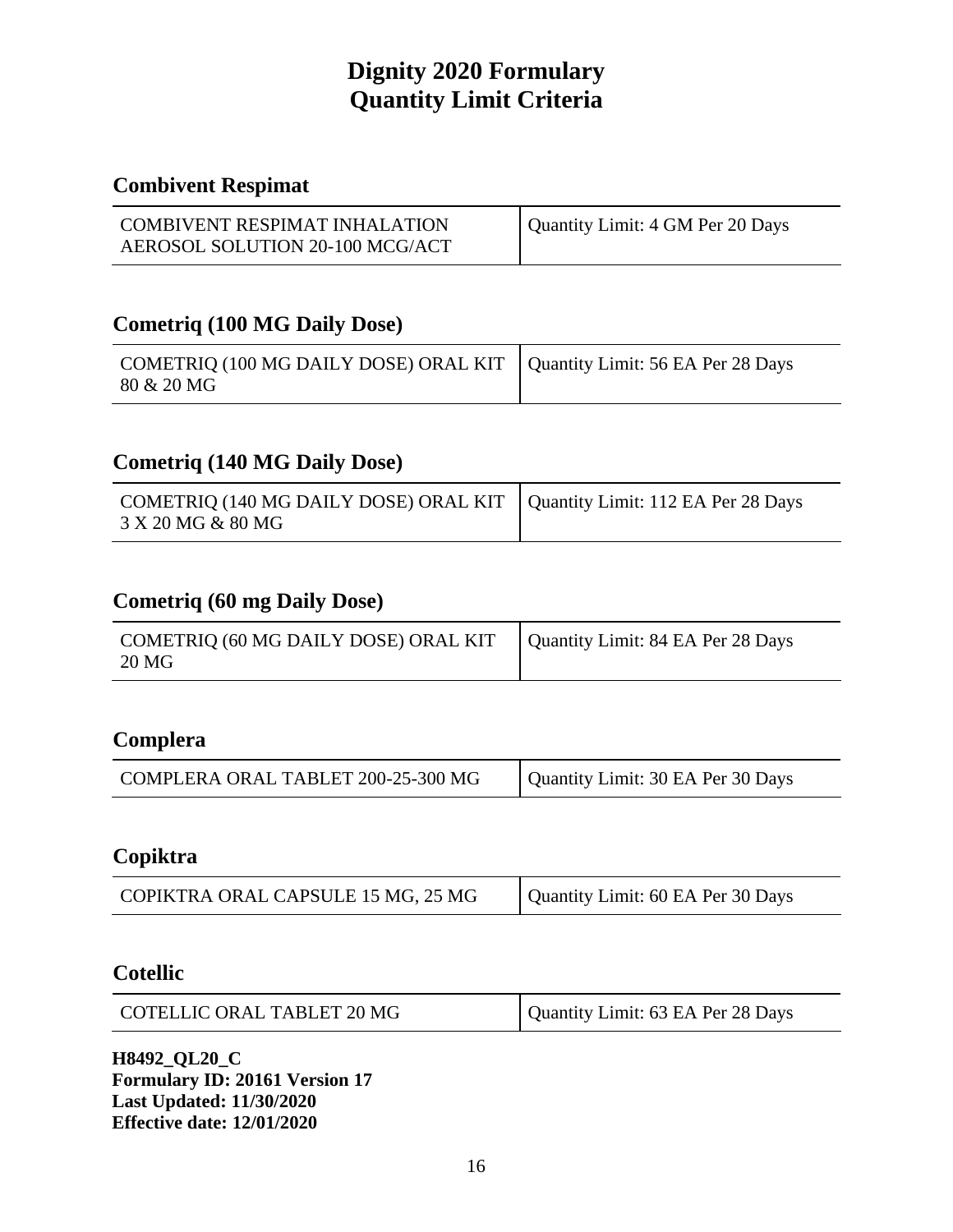# **Crixivan**

| CRIXIVAN ORAL CAPSULE 200 MG | Quantity Limit: 450 EA Per 30 Days |
|------------------------------|------------------------------------|
| CRIXIVAN ORAL CAPSULE 400 MG | Quantity Limit: 270 EA Per 30 Days |

## **Dalfampridine ER**

| dalfampridine er oral tablet extended release 12 | Quantity Limit: 60 EA Per 30 Days |
|--------------------------------------------------|-----------------------------------|
| hour 10 mg                                       |                                   |

### **Daliresp**

| DALIRESP ORAL TABLET 250 MCG, 500 MCG   Quantity Limit: 30 EA Per 30 Days |  |
|---------------------------------------------------------------------------|--|

### **Delstrigo**

| DELSTRIGO ORAL TABLET 100-300-300 MG | Quantity Limit: 30 EA Per 30 Days |
|--------------------------------------|-----------------------------------|
|--------------------------------------|-----------------------------------|

# **Descovy**

| DESCOVY ORAL TABLET 200-25 MG | Quantity Limit: 30 EA Per 30 Days |
|-------------------------------|-----------------------------------|
|-------------------------------|-----------------------------------|

# **Desvenlafaxine ER**

| desvenlafaxine er oral tablet extended release 24 | Quantity Limit: 30 EA Per 30 Days |
|---------------------------------------------------|-----------------------------------|
| hour 100 mg, 50 mg                                |                                   |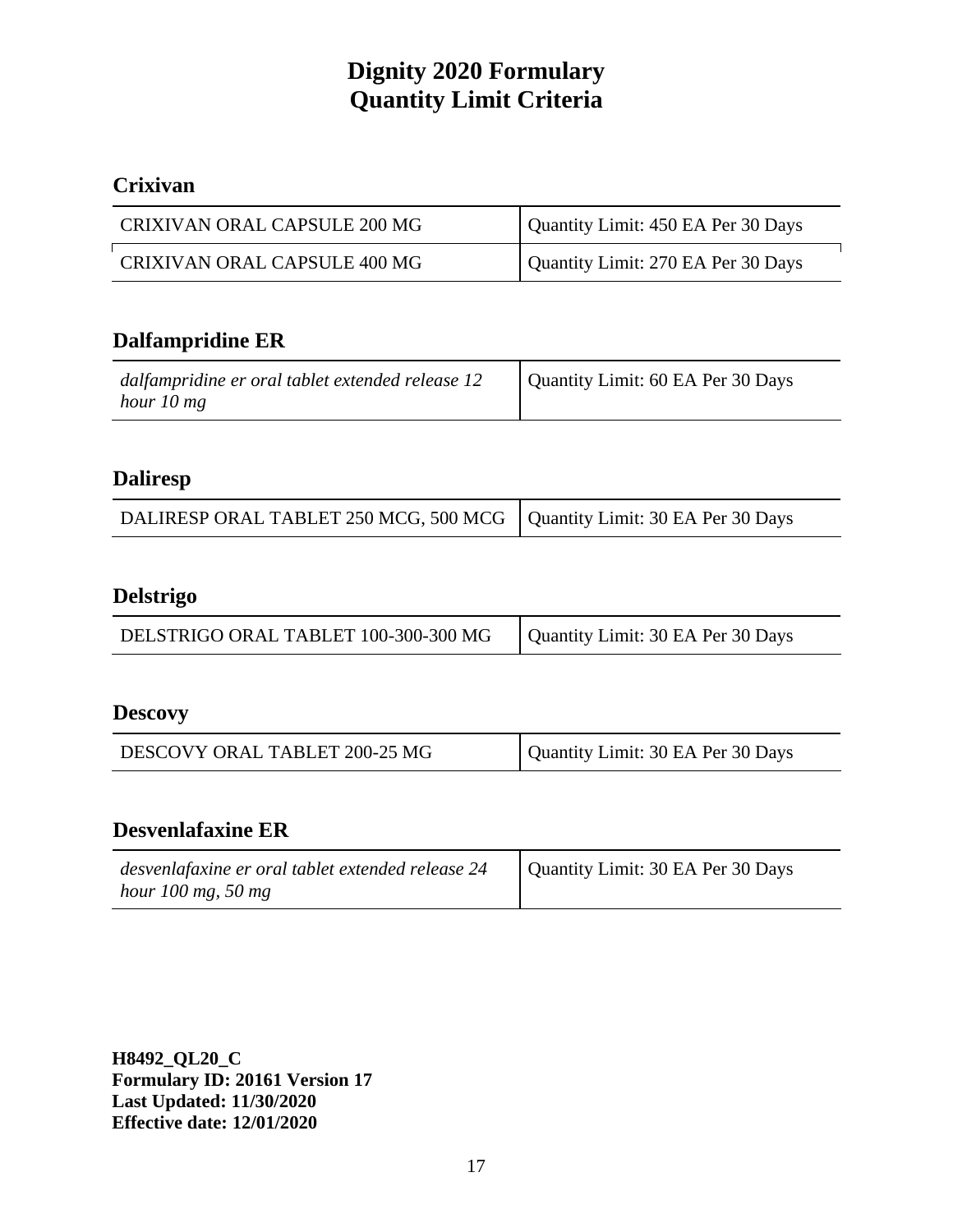## **Desvenlafaxine Succinate ER**

| desvenlafaxine succinate er oral tablet extended | Quantity Limit: 30 EA Per 30 Days |
|--------------------------------------------------|-----------------------------------|
| release 24 hour 100 mg, 25 mg, 50 mg             |                                   |

### **Dexmethylphenidate HCl**

| dexmethylphenidate hcl oral tablet 10 mg  | Quantity Limit: 60 EA Per 30 Days  |
|-------------------------------------------|------------------------------------|
| dexmethylphenidate hcl oral tablet 2.5 mg | Quantity Limit: 240 EA Per 30 Days |
| dexmethylphenidate hcl oral tablet 5 mg   | Quantity Limit: 120 EA Per 30 Days |

# **Dextroamphetamine Sulfate ER**

| dextroamphetamine sulfate er oral capsule extended   Quantity Limit: 180 EA Per 30 Days<br>release 24 hour 10 mg  |  |
|-------------------------------------------------------------------------------------------------------------------|--|
| dextroamphetamine sulfate er oral capsule extended   Quantity Limit: 120 EA Per 30 Days<br>release 24 hour 15 mg  |  |
| dextroamphetamine sulfate er oral capsule extended   Quantity Limit: 360 EA Per 30 Days<br>release 24 hour $5$ mg |  |

# **Dextroamphetamine Sulfate**

| dextroamphetamine sulfate oral solution 5 mg/5ml | Quantity Limit: 1800 ML Per 30 Days |
|--------------------------------------------------|-------------------------------------|
| dextroamphetamine sulfate oral tablet 10 mg      | Quantity Limit: 180 EA Per 30 Days  |
| dextroamphetamine sulfate oral tablet 5 mg       | Quantity Limit: 150 EA Per 30 Days  |

#### **Diazepam**

| Quantity Limit: 240 ML Per 30 Days<br>$di$ azepam oral concentrate 5 mg/ml |  |
|----------------------------------------------------------------------------|--|
|----------------------------------------------------------------------------|--|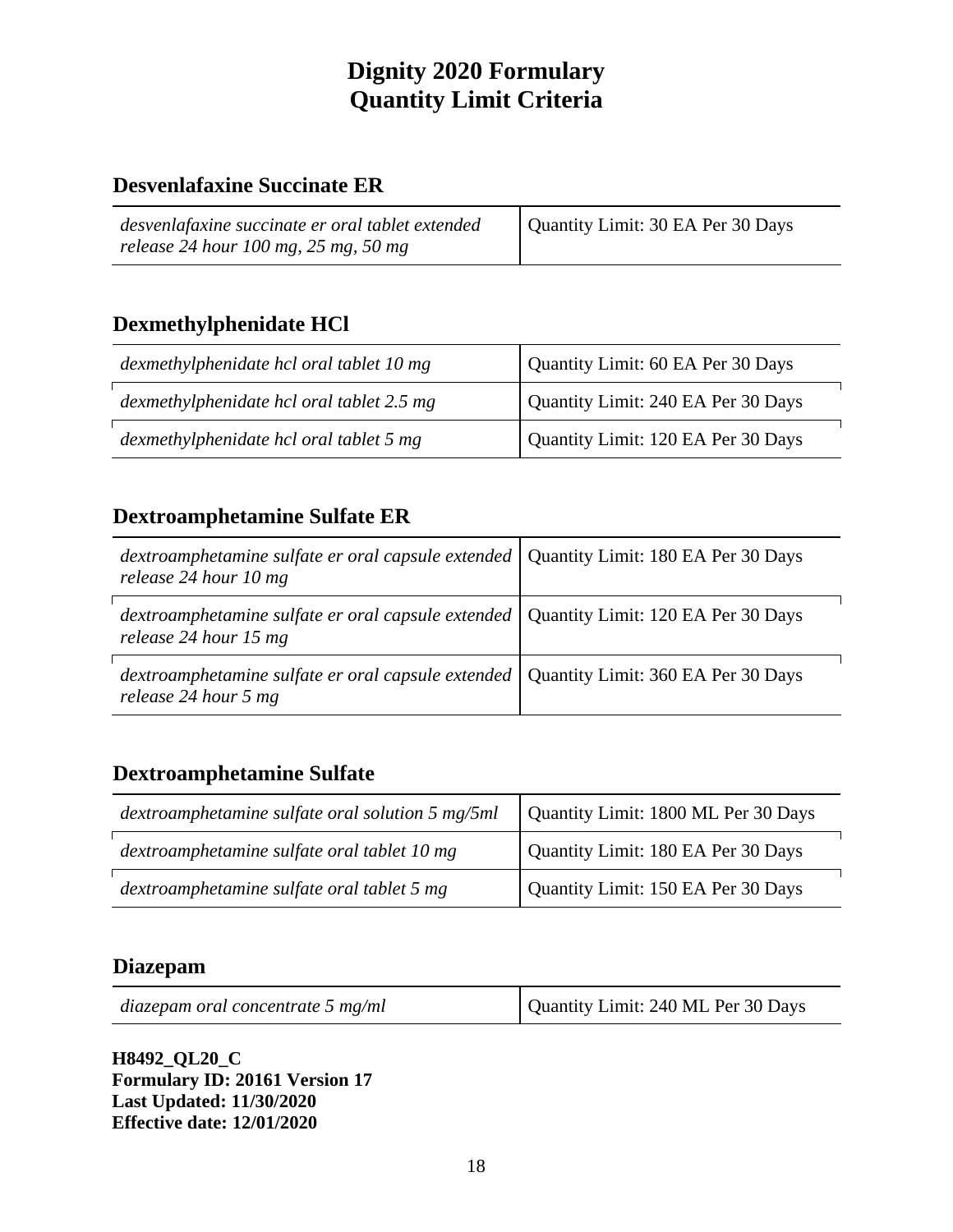## **DiazePAM**

| diazepam oral solution $5 \text{ mg}/5ml$ | Quantity Limit: 1200 ML Per 30 Days |
|-------------------------------------------|-------------------------------------|
| diazepam oral tablet 2 mg                 | Quantity Limit: 600 EA Per 30 Days  |

## **diazePAM**

| diazepam oral tablet 10 mg | Quantity Limit: 120 EA Per 30 Days |
|----------------------------|------------------------------------|
| diazepam oral tablet 5 mg  | Quantity Limit: 240 EA Per 30 Days |

## **Didanosine**

| didanosine oral capsule delayed release 250 mg, | Quantity Limit: 30 EA Per 30 Days |
|-------------------------------------------------|-----------------------------------|
| $400$ mg                                        |                                   |

# **Digitek**

| DIGITEK ORAL TABLET 125 MCG, 250 MCG | Quantity Limit: 30 EA Per 30 Days |
|--------------------------------------|-----------------------------------|
|--------------------------------------|-----------------------------------|

# **Digox**

| DIGOX ORAL TABLET 125 MCG, 250 MCG | Quantity Limit: 30 EA Per 30 Days |
|------------------------------------|-----------------------------------|
|------------------------------------|-----------------------------------|

# **Digoxin**

| digoxin oral solution $0.05$ mg/ml       | Quantity Limit: 255 ML Per 30 Days |
|------------------------------------------|------------------------------------|
| digoxin oral tablet $125$ mcg, $250$ mcg | Quantity Limit: 30 EA Per 30 Days  |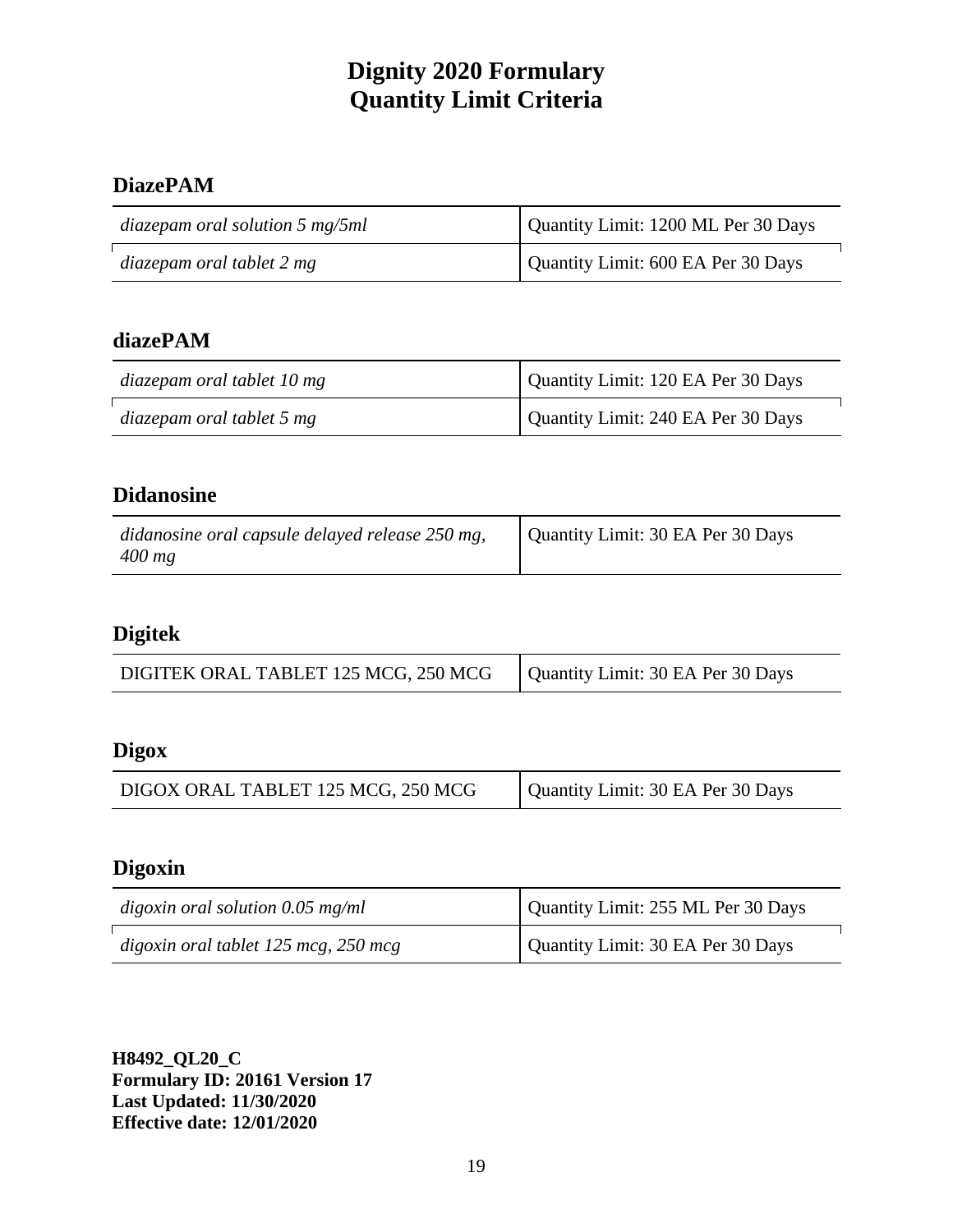### **Diltiazem HCl ER Beads**

| diltiazem hcl er beads oral capsule extended release   Quantity Limit: 30 EA Per 30 Days |  |
|------------------------------------------------------------------------------------------|--|
| 24 hour 360 mg, 420 mg                                                                   |  |

## **DilTIAZem HCl ER Coated Beads**

| diltiazem hcl er coated beads oral capsule extended   Quantity Limit: 60 EA Per 30 Days<br>release 24 hour 120 mg, 180 mg, 240 mg |  |
|-----------------------------------------------------------------------------------------------------------------------------------|--|
| diltiazem hcl er coated beads oral capsule extended   Quantity Limit: 30 EA Per 30 Days<br>release 24 hour 300 mg                 |  |

## **Dilt-XR**

| dilt-xr oral capsule extended release 24 hour $120$   Quantity Limit: 60 EA Per 30 Days |  |
|-----------------------------------------------------------------------------------------|--|
| mg, 180 mg, 240 mg                                                                      |  |

## **Donepezil HCl**

| donepezil hcl oral tablet 10 mg             | Quantity Limit: 60 EA Per 30 Days |
|---------------------------------------------|-----------------------------------|
| donepezil hcl oral tablet 23 mg, 5 mg       | Quantity Limit: 30 EA Per 30 Days |
| donepezil hcl oral tablet dispersible 10 mg | Quantity Limit: 60 EA Per 30 Days |
| donepezil hcl oral tablet dispersible 5 mg  | Quantity Limit: 30 EA Per 30 Days |

#### **Dovato**

| DOVATO ORAL TABLET 50-300 MG | Quantity Limit: 30 EA Per 30 Days |
|------------------------------|-----------------------------------|
|------------------------------|-----------------------------------|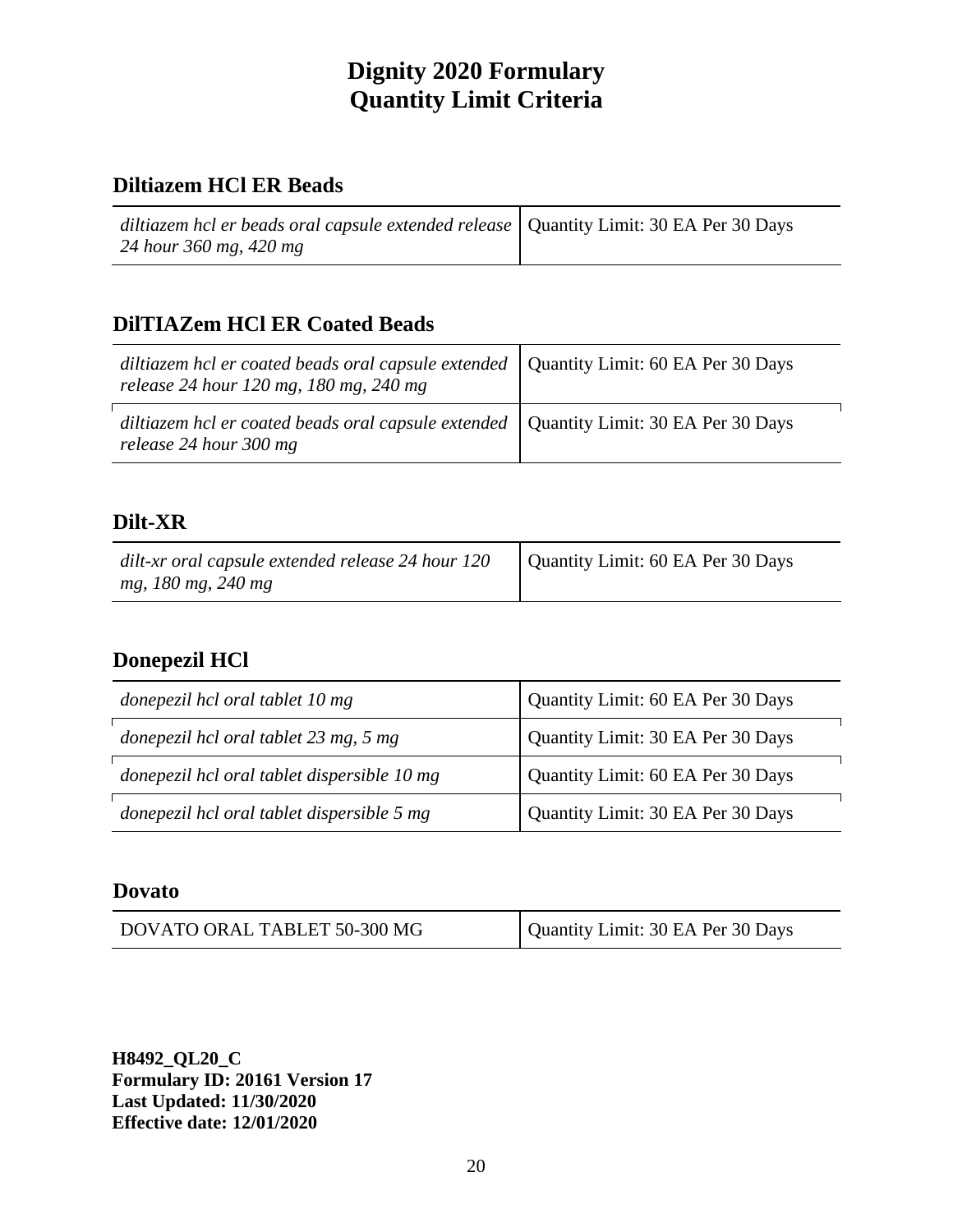# **Doxazosin Mesylate**

| $doxazosin$ mesylate oral tablet 1 mg, 2 mg, 4 mg | Quantity Limit: 45 EA Per 30 Days |
|---------------------------------------------------|-----------------------------------|
| doxazosin mesylate oral tablet 8 mg               | Quantity Limit: 60 EA Per 30 Days |

#### **Drizalma Sprinkle**

| DRIZALMA SPRINKLE ORAL CAPSULE<br>DELAYED RELEASE SPRINKLE 20 MG, 30<br>MG, 40 MG, 60 MG | Quantity Limit: 60 EA Per 30 Days |
|------------------------------------------------------------------------------------------|-----------------------------------|
|------------------------------------------------------------------------------------------|-----------------------------------|

## **Dronabinol**

| dronabinol oral capsule $10$ mg, $2.5$ mg, $5$ mg | Quantity Limit: 60 EA Per 30 Days |
|---------------------------------------------------|-----------------------------------|
|---------------------------------------------------|-----------------------------------|

### **DULoxetine HCl**

| duloxetine hcl oral capsule delayed release | Quantity Limit: 60 EA Per 30 Days |
|---------------------------------------------|-----------------------------------|
| particles 20 mg, 30 mg, 40 mg, 60 mg        |                                   |

## **Dutasteride-Tamsulosin HCl**

| <i>dutasteride-tamsulosin hcl oral capsule 0.5-0.4 mg</i> $\vert$ Quantity Limit: 30 EA Per 30 Days |  |
|-----------------------------------------------------------------------------------------------------|--|

#### **Edurant**

| EDURANT ORAL TABLET 25 MG | Quantity Limit: 30 EA Per 30 Days |
|---------------------------|-----------------------------------|
|                           |                                   |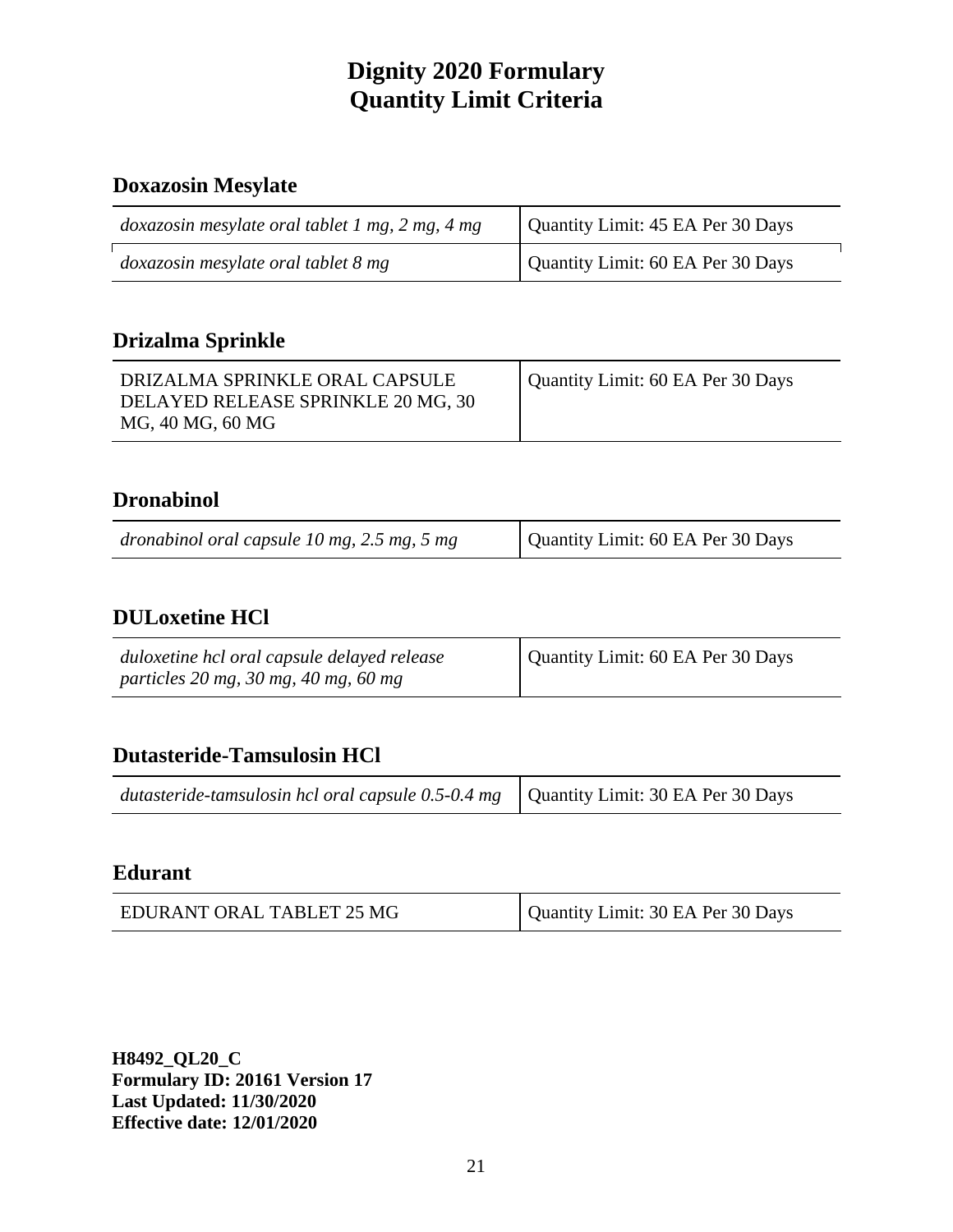# **Efavirenz**

| efavirenz oral capsule 200 mg | Quantity Limit: 120 EA Per 30 Days |
|-------------------------------|------------------------------------|
| efavirenz oral capsule 50 mg  | Quantity Limit: 480 EA Per 30 Days |
| efavirenz oral tablet 600 mg  | Quantity Limit: 30 EA Per 30 Days  |

#### **Emsam**

| EMSAM TRANSDERMAL PATCH 24 HOUR 12   Quantity Limit: 30 EA Per 30 Days |  |
|------------------------------------------------------------------------|--|
| MG/24HR, 6 MG/24HR, 9 MG/24HR                                          |  |

## **Emtricitabine**

| emtricitabine oral capsule 200 mg | Quantity Limit: 30 EA Per 30 Days |
|-----------------------------------|-----------------------------------|
|-----------------------------------|-----------------------------------|

### **Emtriva**

| EMTRIVA ORAL CAPSULE 200 MG    | Quantity Limit: 30 EA Per 30 Days  |
|--------------------------------|------------------------------------|
| EMTRIVA ORAL SOLUTION 10 MG/ML | Quantity Limit: 680 ML Per 28 Days |

### **Endocet**

# **Enoxaparin Sodium**

| enoxaparin sodium subcutaneous solution 100 | Quantity Limit: 30 ML Per 30 Days |
|---------------------------------------------|-----------------------------------|
| $mg/ml$ , 150 mg/ml                         |                                   |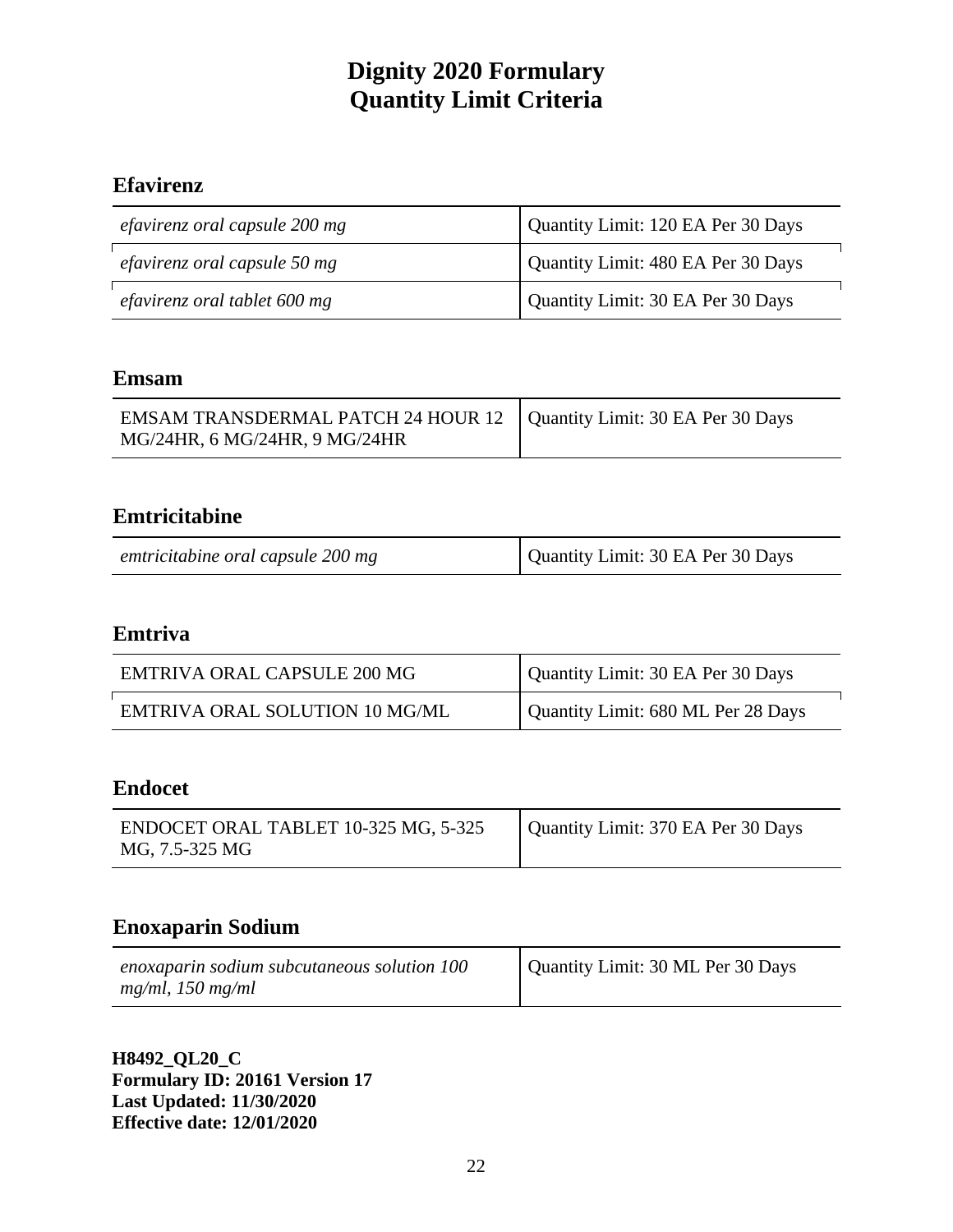### **Enoxaparin Sodium**

| enoxaparin sodium subcutaneous solution 120<br>$mg/0.8ml$ , 80 mg/0.8ml | Quantity Limit: 24 ML Per 30 Days |
|-------------------------------------------------------------------------|-----------------------------------|
| enoxaparin sodium subcutaneous solution 30<br>mg/0.3ml                  | Quantity Limit: 9 ML Per 30 Days  |
| enoxaparin sodium subcutaneous solution 40<br>mg/0.4ml                  | Quantity Limit: 12 ML Per 30 Days |
| enoxaparin sodium subcutaneous solution 60<br>mg/0.6ml                  | Quantity Limit: 18 ML Per 30 Days |

#### **Entecavir**

| entecavir oral tablet 0.5 mg, 1 mg | Quantity Limit: 30 EA Per 30 Days |
|------------------------------------|-----------------------------------|
|------------------------------------|-----------------------------------|

## **Ergotamine-Caffeine**

| Quantity Limit: 40 EA Per 28 Days<br>ergotamine-caffeine oral tablet 1-100 mg |
|-------------------------------------------------------------------------------|
|-------------------------------------------------------------------------------|

## **Erleada**

| ERLEADA ORAL TABLET 60 MG | Quantity Limit: 120 EA Per 30 Days |
|---------------------------|------------------------------------|
|---------------------------|------------------------------------|

#### **Erlotinib HCl**

| erlotinib hcl oral tablet 100 mg, 150 mg | Quantity Limit: 30 EA Per 30 Days |
|------------------------------------------|-----------------------------------|
| erlotinib hcl oral tablet 25 mg          | Quantity Limit: 90 EA Per 30 Days |

# **Escitalopram Oxalate**

| escitalopram oxalate oral solution 5 mg/5ml | Quantity Limit: 600 ML Per 30 Days |
|---------------------------------------------|------------------------------------|
|---------------------------------------------|------------------------------------|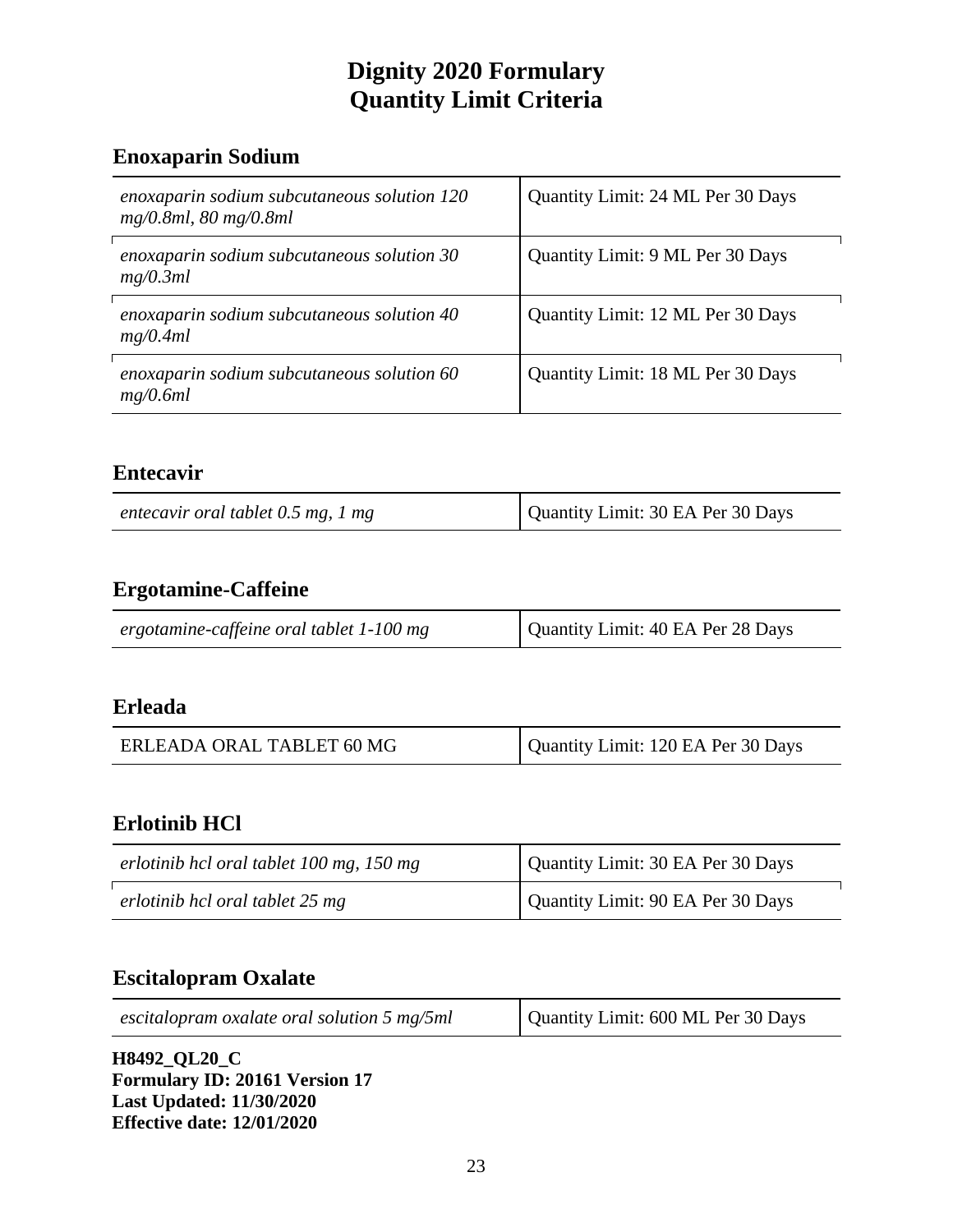#### **Escitalopram Oxalate**

| escitalopram oxalate oral tablet 10 mg | Quantity Limit: 45 EA Per 30 Days |
|----------------------------------------|-----------------------------------|
| escitalopram oxalate oral tablet 20 mg | Quantity Limit: 60 EA Per 30 Days |
| escitalopram oxalate oral tablet 5 mg  | Quantity Limit: 30 EA Per 30 Days |

# **Everolimus**

| everolimus oral tablet $0.25$ mg, $0.75$ mg       | Quantity Limit: 60 EA Per 30 Days  |
|---------------------------------------------------|------------------------------------|
| everolimus oral tablet 0.5 mg                     | Quantity Limit: 120 EA Per 30 Days |
| everolimus oral tablet $2.5$ mg, $5$ mg, $7.5$ mg | Quantity Limit: 30 EA Per 30 Days  |

#### **Evotaz**

| EVOTAZ ORAL TABLET 300-150 MG | Quantity Limit: 30 EA Per 30 Days |
|-------------------------------|-----------------------------------|
|-------------------------------|-----------------------------------|

#### **Fanapt**

| FANAPT ORAL TABLET 1 MG, 10 MG, 12 MG, Quantity Limit: 60 EA Per 30 Days |  |
|--------------------------------------------------------------------------|--|
| 2 MG, 4 MG, 6 MG, 8 MG                                                   |  |

#### **Fanapt Titration Pack**

| FANAPT TITRATION PACK ORAL TABLET 1   Quantity Limit: 60 EA Per 30 Days<br>& 2 & 4 & 6 MG |  |
|-------------------------------------------------------------------------------------------|--|
|-------------------------------------------------------------------------------------------|--|

### **Farydak**

| FARYDAK ORAL CAPSULE 10 MG | Quantity Limit: 60 EA Per 30 Days |
|----------------------------|-----------------------------------|
| FARYDAK ORAL CAPSULE 20 MG | Quantity Limit: 30 EA Per 30 Days |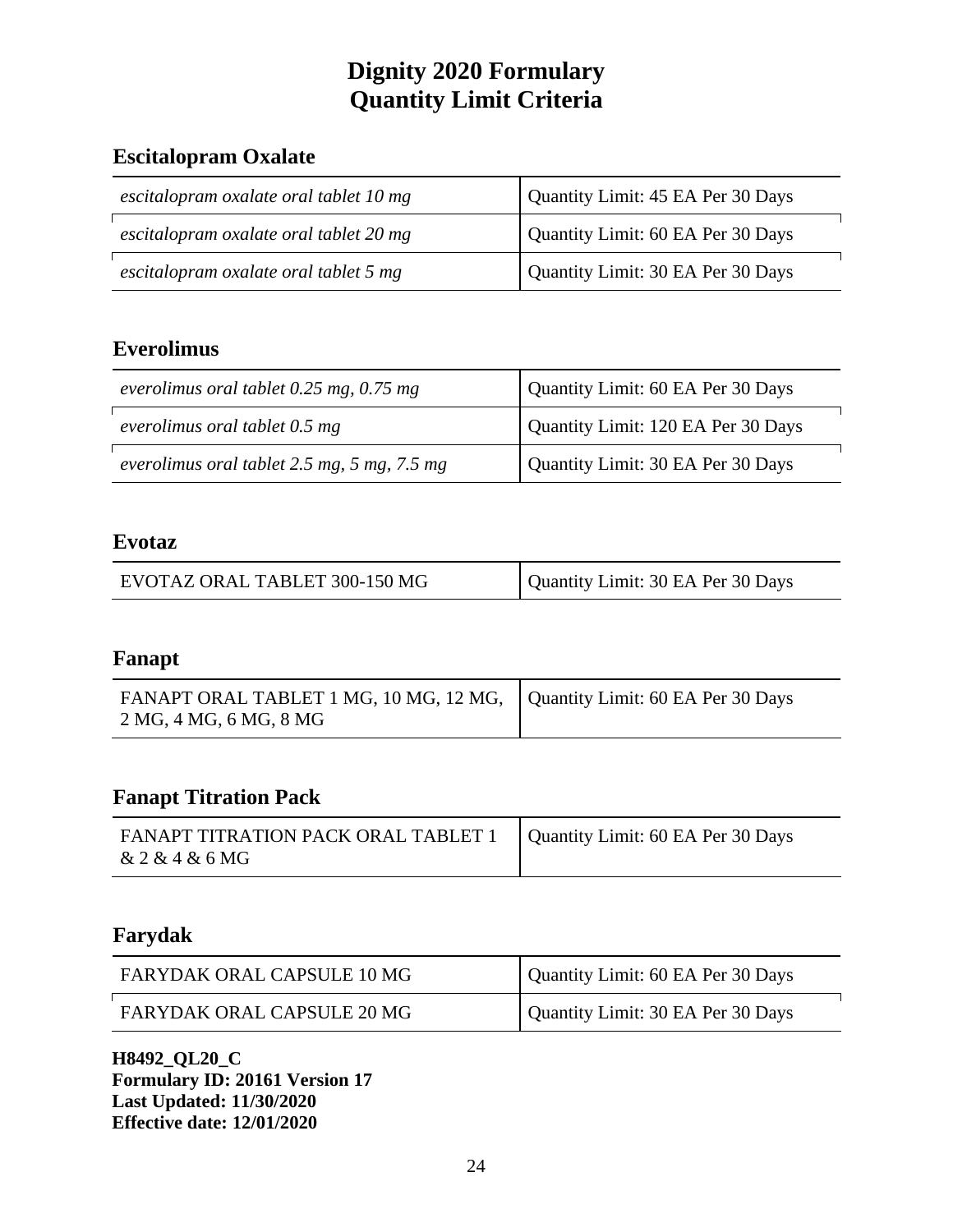# **Felodipine ER**

| felodipine er oral tablet extended release 24 hour   Quantity Limit: 30 EA Per 30 Days |  |
|----------------------------------------------------------------------------------------|--|
| $10 \, mg, 2.5 \, mg, 5 \, mg$                                                         |  |

## **Fenofibrate Micronized**

| fenofibrate micronized oral capsule 130 mg, 134<br>mg, 200 mg, 67 mg | Quantity Limit: 30 EA Per 30 Days |
|----------------------------------------------------------------------|-----------------------------------|
| fenofibrate micronized oral capsule 43 mg                            | Quantity Limit: 60 EA Per 30 Days |

### **Fenofibrate**

| fenofibrate oral capsule 150 mg             | Quantity Limit: 30 EA Per 30 Days |
|---------------------------------------------|-----------------------------------|
| fenofibrate oral capsule 50 mg              | Quantity Limit: 60 EA Per 30 Days |
| fenofibrate oral tablet 145 mg, 160 mg      | Quantity Limit: 30 EA Per 30 Days |
| fenofibrate oral tablet 40 mg, 48 mg, 54 mg | Quantity Limit: 60 EA Per 30 Days |

# **FentaNYL Citrate**

| fentanyl citrate buccal lozenge on a handle 1200<br>mcg, 1600 mcg, 200 mcg, 400 mcg, 600 mcg, 800<br>mcg | Quantity Limit: 180 EA Per 30 Days |
|----------------------------------------------------------------------------------------------------------|------------------------------------|
|----------------------------------------------------------------------------------------------------------|------------------------------------|

### **FentaNYL**

| <i>fentanyl transdermal patch 72 hour 100 mcg/hr, 12</i>   Quantity Limit: 10 EA Per 30 Days |  |
|----------------------------------------------------------------------------------------------|--|
| $mcg/hr$ , 25 mcg/hr, 37.5 mcg/hr, 50 mcg/hr, 62.5                                           |  |
| $mcg/hr$ , 75 mcg/hr, 87.5 mcg/hr                                                            |  |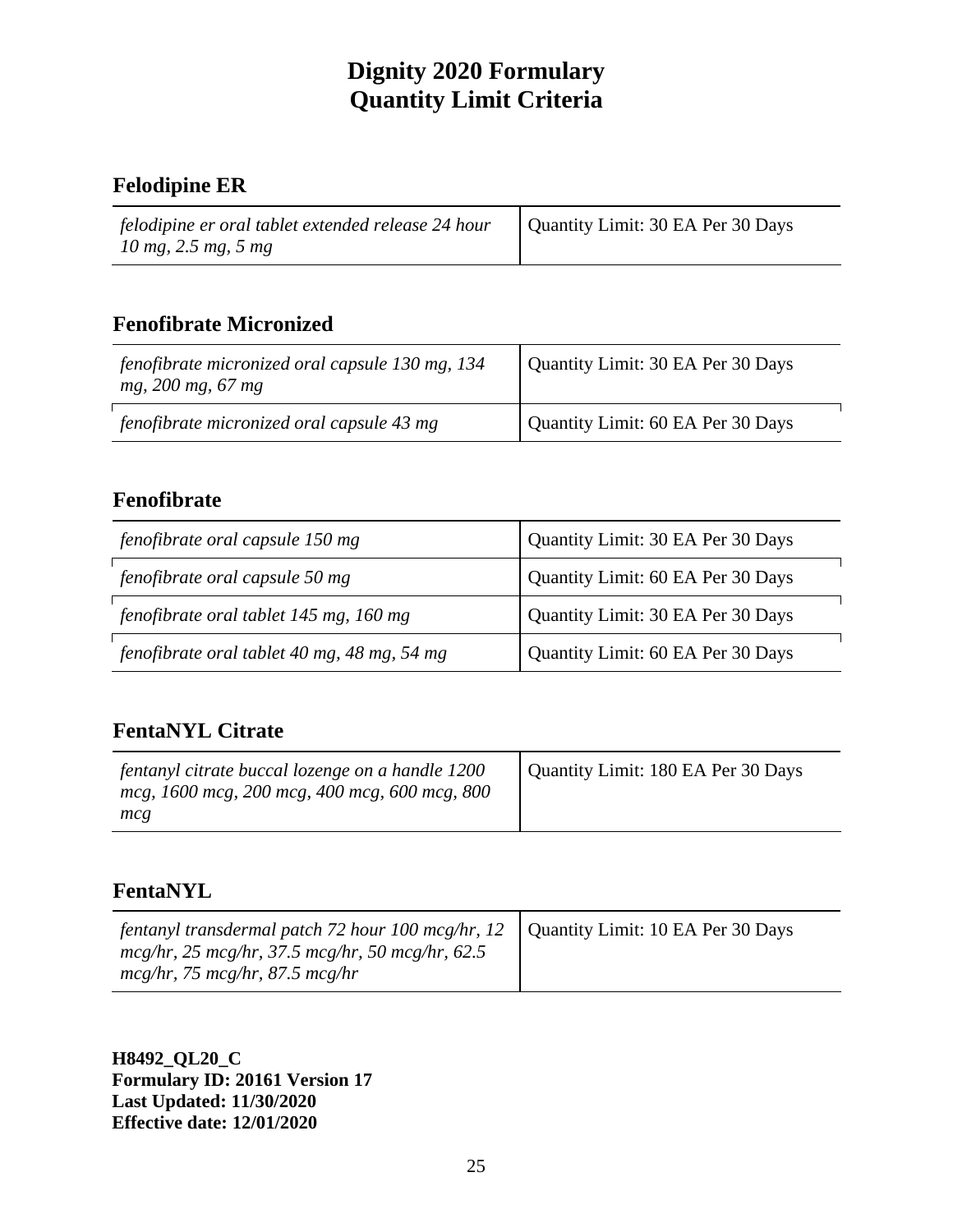### **Fetzima**

| FETZIMA ORAL CAPSULE EXTENDED            | Quantity Limit: 30 EA Per 30 Days |
|------------------------------------------|-----------------------------------|
| RELEASE 24 HOUR 120 MG, 20 MG, 40 MG, 80 |                                   |
| MG                                       |                                   |

### **Fetzima Titration**

| FETZIMA TITRATION ORAL CAPSULE ER 24   Quantity Limit: 56 EA Per 365 Days |  |
|---------------------------------------------------------------------------|--|
| HOUR THERAPY PACK 20 & 40 MG                                              |  |

# **Finasteride**

| finasteride oral tablet 5 mg | Quantity Limit: 30 EA Per 30 Days |
|------------------------------|-----------------------------------|
|------------------------------|-----------------------------------|

### **Flovent Diskus**

| FLOVENT DISKUS INHALATION AEROSOL      | Quantity Limit: 60 EA Per 30 Days |
|----------------------------------------|-----------------------------------|
| <b>POWDER BREATH ACTIVATED 100</b>     |                                   |
| MCG/BLIST, 250 MCG/BLIST, 50 MCG/BLIST |                                   |

## **Flovent HFA**

| FLOVENT HFA INHALATION AEROSOL 110<br>MCG/ACT, 220 MCG/ACT | Quantity Limit: 24 GM Per 30 Days   |
|------------------------------------------------------------|-------------------------------------|
| FLOVENT HFA INHALATION AEROSOL 44<br>MCG/ACT               | Quantity Limit: 21.2 GM Per 30 Days |

## **Flunisolide**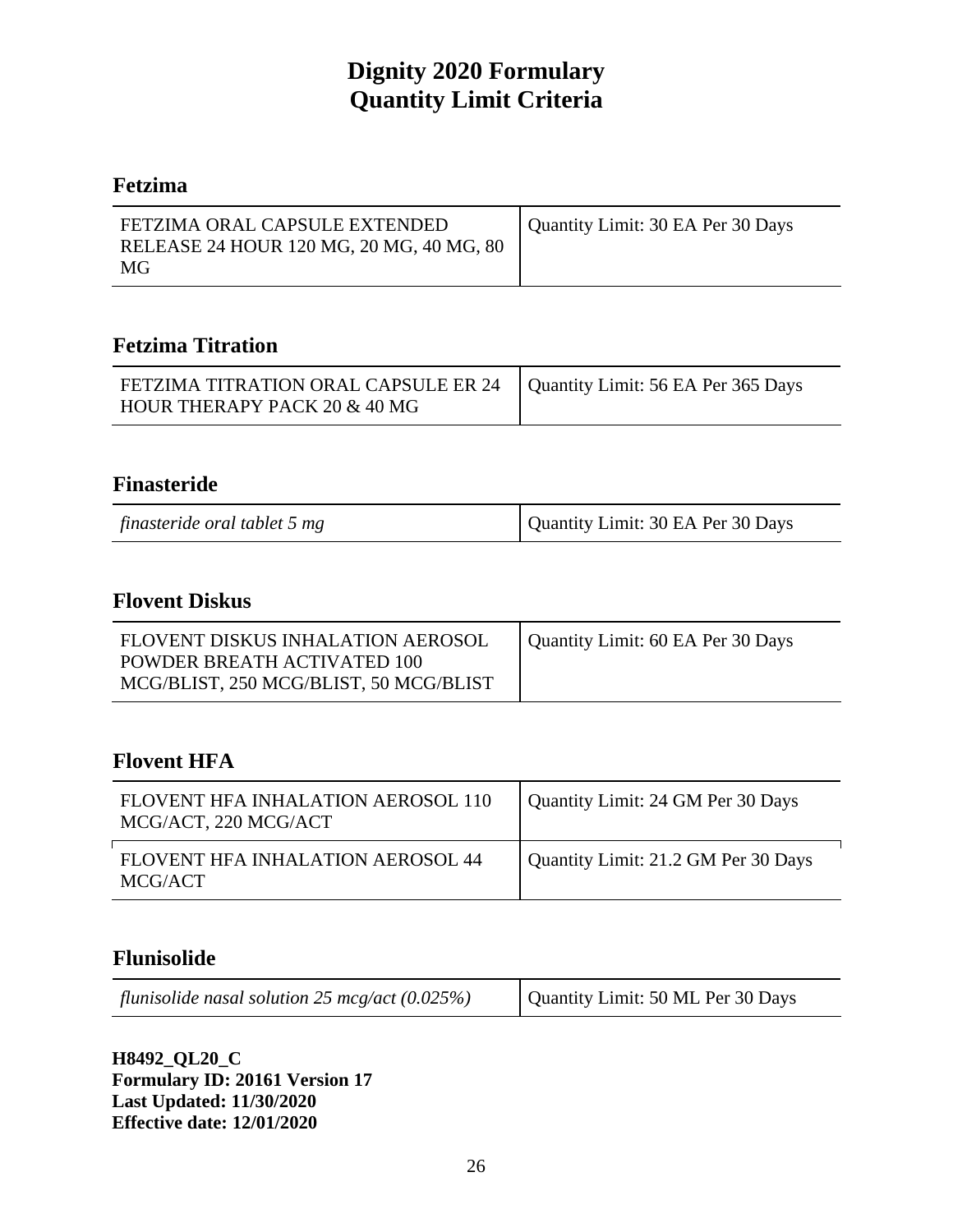# **FLUoxetine HCl**

| fluoxetine hcl oral capsule 10 mg, 40 mg | Quantity Limit: 60 EA Per 30 Days  |
|------------------------------------------|------------------------------------|
| fluoxetine hcl oral capsule 20 mg        | Quantity Limit: 120 EA Per 30 Days |
| fluoxetine hcl oral solution 20 mg/5ml   | Quantity Limit: 600 ML Per 30 Days |
| fluoxetine hcl oral tablet 10 mg         | Quantity Limit: 60 EA Per 30 Days  |
| fluoxetine hcl oral tablet 20 mg         | Quantity Limit: 120 EA Per 30 Days |

#### **Fluticasone Propionate**

|--|

## **Fluticasone-Salmeterol**

| fluticasone-salmeterol inhalation aerosol powder<br>breath activated 113-14 mcg/act, $232$ -14 mcg/act,<br>55-14 $mcg/act$ | Quantity Limit: 1 EA Per 30 Days |
|----------------------------------------------------------------------------------------------------------------------------|----------------------------------|
|----------------------------------------------------------------------------------------------------------------------------|----------------------------------|

# **FluvoxaMINE Maleate**

| <i>fluvoxamine maleate oral tablet 100 mg, 25 mg, 50</i>   Quantity Limit: 90 EA Per 30 Days |  |
|----------------------------------------------------------------------------------------------|--|
| mg                                                                                           |  |

# **Fondaparinux Sodium**

| fondaparinux sodium subcutaneous solution 10<br>mg/0.8ml  | Quantity Limit: 11.2 ML Per 30 Days |
|-----------------------------------------------------------|-------------------------------------|
| fondaparinux sodium subcutaneous solution 2.5<br>mg/0.5ml | Quantity Limit: 7 ML Per 30 Days    |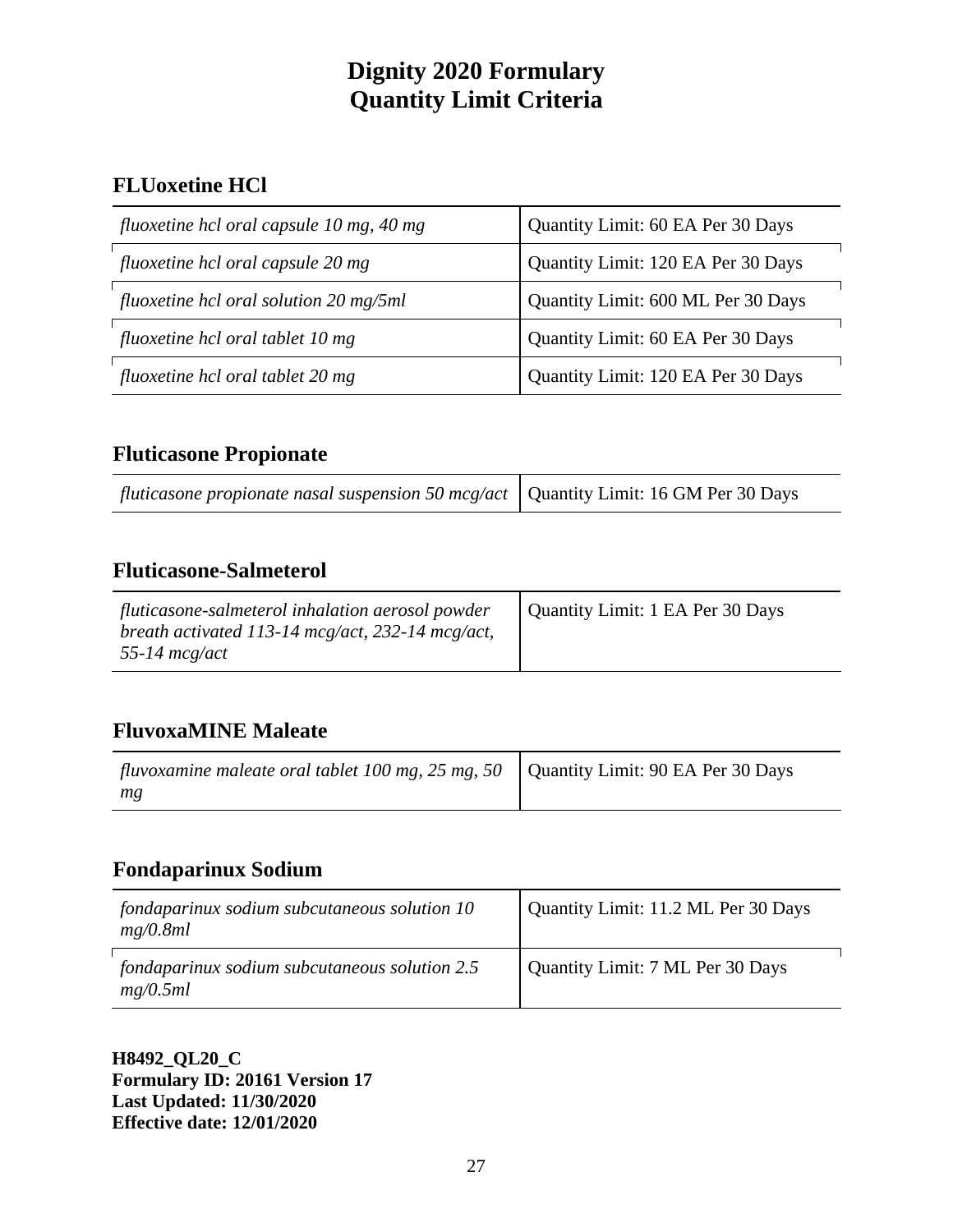### **Fondaparinux Sodium**

| fondaparinux sodium subcutaneous solution 5<br>mg/0.4ml   | Quantity Limit: 5.6 ML Per 30 Days |
|-----------------------------------------------------------|------------------------------------|
| fondaparinux sodium subcutaneous solution 7.5<br>mg/0.6ml | Quantity Limit: 8.4 ML Per 30 Days |

#### **Forteo**

| FORTEO SUBCUTANEOUS SOLUTION PEN- | Quantity Limit: 2.4 ML Per 28 Days |
|-----------------------------------|------------------------------------|
| INJECTOR 600 MCG/2.4ML            |                                    |

# **Fosamprenavir Calcium**

| fosamprenavir calcium oral tablet 700 mg | Quantity Limit: 120 EA Per 30 Days |
|------------------------------------------|------------------------------------|
|------------------------------------------|------------------------------------|

#### **Fuzeon**

| FUZEON SUBCUTANEOUS SOLUTION | Quantity Limit: 60 EA Per 30 Days |
|------------------------------|-----------------------------------|
| RECONSTITUTED 90 MG          |                                   |

# **Fycompa**

| FYCOMPA ORAL TABLET 10 MG, 12 MG, 2<br>MG, 4 MG, 6 MG, 8 MG | Quantity Limit: 30 EA Per 30 Days |
|-------------------------------------------------------------|-----------------------------------|
|-------------------------------------------------------------|-----------------------------------|

# **Gabapentin**

| gabapentin oral capsule 100 mg, 300 mg, 400 mg | Quantity Limit: 270 EA Per 30 Days |
|------------------------------------------------|------------------------------------|
| gabapentin oral tablet 600 mg, 800 mg          | Quantity Limit: 180 EA Per 30 Days |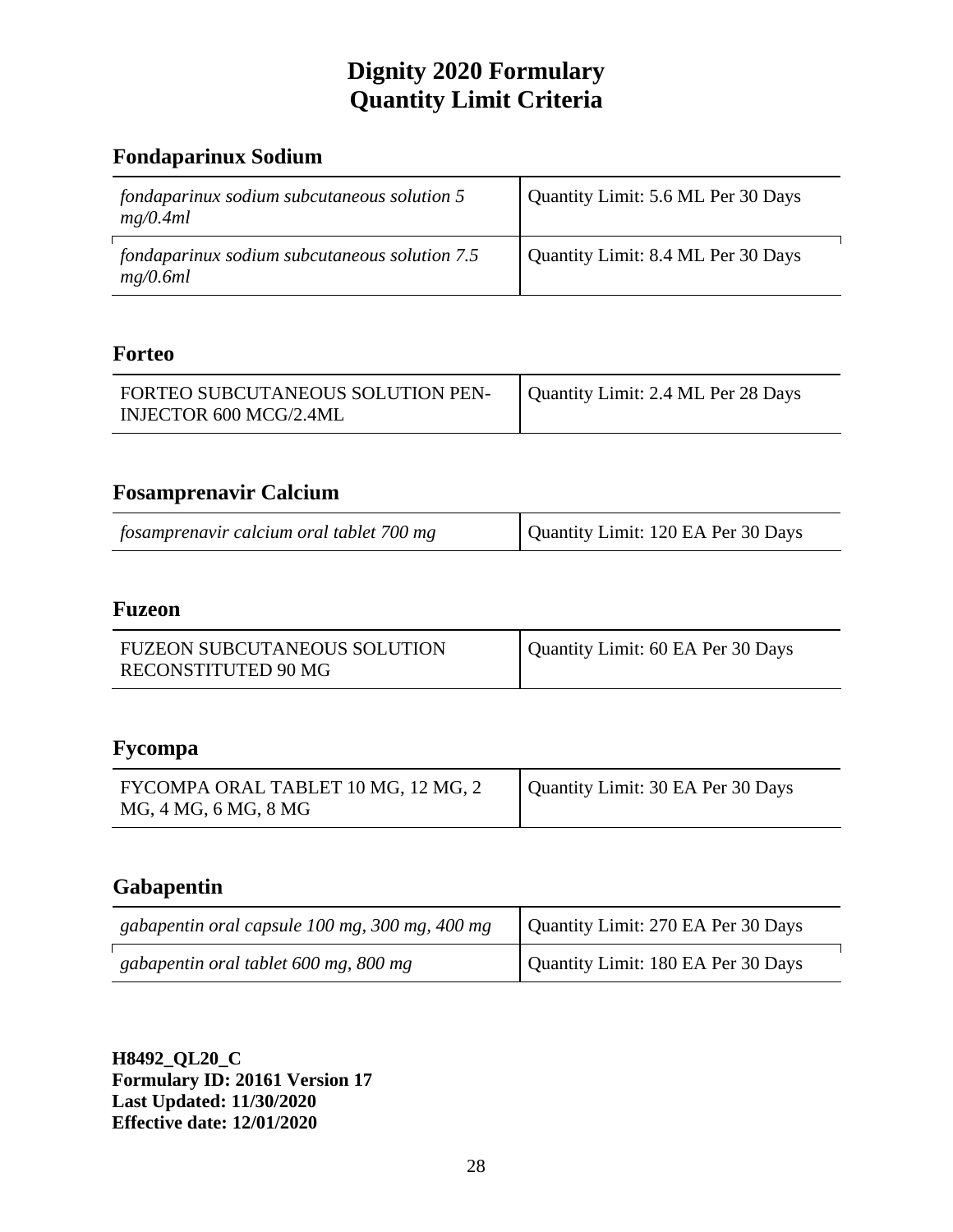## **Galafold**

| GALAFOLD ORAL CAPSULE 123 MG | Quantity Limit: 14 EA Per 28 Days |
|------------------------------|-----------------------------------|
|------------------------------|-----------------------------------|

### **Galantamine Hydrobromide ER**

| galantamine hydrobromide er oral capsule    | Quantity Limit: 30 EA Per 30 Days |
|---------------------------------------------|-----------------------------------|
| extended release 24 hour 16 mg, 24 mg, 8 mg |                                   |

# **Galantamine Hydrobromide**

| galantamine hydrobromide oral solution 4 mg/ml                                                         | Quantity Limit: 180 ML Per 30 Days |
|--------------------------------------------------------------------------------------------------------|------------------------------------|
| galantamine hydrobromide oral tablet 12 mg, 4 mg, Quantity Limit: 60 EA Per 30 Days<br>8 <sub>mg</sub> |                                    |

#### **Gavreto**

| GAVRETO ORAL CAPSULE 100 MG | Quantity Limit: 120 EA Per 30 Days |
|-----------------------------|------------------------------------|
|                             |                                    |

#### **Genvoya**

| GENVOYA ORAL TABLET 150-150-200-10 MG   Quantity Limit: 30 EA Per 30 Days |  |
|---------------------------------------------------------------------------|--|
|---------------------------------------------------------------------------|--|

### **Gilotrif**

| GILOTRIF ORAL TABLET 20 MG, 30 MG, 40<br>MG | Quantity Limit: 30 EA Per 30 Days |
|---------------------------------------------|-----------------------------------|
|---------------------------------------------|-----------------------------------|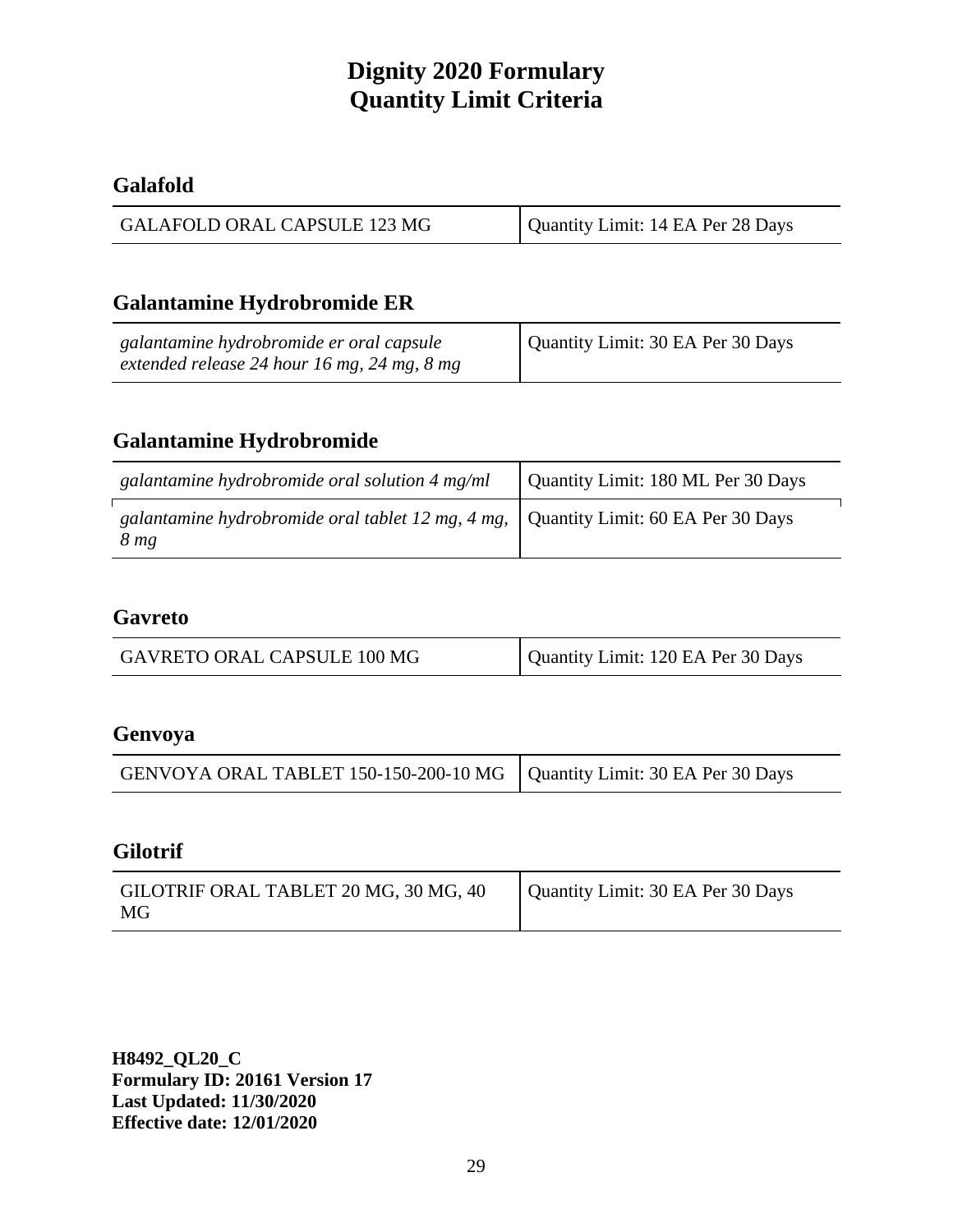# **Granisetron HCl**

### **Hetlioz**

| HETLIOZ ORAL CAPSULE 20 MG | Quantity Limit: 30 EA Per 30 Days |
|----------------------------|-----------------------------------|
|----------------------------|-----------------------------------|

# **HYDROcodone-Acetaminophen**

| hydrocodone-acetaminophen oral solution 7.5-325<br>mg/15ml                                                    | Quantity Limit: 5500 ML Per 30 Days |
|---------------------------------------------------------------------------------------------------------------|-------------------------------------|
| hydrocodone-acetaminophen oral tablet 10-325 mg,   Quantity Limit: 370 EA Per 30 Days<br>5-325 mg, 7.5-325 mg |                                     |

# **Hydrocodone-Ibuprofen**

| hydrocodone-ibuprofen oral tablet 10-200 mg, 5-<br>$200$ mg | Quantity Limit: 150 EA Per 30 Days |
|-------------------------------------------------------------|------------------------------------|
| hydrocodone-ibuprofen oral tablet 7.5-200 mg                | Quantity Limit: 180 EA Per 30 Days |

# **HYDROmorphone HCl**

| hydromorphone hcl oral liquid 1 mg/ml    | Quantity Limit: 1920 ML Per 30 Days |
|------------------------------------------|-------------------------------------|
| hydromorphone hcl oral tablet 2 mg, 4 mg | Quantity Limit: 360 EA Per 30 Days  |
| hydromorphone hcl oral tablet 8 mg       | Quantity Limit: 240 EA Per 30 Days  |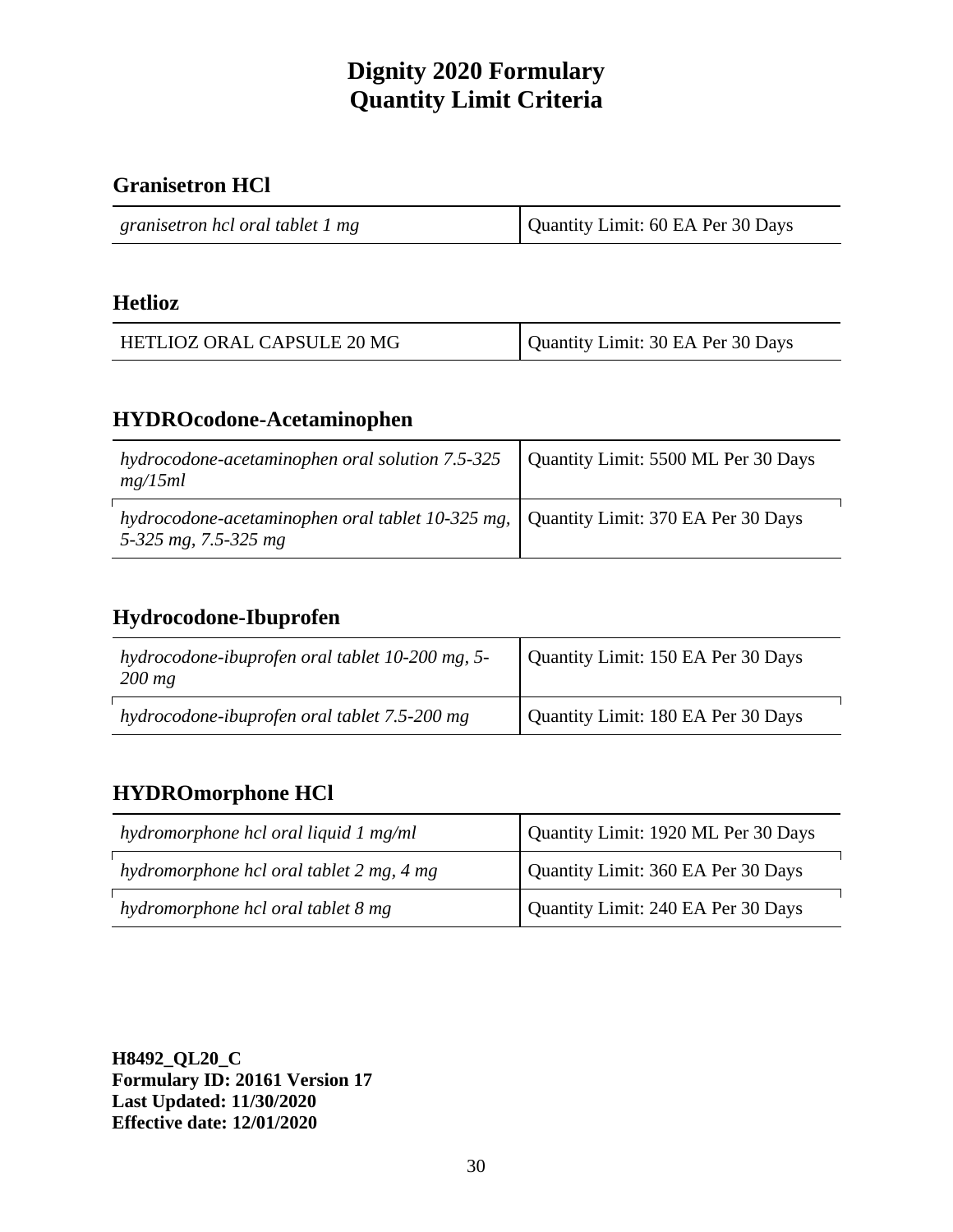# **HYDROmorphone HCl PF**

| hydromorphone hcl pf injection solution 10 mg/ml, $\vert$ Quantity Limit: 240 ML Per 30 Days<br>$50 \, mg/5ml$ |  |
|----------------------------------------------------------------------------------------------------------------|--|
|                                                                                                                |  |

## **Ibandronate Sodium**

| ibandronate sodium oral tablet 150 mg | Quantity Limit: 1 EA Per 30 Days |
|---------------------------------------|----------------------------------|
|---------------------------------------|----------------------------------|

# **Iclusig**

| ICLUSIG ORAL TABLET 15 MG | Quantity Limit: 60 EA Per 30 Days |
|---------------------------|-----------------------------------|
| ICLUSIG ORAL TABLET 45 MG | Quantity Limit: 30 EA Per 30 Days |

## **IDHIFA**

| IDHIFA ORAL TABLET 100 MG | Quantity Limit: 30 EA Per 30 Days |
|---------------------------|-----------------------------------|
| IDHIFA ORAL TABLET 50 MG  | Quantity Limit: 60 EA Per 30 Days |

# **Imatinib Mesylate**

| imatinib mesylate oral tablet 100 mg | Quantity Limit: 180 EA Per 30 Days |
|--------------------------------------|------------------------------------|
| imatinib mesylate oral tablet 400 mg | Quantity Limit: 60 EA Per 30 Days  |

## **Imbruvica**

| IMBRUVICA ORAL CAPSULE 140 MG, 70 MG | Quantity Limit: 120 EA Per 30 Days |
|--------------------------------------|------------------------------------|
| <b>IMBRUVICA ORAL TABLET 140 MG</b>  | Quantity Limit: 120 EA Per 30 Days |
| <b>IMBRUVICA ORAL TABLET 280 MG</b>  | Quantity Limit: 60 EA Per 30 Days  |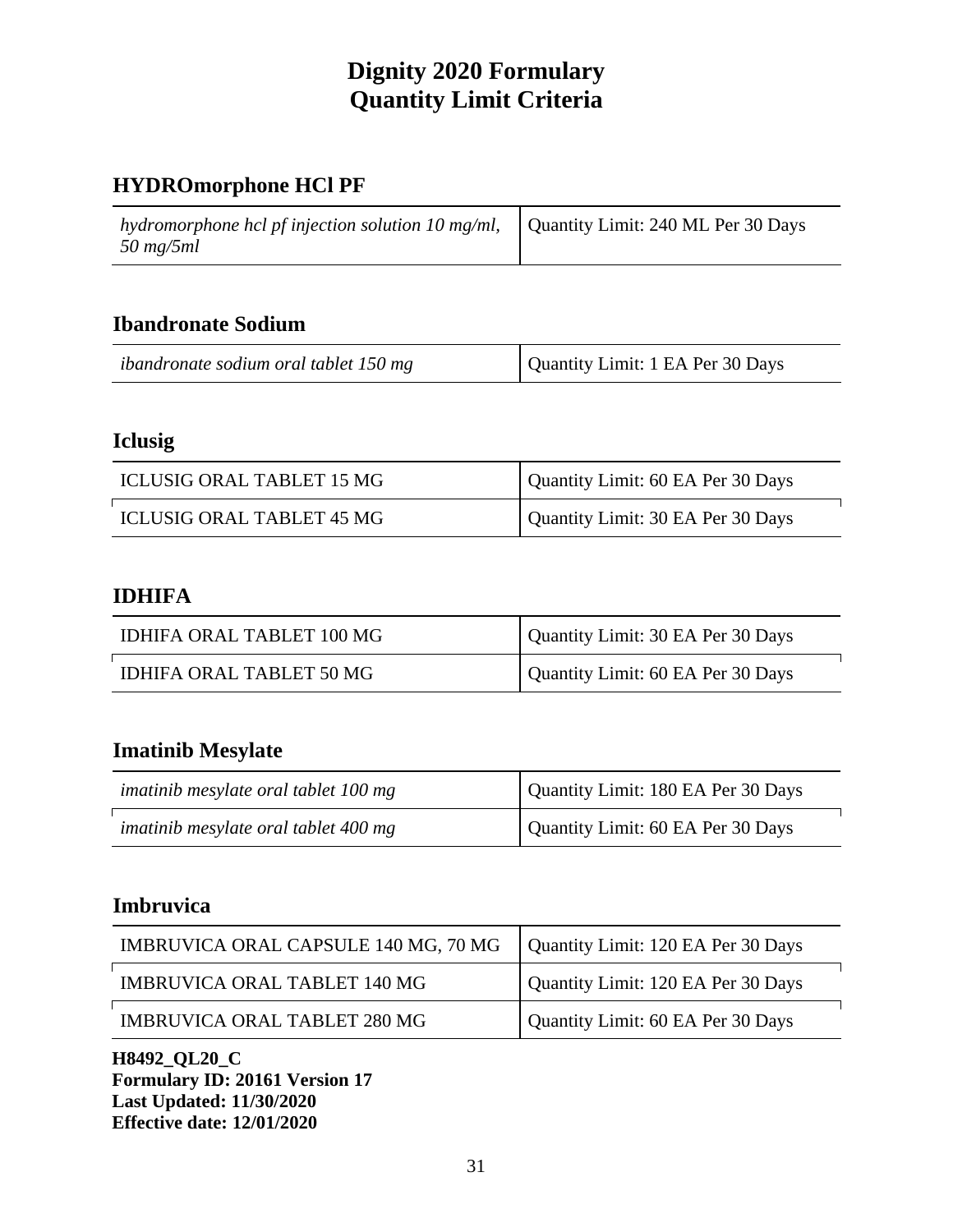### **Imbruvica**

| IMBRUVICA ORAL TABLET 420 MG, 560 MG   Quantity Limit: 30 EA Per 30 Days |  |
|--------------------------------------------------------------------------|--|
|--------------------------------------------------------------------------|--|

#### **Inlyta**

| INLYTA ORAL TABLET 1 MG | Quantity Limit: 180 EA Per 30 Days |
|-------------------------|------------------------------------|
| INLYTA ORAL TABLET 5 MG | Quantity Limit: 60 EA Per 30 Days  |

#### **Inrebic**

| INREBIC ORAL CAPSULE 100 MG | Quantity Limit: 120 EA Per 30 Days |
|-----------------------------|------------------------------------|

## **Intelence**

| INTELENCE ORAL TABLET 100 MG, 25 MG | Quantity Limit: 120 EA Per 30 Days |
|-------------------------------------|------------------------------------|
| <b>INTELENCE ORAL TABLET 200 MG</b> | Quantity Limit: 60 EA Per 30 Days  |

#### **Invirase**

| INVIRASE ORAL TABLET 500 MG | Quantity Limit: 120 EA Per 30 Days |
|-----------------------------|------------------------------------|
|-----------------------------|------------------------------------|

# **Ipratropium Bromide**

| ipratropium bromide nasal solution $0.03\%$ | Quantity Limit: 60 ML Per 30 Days |
|---------------------------------------------|-----------------------------------|
| ipratropium bromide nasal solution $0.06\%$ | Quantity Limit: 30 ML Per 30 Days |

#### **Irbesartan**

| irbesartan oral tablet 150 mg, 300 mg, 75 mg | Quantity Limit: 30 EA Per 30 Days |
|----------------------------------------------|-----------------------------------|
|----------------------------------------------|-----------------------------------|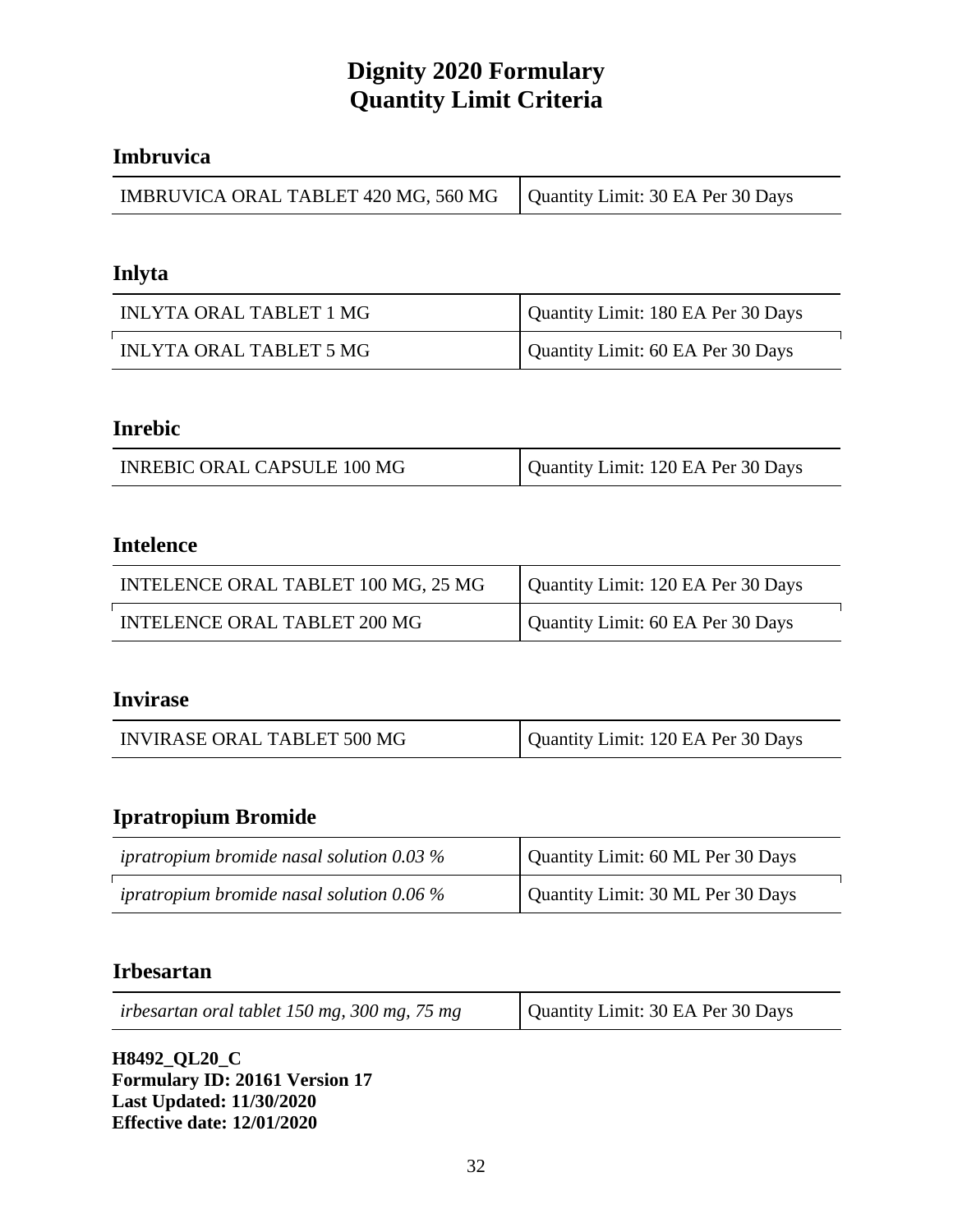# **Irbesartan-Hydrochlorothiazide**

| irbesartan-hydrochlorothiazide oral tablet 150-12.5   Quantity Limit: 30 EA Per 30 Days |  |
|-----------------------------------------------------------------------------------------|--|
| mg, 300-12.5 mg                                                                         |  |

#### **Isentress HD**

| ISENTRESS HD ORAL TABLET 600 MG | Quantity Limit: 60 EA Per 30 Days |
|---------------------------------|-----------------------------------|
|---------------------------------|-----------------------------------|

#### **Isentress**

| <b>ISENTRESS ORAL PACKET 100 MG</b>             | Quantity Limit: 60 EA Per 30 Days  |
|-------------------------------------------------|------------------------------------|
| ISENTRESS ORAL TABLET 400 MG                    | Quantity Limit: 120 EA Per 30 Days |
| ISENTRESS ORAL TABLET CHEWABLE 100<br>MG, 25 MG | Quantity Limit: 180 EA Per 30 Days |

### **Isturisa**

| ISTURISA ORAL TABLET 1 MG  | Quantity Limit: 240 EA Per 30 Days |
|----------------------------|------------------------------------|
| ISTURISA ORAL TABLET 10 MG | Quantity Limit: 180 EA Per 30 Days |
| ISTURISA ORAL TABLET 5 MG  | Quantity Limit: 120 EA Per 30 Days |

#### **Jakafi**

| JAKAFI ORAL TABLET 10 MG, 15 MG, 20 MG, Quantity Limit: 60 EA Per 30 Days<br>25 MG, 5 MG |  |
|------------------------------------------------------------------------------------------|--|
|------------------------------------------------------------------------------------------|--|

#### **Juluca**

| <b>JULUCA ORAL TABLET 50-25 MG</b> | Quantity Limit: 30 EA Per 30 Days |
|------------------------------------|-----------------------------------|
|------------------------------------|-----------------------------------|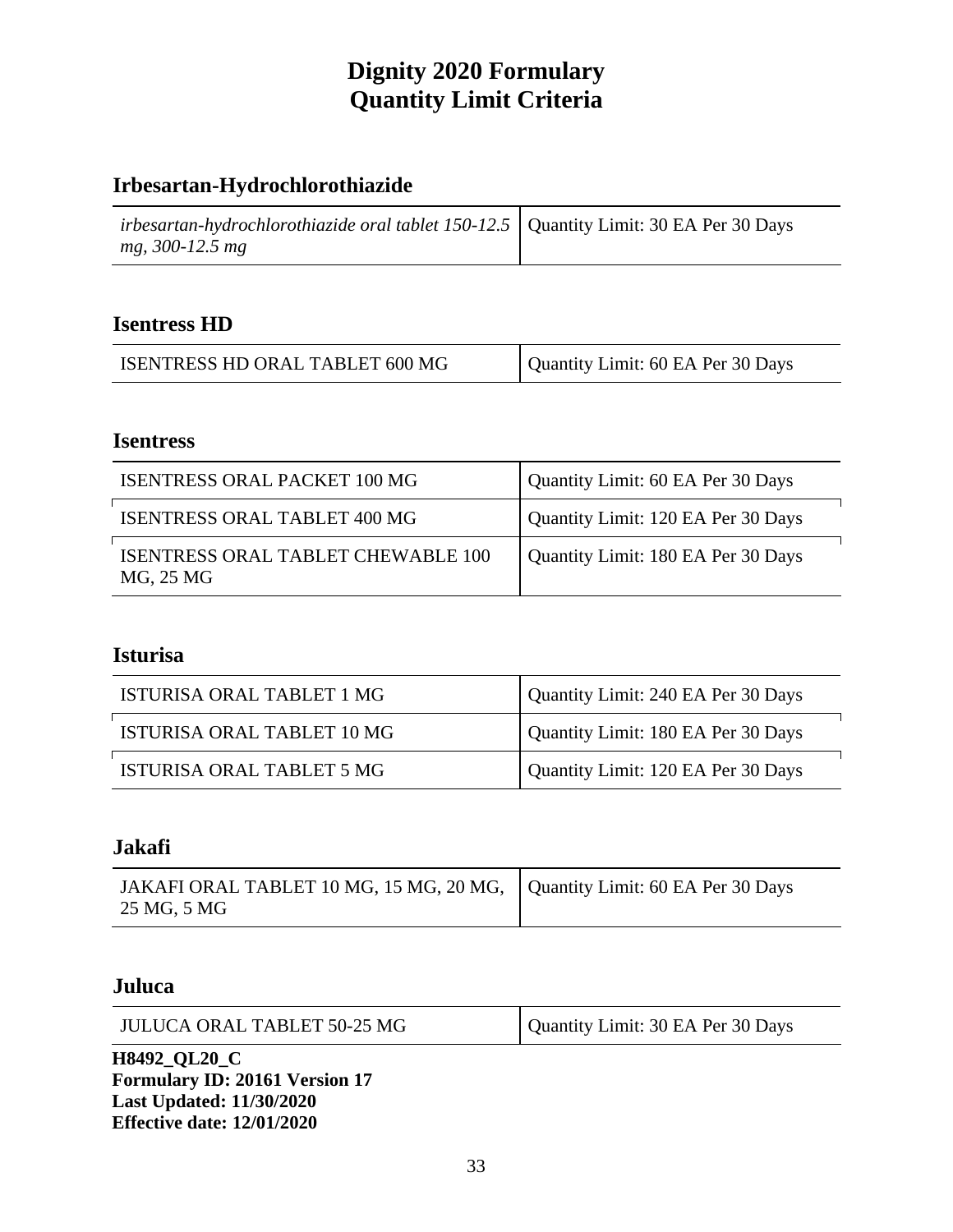## **Kaletra**

| KALETRA ORAL TABLET 100-25 MG | Quantity Limit: 300 EA Per 30 Days |
|-------------------------------|------------------------------------|
| KALETRA ORAL TABLET 200-50 MG | Quantity Limit: 150 EA Per 30 Days |

### **Koselugo**

| KOSELUGO ORAL CAPSULE 10 MG | Quantity Limit: 240 EA Per 30 Days |
|-----------------------------|------------------------------------|
| KOSELUGO ORAL CAPSULE 25 MG | Quantity Limit: 120 EA Per 30 Days |

### **LamiVUDine**

| lamivudine oral solution $10 \text{ mg/ml}$ | Quantity Limit: 900 ML Per 30 Days |
|---------------------------------------------|------------------------------------|
| lamivudine oral tablet 100 mg               | Quantity Limit: 90 EA Per 30 Days  |
| lamivudine oral tablet 150 mg               | Quantity Limit: 60 EA Per 30 Days  |
| lamivudine oral tablet 300 mg               | Quantity Limit: 30 EA Per 30 Days  |

# **lamiVUDine-Zidovudine**

| lamivudine-zidovudine oral tablet 150-300 mg | Quantity Limit: 60 EA Per 30 Days |
|----------------------------------------------|-----------------------------------|
|----------------------------------------------|-----------------------------------|

# **Latuda**

| LATUDA ORAL TABLET 120 MG                        | Quantity Limit: 30 EA Per 30 Days |
|--------------------------------------------------|-----------------------------------|
| LATUDA ORAL TABLET 20 MG, 40 MG, 60<br>MG, 80 MG | Quantity Limit: 60 EA Per 30 Days |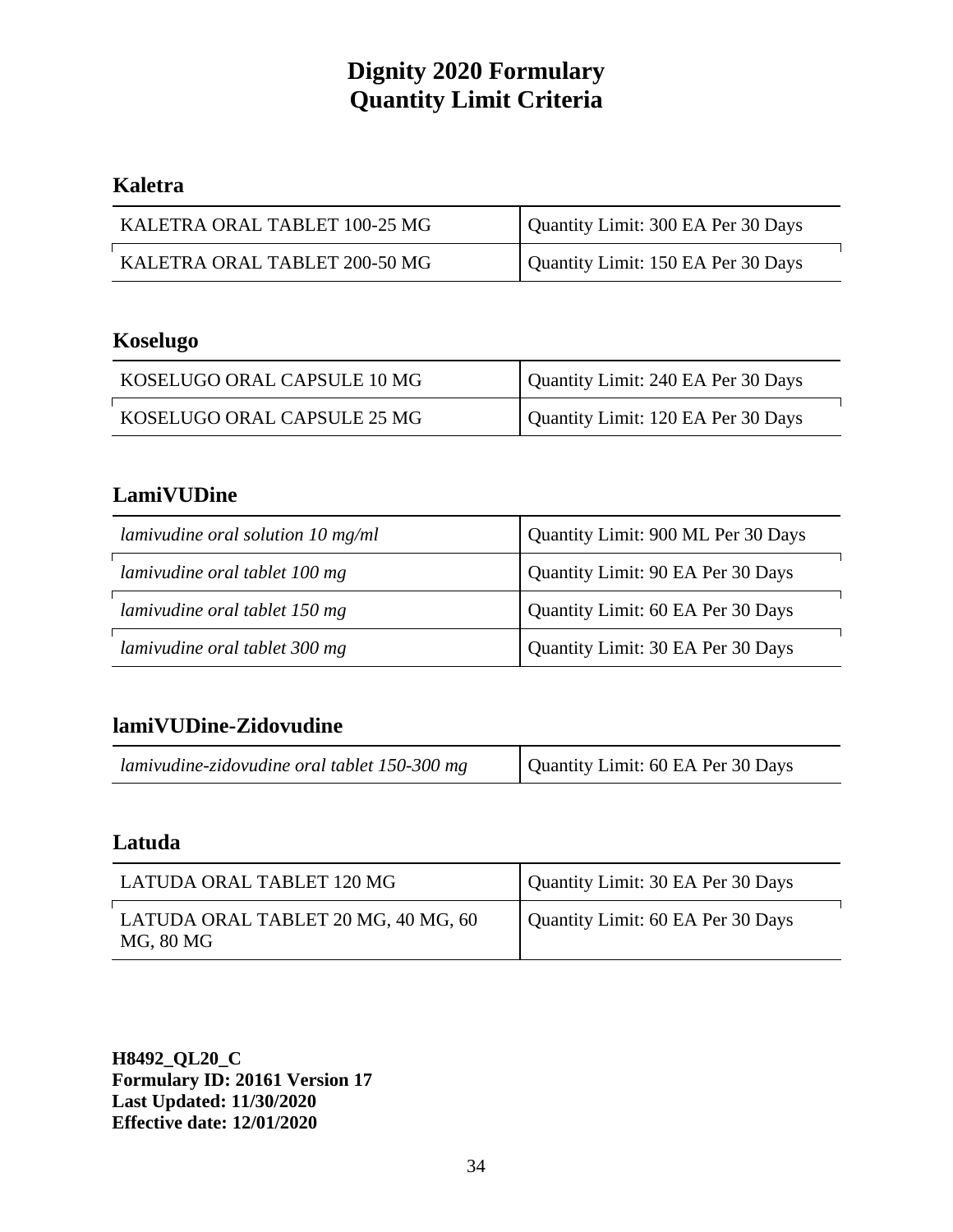### **Lexiva**

| LEXIVA ORAL SUSPENSION 50 MG/ML | Quantity Limit: 1575 ML Per 28 Days |
|---------------------------------|-------------------------------------|

### **Lidocaine**

| lidocaine external patch 5 $\%$ | Quantity Limit: 90 EA Per 30 Days |
|---------------------------------|-----------------------------------|

### **Lidocaine HCl**

| lidocaine hcl external solution $4\%$ | Quantity Limit: 50 ML Per 30 Days |
|---------------------------------------|-----------------------------------|
|---------------------------------------|-----------------------------------|

# **Lidocaine HCl Urethral/Mucosal**

| lidocaine hcl urethral/mucosal external gel $2\%$ | Quantity Limit: 30 ML Per 30 Days |
|---------------------------------------------------|-----------------------------------|
|---------------------------------------------------|-----------------------------------|

### **Lidocaine-Prilocaine**

| lidocaine-prilocaine external cream $2.5$ - $2.5\%$ | Quantity Limit: 30 GM Per 30 Days |
|-----------------------------------------------------|-----------------------------------|
|-----------------------------------------------------|-----------------------------------|

#### **Linzess**

| LINZESS ORAL CAPSULE 145 MCG, 290 MCG,   Quantity Limit: 30 EA Per 30 Days |  |
|----------------------------------------------------------------------------|--|
| 72 MCG                                                                     |  |

### **Lopinavir-Ritonavir**

| <i>lopinavir-ritonavir oral solution 400-100 mg/5ml</i> $\vert$ Quantity Limit: 400 ML Per 30 Days |  |
|----------------------------------------------------------------------------------------------------|--|
|----------------------------------------------------------------------------------------------------|--|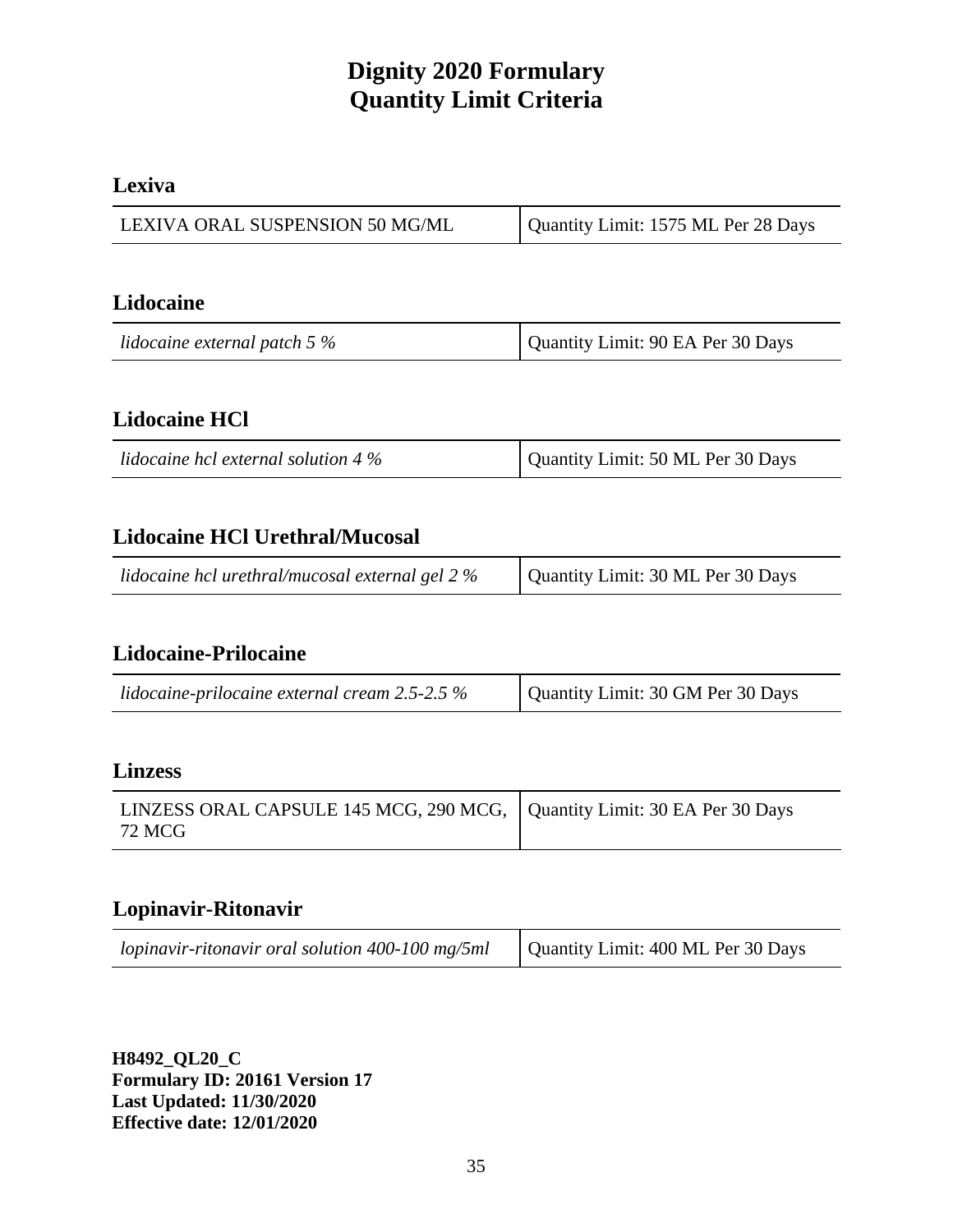# **LORazepam**

| $\alpha$ lorazepam oral concentrate 2 mg/ml | Quantity Limit: 240 ML Per 30 Days |
|---------------------------------------------|------------------------------------|
| lorazepam oral tablet $0.5$ mg, 1 mg, 2 mg  | Quantity Limit: 150 EA Per 30 Days |

#### **Lorbrena**

| LORBRENA ORAL TABLET 100 MG | Quantity Limit: 30 EA Per 30 Days |
|-----------------------------|-----------------------------------|
| LORBRENA ORAL TABLET 25 MG  | Quantity Limit: 90 EA Per 30 Days |

### **Losartan Potassium**

| losartan potassium oral tablet $100$ mg, $25$ mg | Quantity Limit: 30 EA Per 30 Days |
|--------------------------------------------------|-----------------------------------|
| losartan potassium oral tablet 50 mg             | Quantity Limit: 60 EA Per 30 Days |

## **Losartan Potassium-HCTZ**

| losartan potassium-hctz oral tablet $100-12.5$ mg,<br>$100-25$ mg, 50-12.5 mg | Quantity Limit: 30 EA Per 30 Days |
|-------------------------------------------------------------------------------|-----------------------------------|
|-------------------------------------------------------------------------------|-----------------------------------|

### **Lovastatin**

| lovastatin oral tablet 10 mg | Quantity Limit: 45 EA Per 30 Days |
|------------------------------|-----------------------------------|
| lovastatin oral tablet 20 mg | Quantity Limit: 30 EA Per 30 Days |
| lovastatin oral tablet 40 mg | Quantity Limit: 60 EA Per 30 Days |

### **Lynparza**

| LYNPARZA ORAL TABLET 100 MG | Quantity Limit: 180 EA Per 30 Days |
|-----------------------------|------------------------------------|
|-----------------------------|------------------------------------|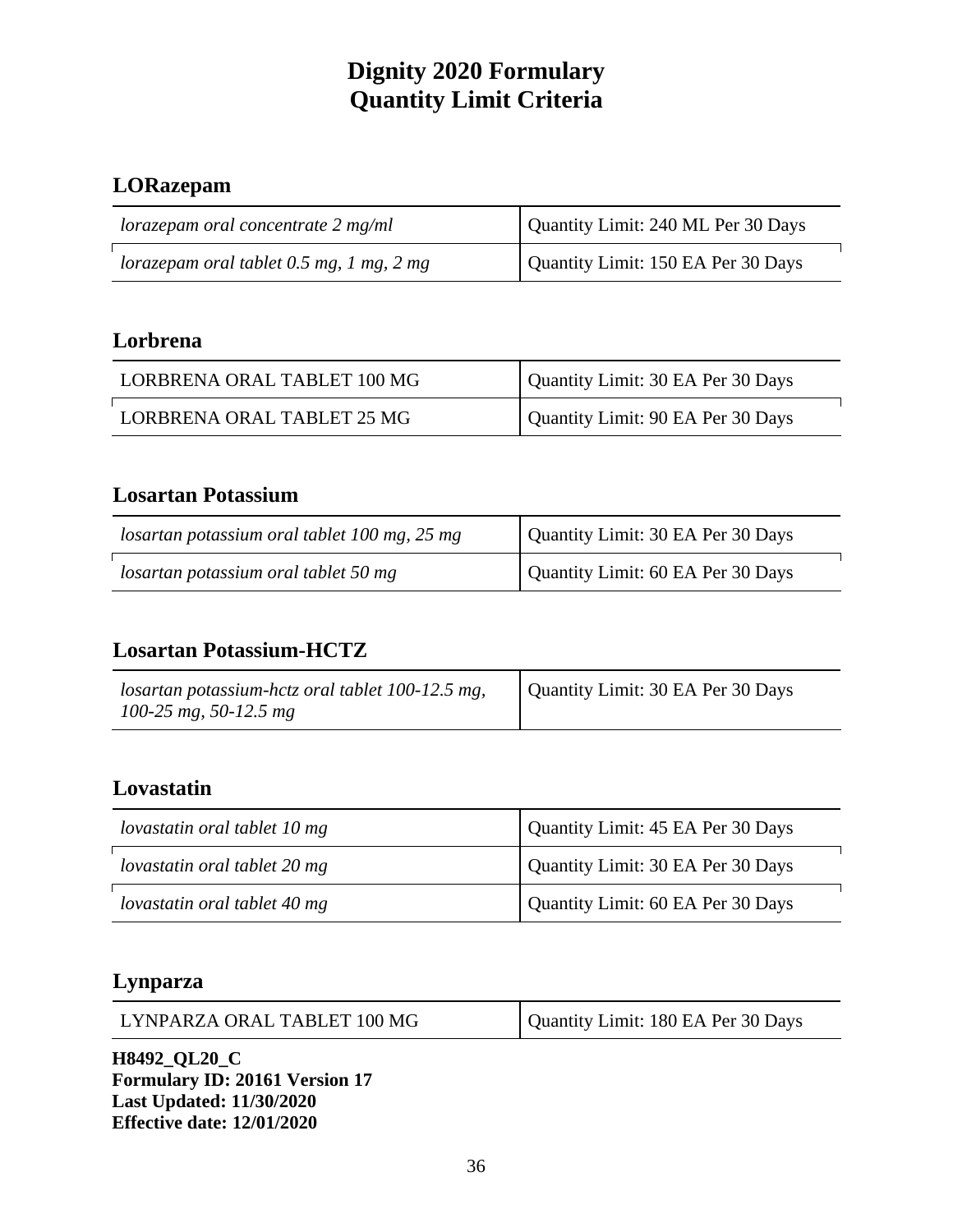### **Lynparza**

| LYNPARZA ORAL TABLET 150 MG | Quantity Limit: 120 EA Per 30 Days |
|-----------------------------|------------------------------------|

#### **Marplan**

| MARPLAN ORAL TABLET 10 MG | Quantity Limit: 180 EA Per 30 Days |
|---------------------------|------------------------------------|

#### **Mayzent**

| MAYZENT ORAL TABLET 0.25 MG | Quantity Limit: 210 EA Per 30 Days |
|-----------------------------|------------------------------------|
| MAYZENT ORAL TABLET 2 MG    | Quantity Limit: 30 EA Per 30 Days  |

### **Mekinist**

| MEKINIST ORAL TABLET 0.5 MG | Quantity Limit: 120 EA Per 30 Days |
|-----------------------------|------------------------------------|
| MEKINIST ORAL TABLET 2 MG   | Quantity Limit: 30 EA Per 30 Days  |

### **Mektovi**

| MEKTOVI ORAL TABLET 15 MG | Quantity Limit: 180 EA Per 30 Days |
|---------------------------|------------------------------------|
|---------------------------|------------------------------------|

### **Memantine HCl**

| memantine hcl oral solution $2 \text{ mg/ml}$ | Quantity Limit: 360 ML Per 30 Days |
|-----------------------------------------------|------------------------------------|
| memantine hcl oral tablet 10 mg, 5 mg         | Quantity Limit: 60 EA Per 30 Days  |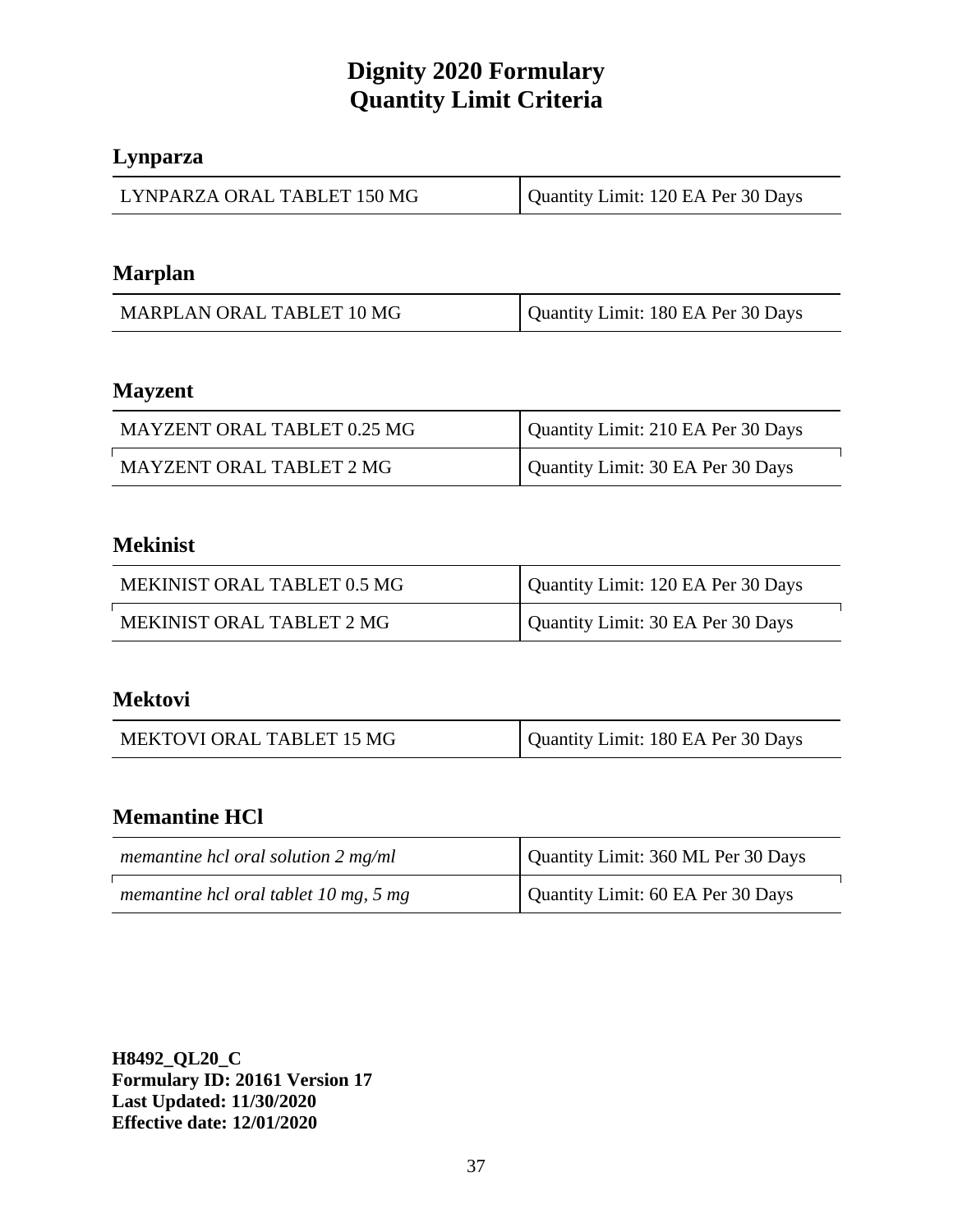# **Methylphenidate HCl ER**

| methylphenidate hcl er oral tablet extended release   Quantity Limit: 90 EA Per 30 Days |  |
|-----------------------------------------------------------------------------------------|--|
| $10 \text{ mg}, 20 \text{ mg}$                                                          |  |

# **Methylphenidate HCl**

| methylphenidate hcl oral solution 10 mg/5ml                                                  | Quantity Limit: 900 ML Per 30 Days  |
|----------------------------------------------------------------------------------------------|-------------------------------------|
| methylphenidate hcl oral solution 5 mg/5ml                                                   | Quantity Limit: 1800 ML Per 30 Days |
| methylphenidate hcl oral tablet 10 mg, 20 mg, 5 mg $\vert$ Quantity Limit: 90 EA Per 30 Days |                                     |

# **Mirtazapine**

| mirtazapine oral tablet 15 mg, 30 mg, 45 mg                     | Quantity Limit: 30 EA Per 30 Days |
|-----------------------------------------------------------------|-----------------------------------|
| mirtazapine oral tablet 7.5 mg                                  | Quantity Limit: 45 EA Per 30 Days |
| mirtazapine oral tablet dispersible 15 mg, 30 mg,<br>$45 \, mg$ | Quantity Limit: 30 EA Per 30 Days |

# **Mometasone Furoate**

| mometasone furoate nasal suspension 50 mcg/act | Quantity Limit: 34 GM Per 30 Days |
|------------------------------------------------|-----------------------------------|
|------------------------------------------------|-----------------------------------|

### **Montelukast Sodium**

| montelukast sodium oral packet 4 mg                   | Quantity Limit: 30 EA Per 30 Days |
|-------------------------------------------------------|-----------------------------------|
| montelukast sodium oral tablet 10 mg                  | Quantity Limit: 30 EA Per 30 Days |
| montelukast sodium oral tablet chewable 4 mg, 5<br>mg | Quantity Limit: 30 EA Per 30 Days |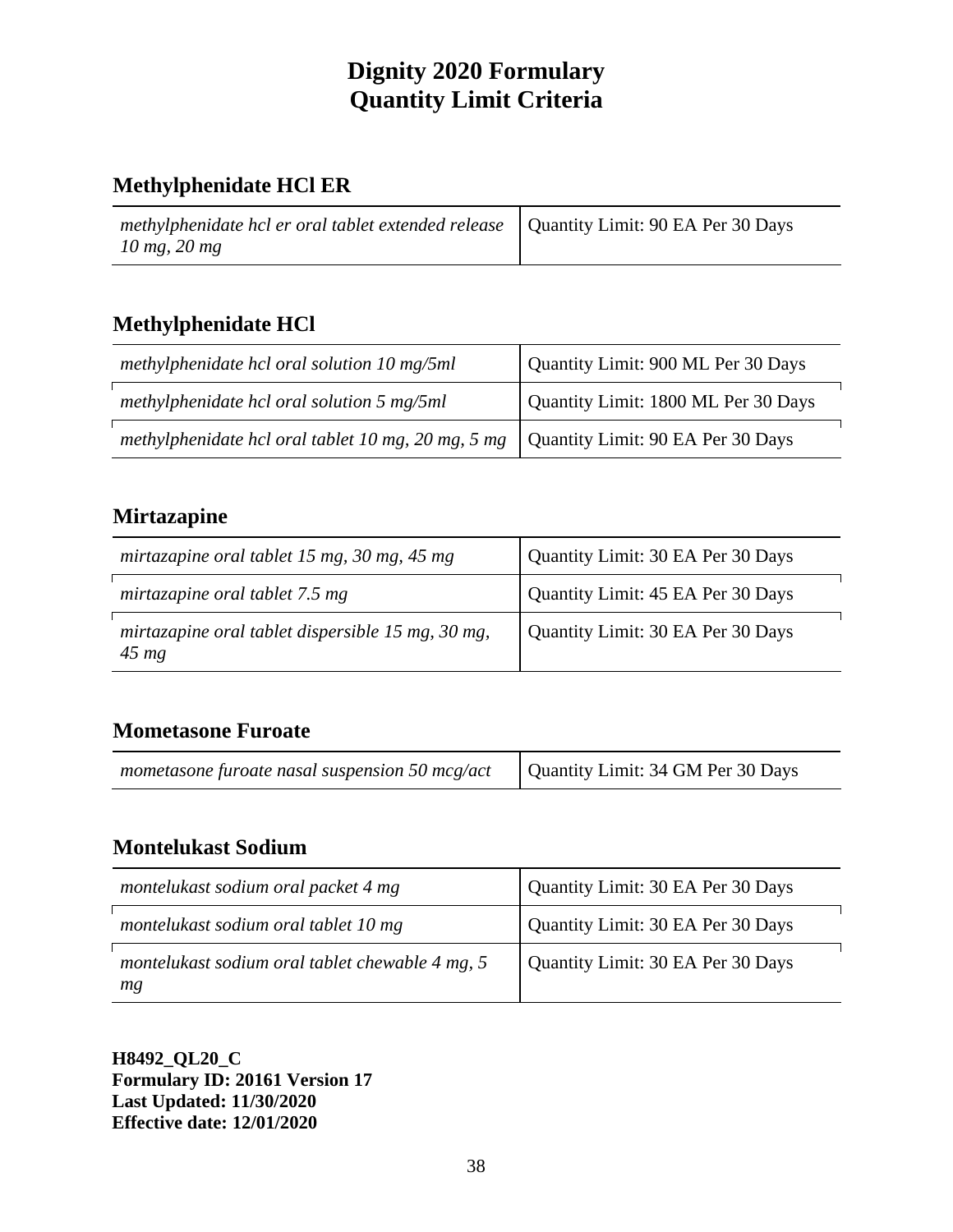# **Morphine Sulfate (Concentrate)**

| morphine sulfate (concentrate) oral solution 100 | Quantity Limit: 600 ML Per 30 Days |
|--------------------------------------------------|------------------------------------|
| mg/5ml                                           |                                    |

### **Morphine Sulfate ER**

| morphine sulfate er oral tablet extended release 100   Quantity Limit: 90 EA Per 30 Days |  |
|------------------------------------------------------------------------------------------|--|
| mg, 15 mg, 200 mg, 30 mg, 60 mg                                                          |  |

### **Morphine Sulfate**

| morphine sulfate oral solution 10 mg/5ml  | Quantity Limit: 3600 ML Per 30 Days |
|-------------------------------------------|-------------------------------------|
| morphine sulfate oral solution 20 mg/5ml  | Quantity Limit: 2700 ML Per 30 Days |
| morphine sulfate oral tablet 15 mg, 30 mg | Quantity Limit: 180 EA Per 30 Days  |

#### **Movantik**

| Quantity Limit: 30 EA Per 30 Days<br>MOVANTIK ORAL TABLET 12.5 MG, 25 MG |  |
|--------------------------------------------------------------------------|--|
|--------------------------------------------------------------------------|--|

### **Naratriptan HCl**

| naratriptan hcl oral tablet 1 mg, 2.5 mg | Quantity Limit: 9 EA Per 30 Days |
|------------------------------------------|----------------------------------|
|------------------------------------------|----------------------------------|

#### **Nerlynx**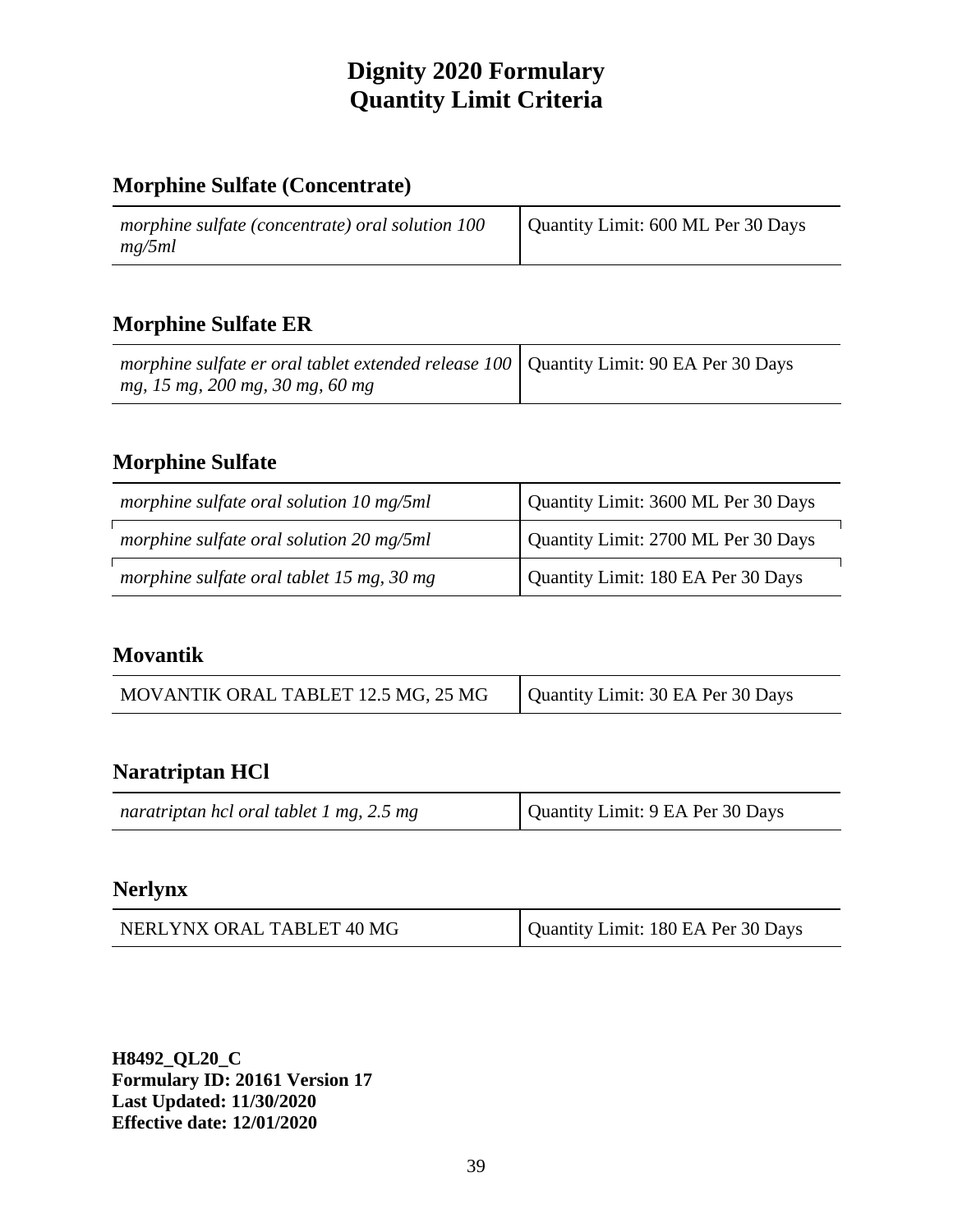# **Nevirapine ER**

| nevirapine er oral tablet extended release 24 hour<br>$100$ mg | Quantity Limit: 90 EA Per 30 Days |
|----------------------------------------------------------------|-----------------------------------|
| nevirapine er oral tablet extended release 24 hour<br>$400$ mg | Quantity Limit: 30 EA Per 30 Days |

### **Nevirapine**

| nevirapine oral suspension 50 mg/5ml | Quantity Limit: 1200 ML Per 30 Days |
|--------------------------------------|-------------------------------------|
| nevirapine oral tablet 200 mg        | Quantity Limit: 60 EA Per 30 Days   |

### **NexAVAR**

| NEXAVAR ORAL TABLET 200 MG | Quantity Limit: 120 EA Per 30 Days |
|----------------------------|------------------------------------|
|----------------------------|------------------------------------|

# **NIFEdipine ER**

| nifedipine er oral tablet extended release 24 hour<br>$30 \text{ mg}$ , 60 mg | Quantity Limit: 60 EA Per 30 Days |
|-------------------------------------------------------------------------------|-----------------------------------|
| nifedipine er oral tablet extended release 24 hour<br>$90$ mg                 | Quantity Limit: 30 EA Per 30 Days |

# **NIFEdipine ER Osmotic Release**

| nifedipine er osmotic release oral tablet extended<br>release 24 hour 30 mg, 60 mg | Quantity Limit: 60 EA Per 30 Days |
|------------------------------------------------------------------------------------|-----------------------------------|
| nifedipine er osmotic release oral tablet extended<br>release 24 hour 90 mg        | Quantity Limit: 30 EA Per 30 Days |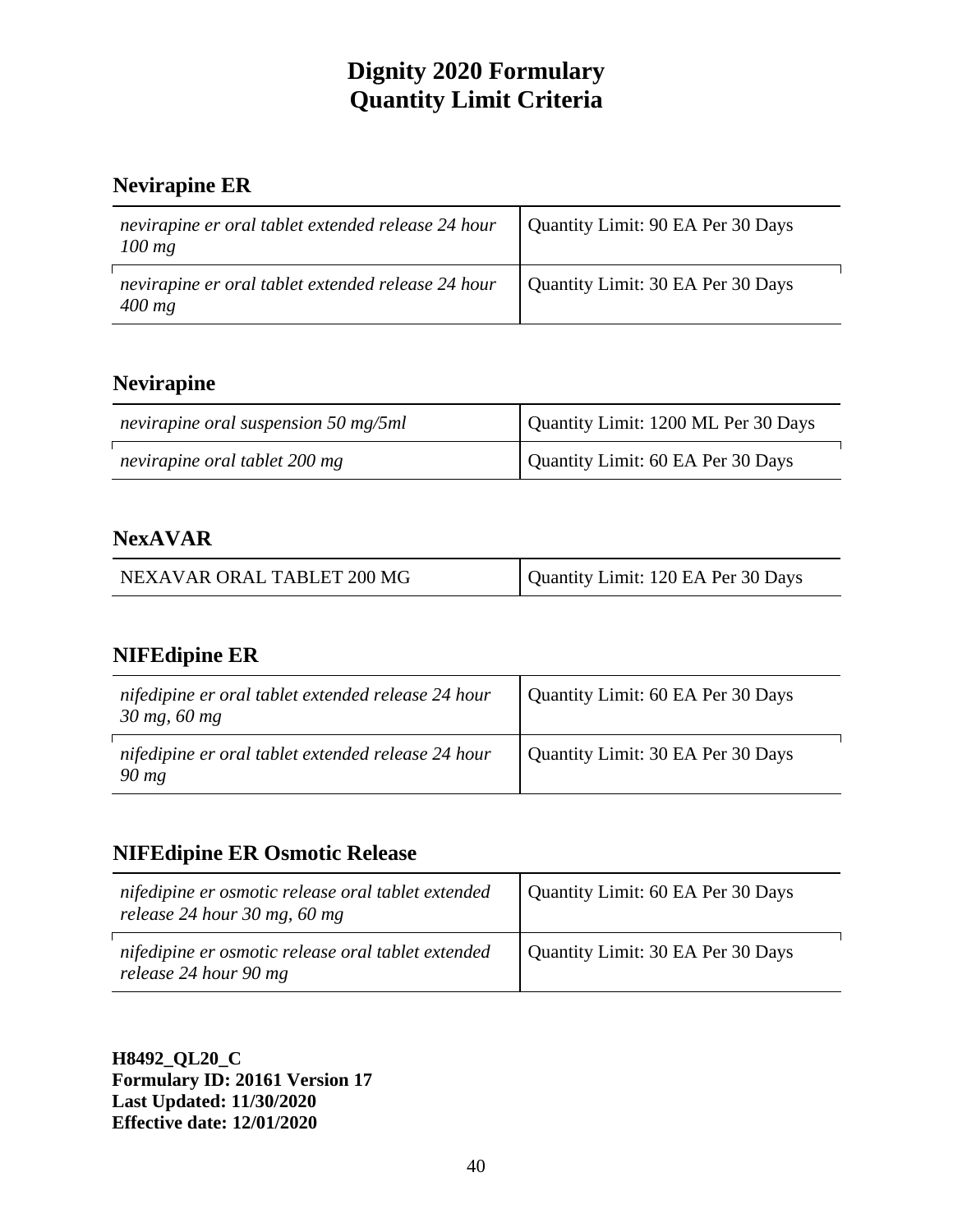### **Nilutamide**

| nilutamide oral tablet 150 mg | Quantity Limit: 60 EA Per 30 Days |
|-------------------------------|-----------------------------------|
|-------------------------------|-----------------------------------|

# **Nitroglycerin**

| nitroglycerin transdermal patch 24 hour 0.1 mg/hr, $\vert$ Quantity Limit: 30 EA Per 30 Days |  |
|----------------------------------------------------------------------------------------------|--|
| 0.2 mg/hr, 0.4 mg/hr, 0.6 mg/hr                                                              |  |

### **Northera**

| NORTHERA ORAL CAPSULE 100 MG, 200 MG,   Quantity Limit: 180 EA Per 30 Days<br>300 MG |  |
|--------------------------------------------------------------------------------------|--|
|--------------------------------------------------------------------------------------|--|

# **Norvir**

| NORVIR ORAL PACKET 100 MG     | Quantity Limit: 360 EA Per 30 Days |
|-------------------------------|------------------------------------|
| NORVIR ORAL SOLUTION 80 MG/ML | Quantity Limit: 480 ML Per 30 Days |

### **Nubeqa**

| NUBEQA ORAL TABLET 300 MG | Quantity Limit: 120 EA Per 30 Days |
|---------------------------|------------------------------------|
|---------------------------|------------------------------------|

# **Odefsey**

| ODEFSEY ORAL TABLET 200-25-25 MG | Quantity Limit: 30 EA Per 30 Days |
|----------------------------------|-----------------------------------|
|----------------------------------|-----------------------------------|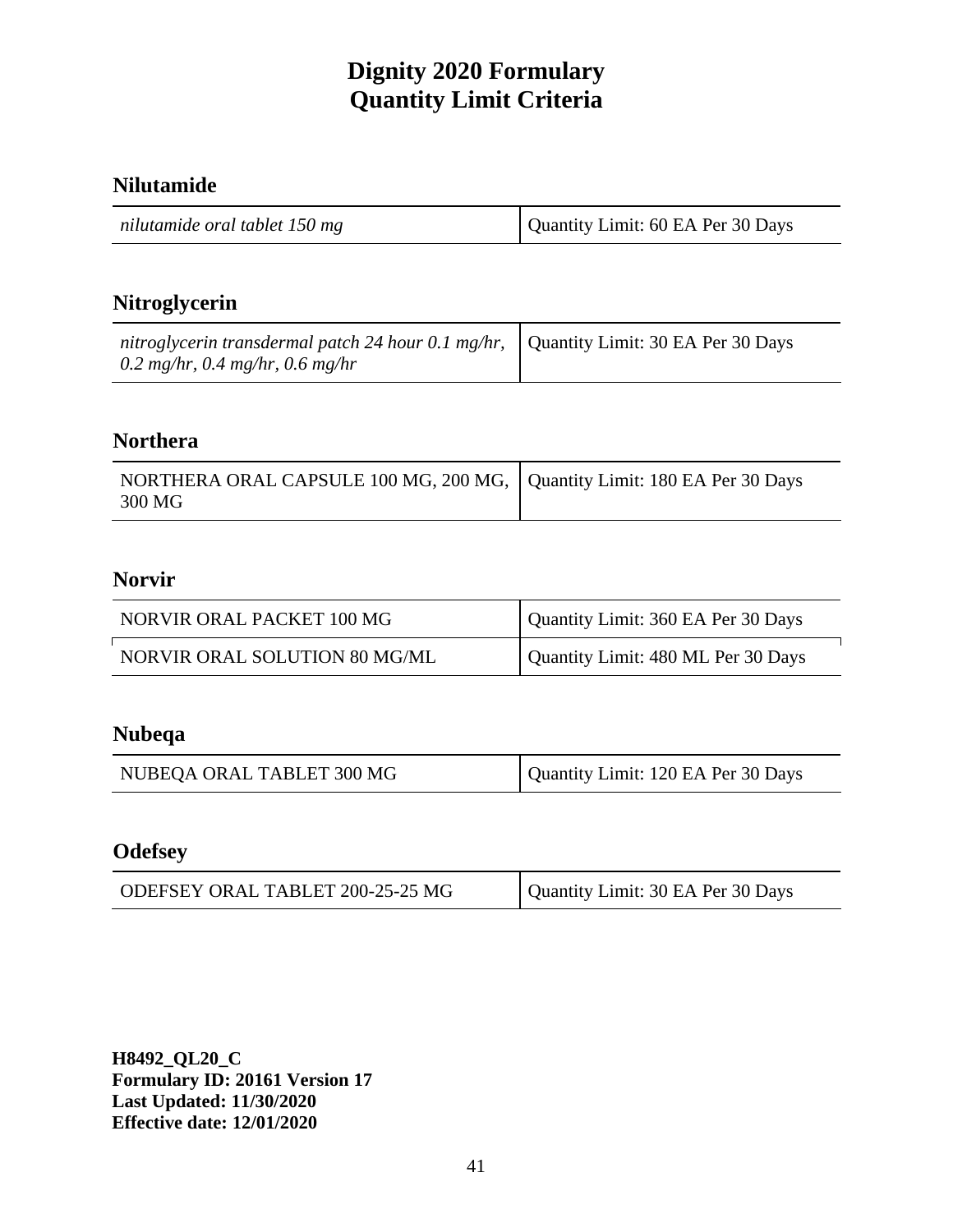# **OLANZapine**

| olanzapine intramuscular solution reconstituted 10<br>mg          | Quantity Limit: 60 EA Per 30 Days |
|-------------------------------------------------------------------|-----------------------------------|
| olanzapine oral tablet 10 mg, 15 mg, 2.5 mg, 5 mg,<br>$7.5 \, mg$ | Quantity Limit: 30 EA Per 30 Days |
| olanzapine oral tablet 20 mg                                      | Quantity Limit: 60 EA Per 30 Days |
| olanzapine oral tablet dispersible 10 mg, 5 mg                    | Quantity Limit: 60 EA Per 30 Days |
| olanzapine oral tablet dispersible 15 mg, 20 mg                   | Quantity Limit: 30 EA Per 30 Days |

### **OLANZapine-FLUoxetine HCl**

| olanzapine-fluoxetine hcl oral capsule 12-25 mg,<br>$12-50$ mg, 6-50 mg | Quantity Limit: 30 EA Per 30 Days |
|-------------------------------------------------------------------------|-----------------------------------|
| olanzapine-fluoxetine hcl oral capsule 3-25 mg, 6-<br>$25 \, mg$        | Quantity Limit: 90 EA Per 30 Days |

# **Olmesartan Medoxomil-HCTZ**

| olmesartan medoxomil-hctz oral tablet 20-12.5 mg, Quantity Limit: 30 EA Per 30 Days<br>$40-12.5$ mg, $40-25$ mg |  |
|-----------------------------------------------------------------------------------------------------------------|--|
|-----------------------------------------------------------------------------------------------------------------|--|

### **Olmesartan-Amlodipine-HCTZ**

| olmesartan-amlodipine-hctz oral tablet 20-5-12.5               | Quantity Limit: 30 EA Per 30 Days |
|----------------------------------------------------------------|-----------------------------------|
| mg, 40-10-12.5 mg, 40-10-25 mg, 40-5-12.5 mg, 40-<br>5-25 $mg$ |                                   |
|                                                                |                                   |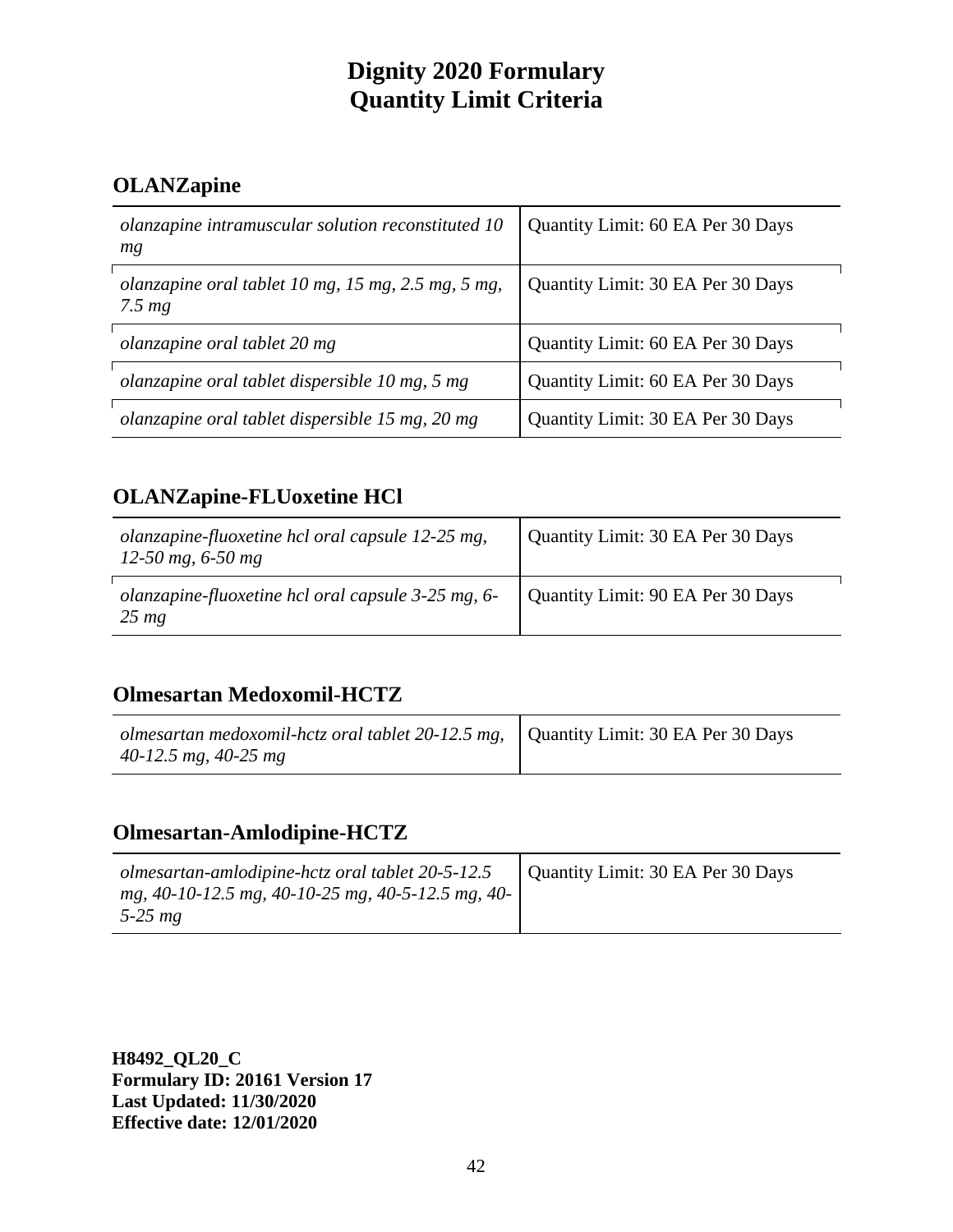# **Opsumit**

| OPSUMIT ORAL TABLET 10 MG | Quantity Limit: 90 EA Per 30 Days |
|---------------------------|-----------------------------------|
|---------------------------|-----------------------------------|

#### **Oxazepam**

| oxazepam oral capsule 10 mg, 15 mg, 30 mg | Quantity Limit: 120 EA Per 30 Days |
|-------------------------------------------|------------------------------------|
|-------------------------------------------|------------------------------------|

### **Oxybutynin Chloride ER**

| oxybutynin chloride er oral tablet extended release $\Box$ Quantity Limit: 60 EA Per 30 Days |  |
|----------------------------------------------------------------------------------------------|--|
| 24 hour 10 mg, 15 mg, 5 mg                                                                   |  |

# **OxyCODONE HCl**

| oxycodone hcl oral capsule 5 mg           | Quantity Limit: 180 EA Per 30 Days  |
|-------------------------------------------|-------------------------------------|
| oxycodone hcl oral concentrate 100 mg/5ml | Quantity Limit: 180 ML Per 30 Days  |
| oxycodone hcl oral solution 5 mg/5ml      | Quantity Limit: 1080 ML Per 30 Days |

# **oxyCODONE HCl**

| oxycodone hcl oral tablet 10 mg, 15 mg, 20 mg, 30 $\vert$ Quantity Limit: 180 EA Per 30 Days |  |
|----------------------------------------------------------------------------------------------|--|
| mg, 5 mg                                                                                     |  |

### **Oxycodone-Acetaminophen**

| oxycodone-acetaminophen oral tablet 10-325 mg,<br>2.5-325 mg, 5-325 mg, 7.5-325 mg | Quantity Limit: 370 EA Per 30 Days |
|------------------------------------------------------------------------------------|------------------------------------|
|------------------------------------------------------------------------------------|------------------------------------|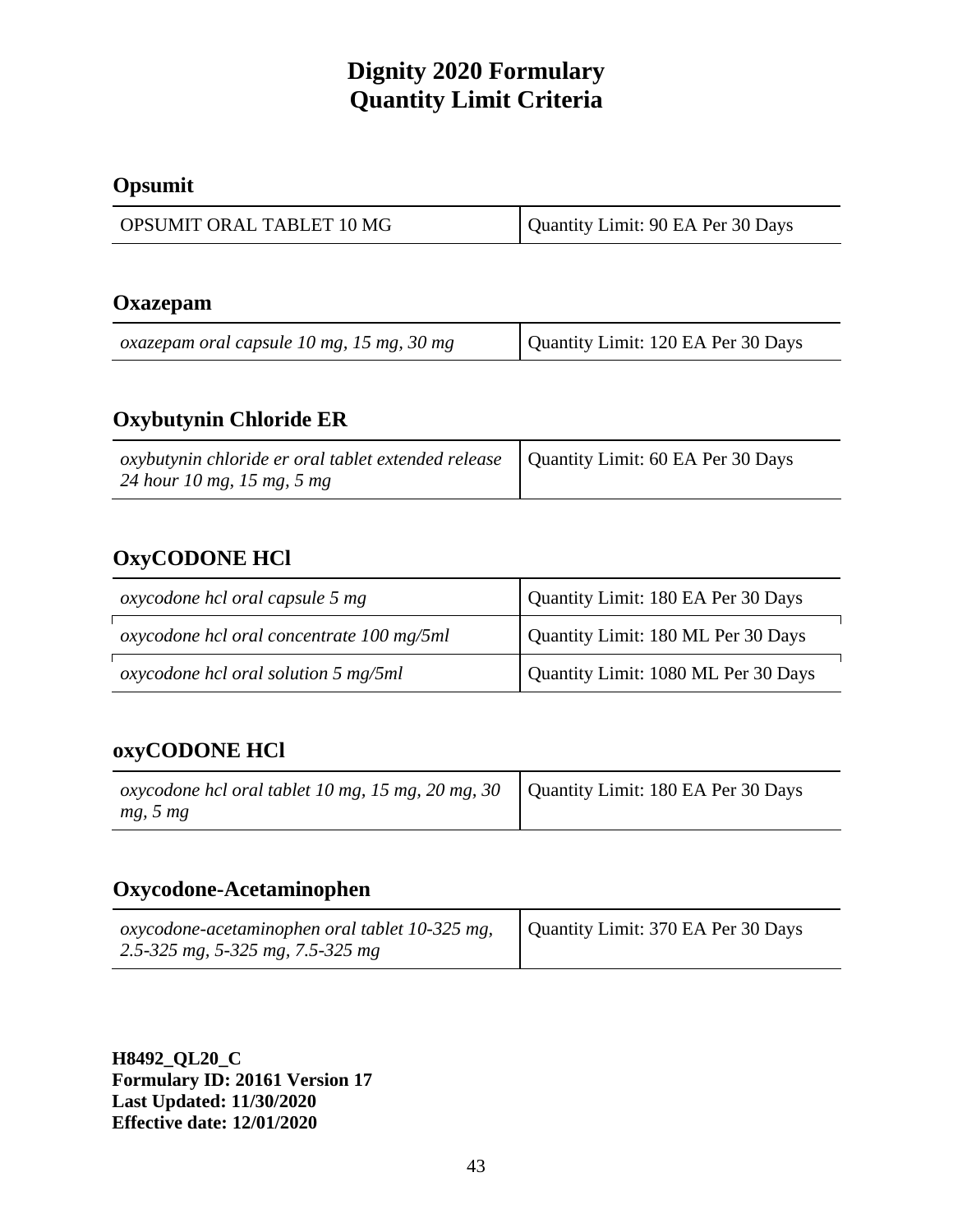# **oxyCODONE-Aspirin**

| oxycodone-aspirin oral tablet 4.8355-325 mg | Quantity Limit: 360 EA Per 30 Days |
|---------------------------------------------|------------------------------------|
|---------------------------------------------|------------------------------------|

# **Paliperidone ER**

| paliperidone er oral tablet extended release 24 hour   Quantity Limit: 30 EA Per 30 Days<br>$1.5 \, mg, \, 3 \, mg, \, 9 \, mg$ |  |
|---------------------------------------------------------------------------------------------------------------------------------|--|
| paliperidone er oral tablet extended release 24 hour   Quantity Limit: 60 EA Per 30 Days<br>6 <sub>mg</sub>                     |  |

# **PARoxetine HCl**

| paroxetine hcl oral tablet 10 mg, 20 mg | Quantity Limit: 30 EA Per 30 Days |
|-----------------------------------------|-----------------------------------|
| paroxetine hcl oral tablet 30 mg, 40 mg | Quantity Limit: 60 EA Per 30 Days |

### **Paxil**

|--|

#### **Pemazyre**

| PEMAZYRE ORAL TABLET 13.5 MG, 4.5 MG, 9   Quantity Limit: 14 EA Per 21 Days |  |
|-----------------------------------------------------------------------------|--|
| MG                                                                          |  |

### **Perseris**

| PERSERIS SUBCUTANEOUS PREFILLED | Quantity Limit: 1 EA Per 30 Days |
|---------------------------------|----------------------------------|
| SYRINGE 120 MG, 90 MG           |                                  |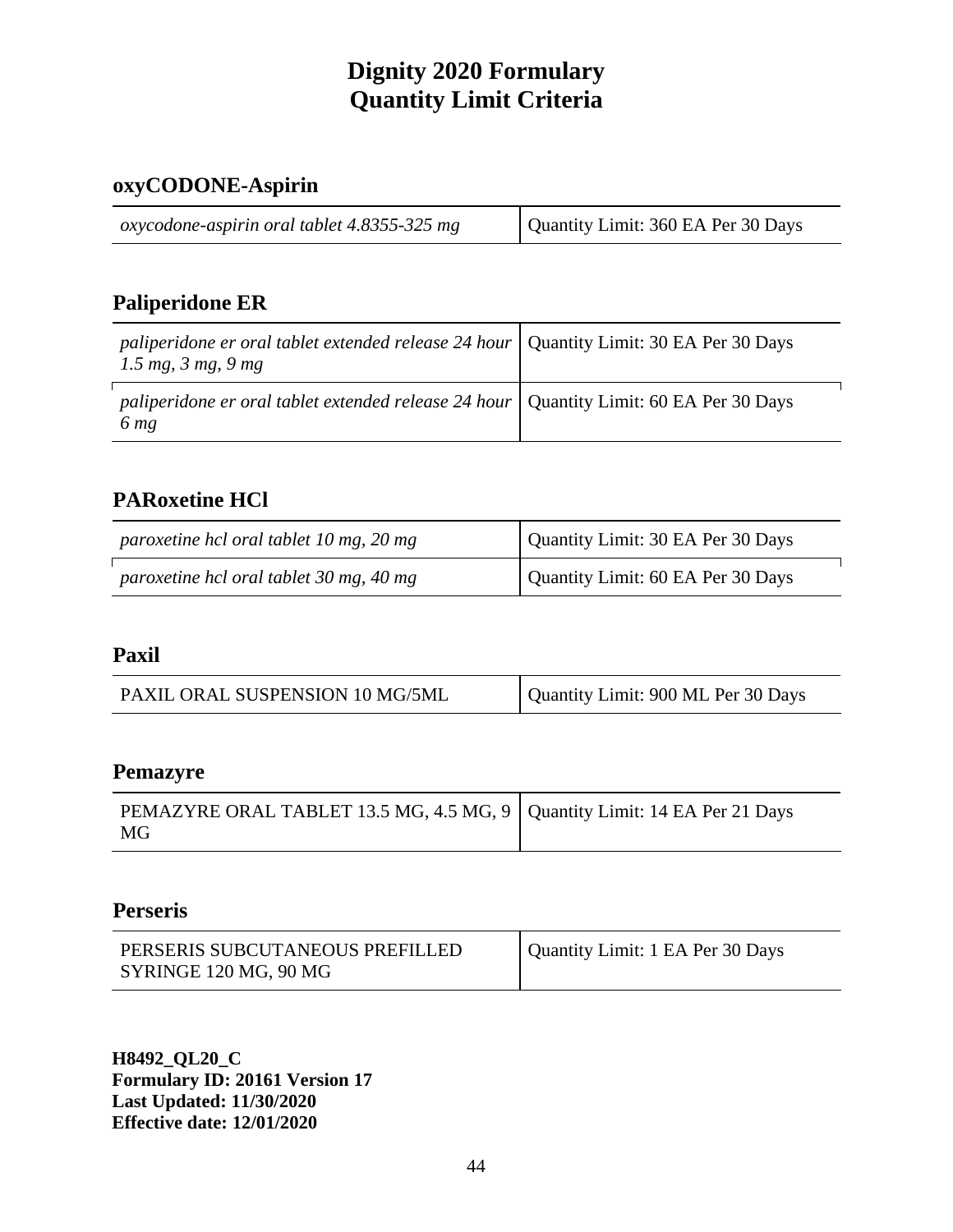# **PHENobarbital**

| phenobarbital oral elixir 20 mg/5ml                                     | Quantity Limit: 1500 ML Per 30 Days |
|-------------------------------------------------------------------------|-------------------------------------|
| phenobarbital oral tablet 100 mg, 16.2 mg, 32.4<br>mg, 64.8 mg, 97.2 mg | Quantity Limit: 90 EA Per 30 Days   |
| phenobarbital oral tablet 15 mg, 60 mg                                  | Quantity Limit: 120 EA Per 30 Days  |
| phenobarbital oral tablet 30 mg                                         | Quantity Limit: 300 EA Per 30 Days  |

### **Pifeltro**

| PIFELTRO ORAL TABLET 100 MG | Quantity Limit: 30 EA Per 30 Days |
|-----------------------------|-----------------------------------|
|                             |                                   |

# **Pomalyst**

| POMALYST ORAL CAPSULE 1 MG, 2 MG, 3<br>MG, 4 MG | Quantity Limit: 21 EA Per 28 Days |
|-------------------------------------------------|-----------------------------------|

# **Pravastatin Sodium**

| pravastatin sodium oral tablet 10 mg, 20 mg, 40<br>mg, 80 mg | Quantity Limit: 30 EA Per 30 Days |
|--------------------------------------------------------------|-----------------------------------|

# **Pregabalin**

| pregabalin oral capsule 100 mg, 150 mg, 25 mg, 50   Quantity Limit: 90 EA Per 30 Days<br>mg |                                    |
|---------------------------------------------------------------------------------------------|------------------------------------|
| pregabalin oral capsule 200 mg, 225 mg, 300 mg                                              | Quantity Limit: 60 EA Per 30 Days  |
| pregabalin oral capsule 75 mg                                                               | Quantity Limit: 120 EA Per 30 Days |
| pregabalin oral solution 20 mg/ml                                                           | Quantity Limit: 900 ML Per 30 Days |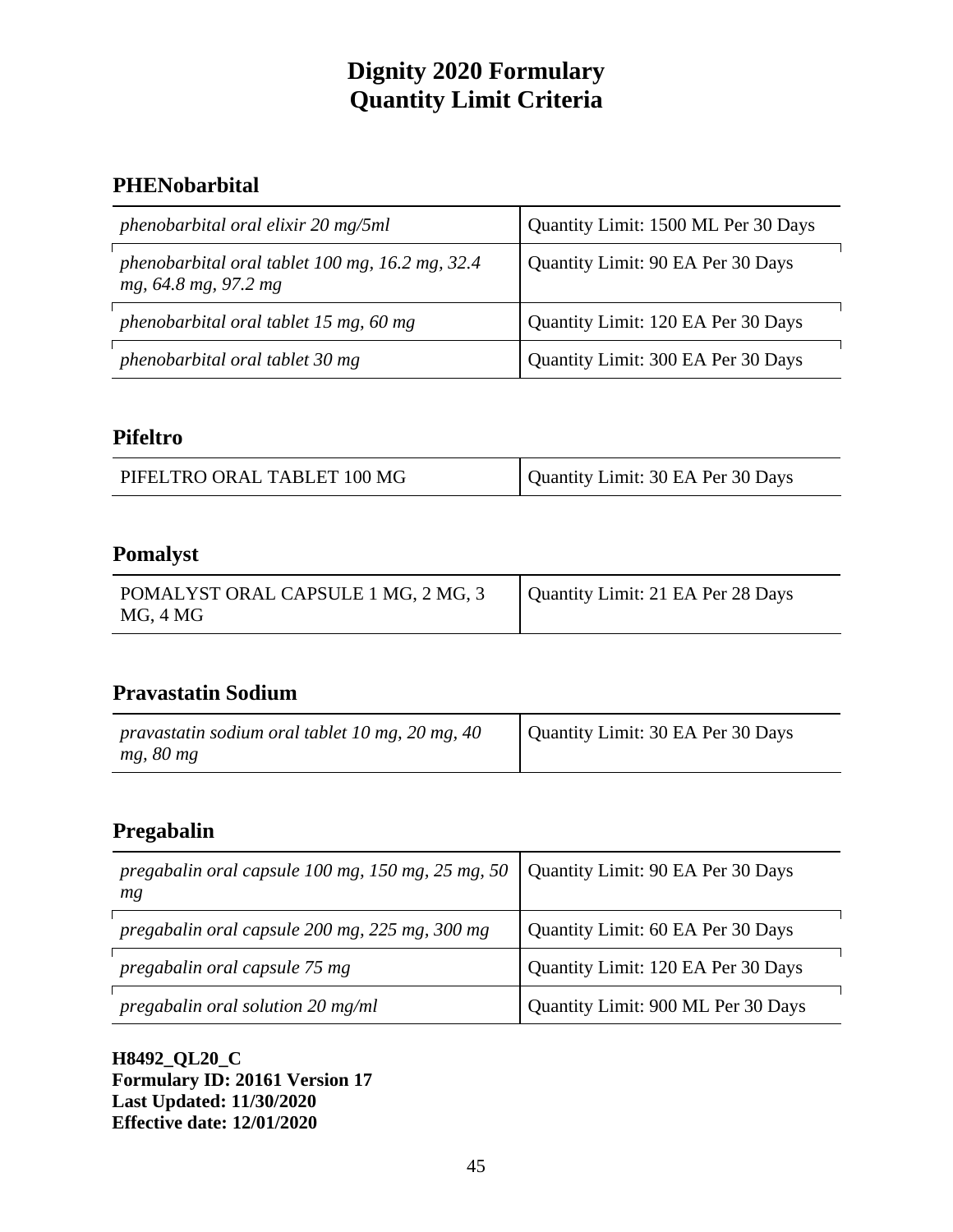# **Prezcobix**

| PREZCOBIX ORAL TABLET 800-150 MG | Quantity Limit: 30 EA Per 30 Days |
|----------------------------------|-----------------------------------|
|                                  |                                   |

### **Prezista**

| PREZISTA ORAL SUSPENSION 100 MG/ML | Quantity Limit: 360 ML Per 30 Days |
|------------------------------------|------------------------------------|
| PREZISTA ORAL TABLET 150 MG        | Quantity Limit: 240 EA Per 30 Days |
| PREZISTA ORAL TABLET 600 MG        | Quantity Limit: 60 EA Per 30 Days  |
| PREZISTA ORAL TABLET 75 MG         | Quantity Limit: 480 EA Per 30 Days |
| PREZISTA ORAL TABLET 800 MG        | Quantity Limit: 30 EA Per 30 Days  |

### **Prolia**

| PROLIA SUBCUTANEOUS SOLUTION | Quantity Limit: 1 ML Per 180 Days |
|------------------------------|-----------------------------------|
| PREFILLED SYRINGE 60 MG/ML   |                                   |

### **Promacta**

| PROMACTA ORAL PACKET 12.5 MG        | Quantity Limit: 360 EA Per 30 Days |
|-------------------------------------|------------------------------------|
| PROMACTA ORAL PACKET 25 MG          | Quantity Limit: 180 EA Per 30 Days |
| PROMACTA ORAL TABLET 12.5 MG, 25 MG | Quantity Limit: 60 EA Per 30 Days  |
| PROMACTA ORAL TABLET 50 MG, 75 MG   | Quantity Limit: 30 EA Per 30 Days  |

#### **Qinlock**

| QINLOCK ORAL TABLET 50 MG | Quantity Limit: 90 EA Per 30 Days |
|---------------------------|-----------------------------------|
|---------------------------|-----------------------------------|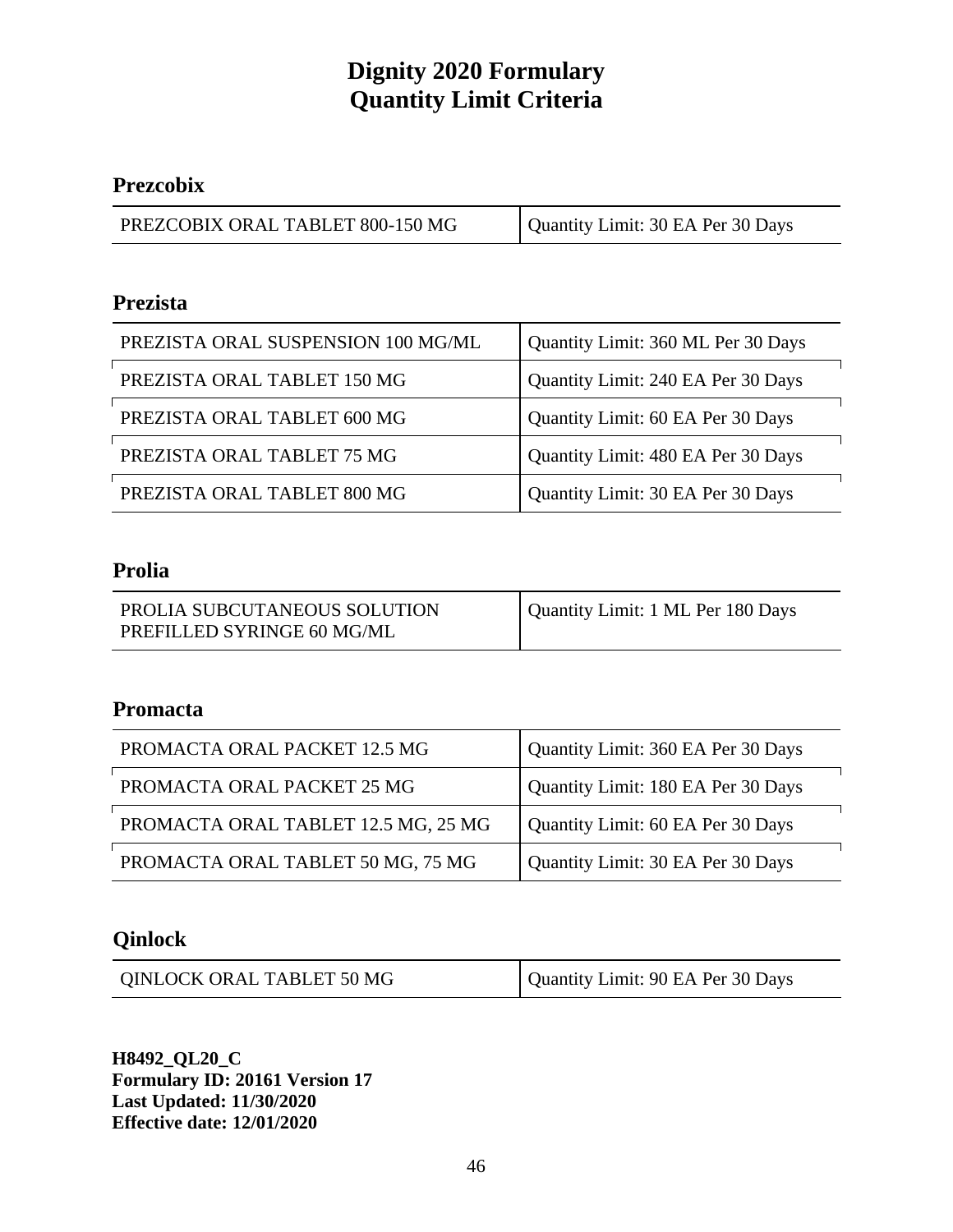# **QUEtiapine Fumarate**

| quetiapine fumarate oral tablet 100 mg, 25 mg, 300   Quantity Limit: 60 EA Per 30 Days<br>mg, 400 mg, 50 mg |                                   |
|-------------------------------------------------------------------------------------------------------------|-----------------------------------|
| quetiapine fumarate oral tablet 200 mg                                                                      | Quantity Limit: 30 EA Per 30 Days |

# **Raloxifene HCl**

| raloxifene hcl oral tablet 60 mg | Quantity Limit: 30 EA Per 30 Days |
|----------------------------------|-----------------------------------|

# **Ramelteon**

| ramelteon oral tablet 8 mg | Quantity Limit: 30 EA Per 30 Days |
|----------------------------|-----------------------------------|
|----------------------------|-----------------------------------|

### **Restasis**

| <b>RESTASIS OPHTHALMIC EMULSION 0.05 %</b> | Quantity Limit: 60 EA Per 30 Days |
|--------------------------------------------|-----------------------------------|
|--------------------------------------------|-----------------------------------|

#### **Retacrit**

| RETACRIT INJECTION SOLUTION 10000<br>UNIT/ML, 4000 UNIT/ML, 40000 UNIT/ML | Quantity Limit: 12 ML Per 28 Days |
|---------------------------------------------------------------------------|-----------------------------------|
| RETACRIT INJECTION SOLUTION 2000<br>UNIT/ML                               | Quantity Limit: 23 ML Per 30 Days |
| <b>RETACRIT INJECTION SOLUTION 3000</b><br>UNIT/ML                        | Quantity Limit: 16 ML Per 30 Days |

### **Retevmo**

| RETEVMO ORAL CAPSULE 40 MG | Quantity Limit: 120 EA Per 30 Days |
|----------------------------|------------------------------------|
|----------------------------|------------------------------------|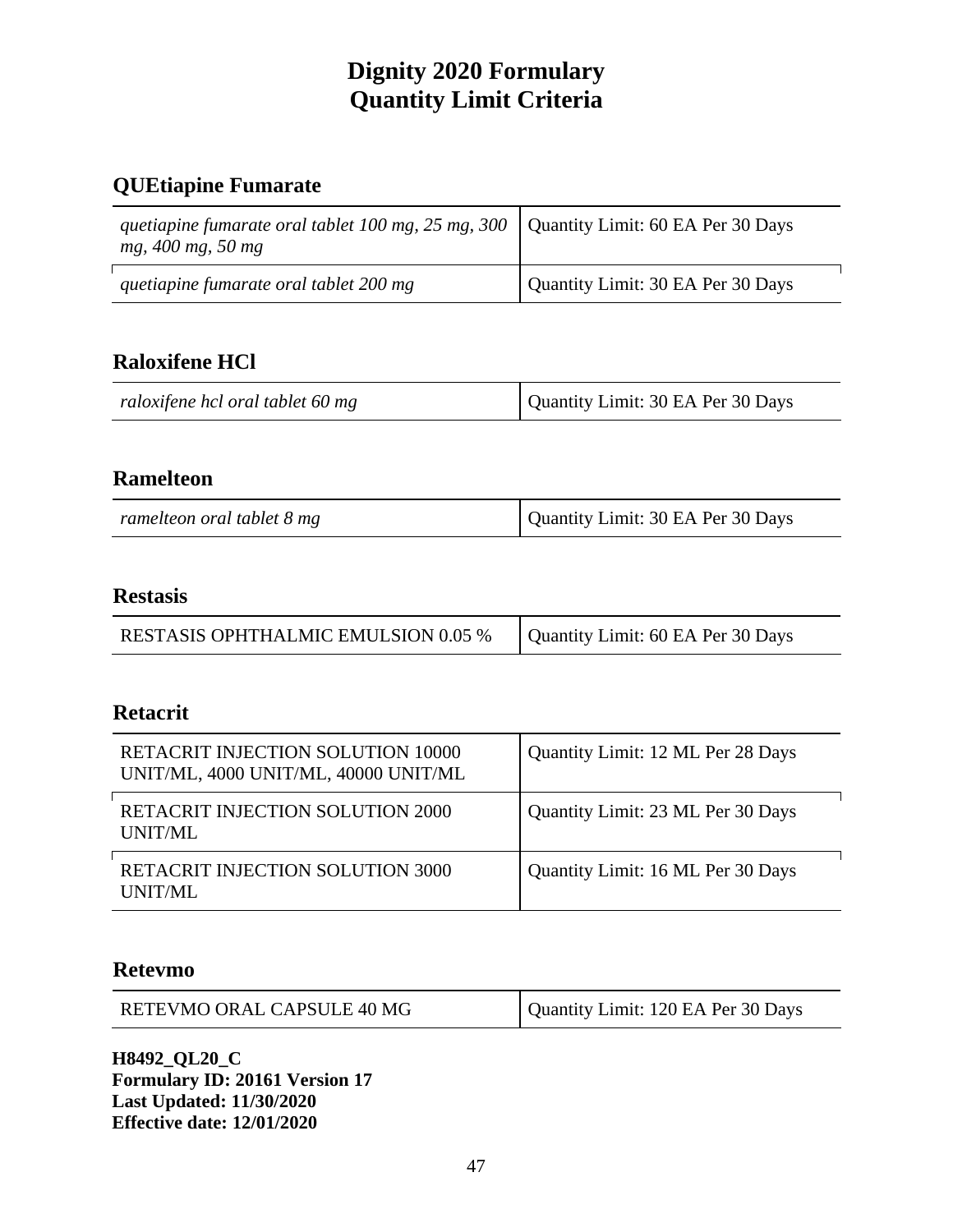#### **Retevmo**

| RETEVMO ORAL CAPSULE 80 MG | Quantity Limit: 180 EA Per 30 Days |
|----------------------------|------------------------------------|
|----------------------------|------------------------------------|

<u> 1980 - Johann Barn, mars ann an t-Amhain Aonaich an t-Aonaich an t-Aonaich ann an t-Aonaich ann an t-Aonaich</u>

#### **Revlimid**

| REVLIMID ORAL CAPSULE 10 MG, 15 MG, 2.5   Quantity Limit: 28 EA Per 28 Days |  |
|-----------------------------------------------------------------------------|--|
| MG, 20 MG, 25 MG, 5 MG                                                      |  |

# **Rexulti**

| REXULTI ORAL TABLET 0.25 MG, 0.5 MG, 1 | Quantity Limit: 30 EA Per 30 Days |
|----------------------------------------|-----------------------------------|
| MG, 2 MG, 3 MG, 4 MG                   |                                   |

#### **Reyataz**

| REYATAZ ORAL PACKET 50 MG | Quantity Limit: 180 EA Per 30 Days |
|---------------------------|------------------------------------|
|                           |                                    |

### **Risedronate Sodium**

| risedronate sodium oral tablet 150 mg                                                               | Quantity Limit: 1 EA Per 28 Days  |
|-----------------------------------------------------------------------------------------------------|-----------------------------------|
| risedronate sodium oral tablet 30 mg, 5 mg                                                          | Quantity Limit: 30 EA Per 30 Days |
| risedronate sodium oral tablet $35 \text{ mg}$ , $35 \text{ mg}$ (12)<br>pack), $35 \, mg$ (4 pack) | Quantity Limit: 4 EA Per 28 Days  |

#### **RisperiDONE**

| risperidone oral solution $1 \text{ mg/ml}$                                                    | Quantity Limit: 480 ML Per 30 Days |
|------------------------------------------------------------------------------------------------|------------------------------------|
| risperidone oral tablet 0.25 mg, 1 mg, 2 mg, 3 mg, 4   Quantity Limit: 60 EA Per 30 Days<br>mg |                                    |
| risperidone oral tablet 0.5 mg                                                                 | Quantity Limit: 120 EA Per 30 Days |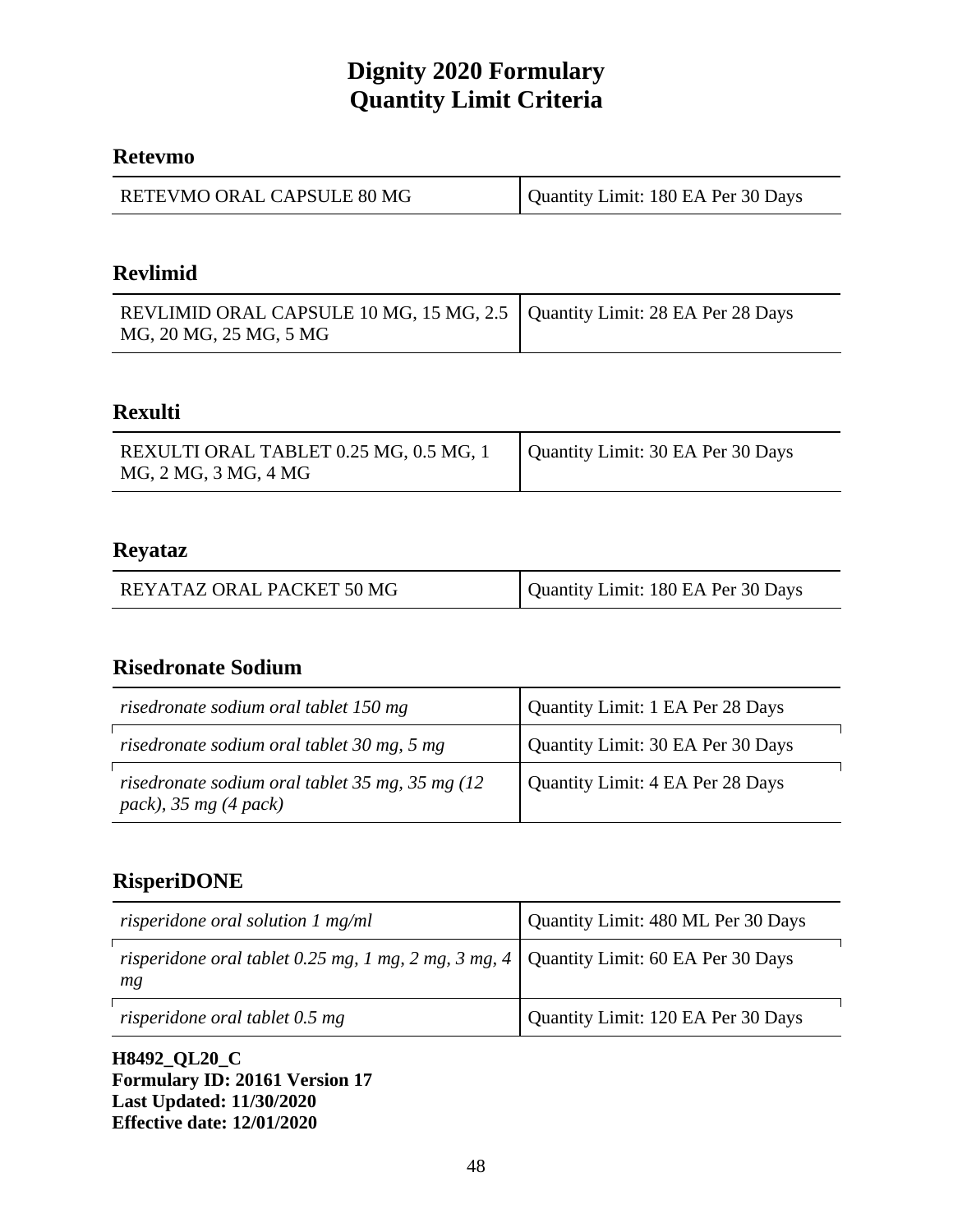# **RisperiDONE**

| risperidone oral tablet dispersible 0.25 mg, 1 mg, 2   Quantity Limit: 60 EA Per 30 Days<br>mg, 3 mg, 4 mg |                                    |
|------------------------------------------------------------------------------------------------------------|------------------------------------|
| risperidone oral tablet dispersible 0.5 mg                                                                 | Quantity Limit: 120 EA Per 30 Days |

### **Ritonavir**

| ritonavir oral tablet 100 mg | Quantity Limit: 360 EA Per 30 Days |
|------------------------------|------------------------------------|
|------------------------------|------------------------------------|

# **Rivastigmine Tartrate**

| rivastigmine tartrate oral capsule 1.5 mg, 3 mg, 4.5   Quantity Limit: 60 EA Per 30 Days |  |
|------------------------------------------------------------------------------------------|--|
| mg, 6 mg                                                                                 |  |

### **Rivastigmine**

| rivastigmine transdermal patch 24 hour 13.3 | Quantity Limit: 30 EA Per 30 Days |
|---------------------------------------------|-----------------------------------|
| $mg/24hr$ , 4.6 mg/24hr, 9.5 mg/24hr        |                                   |

### **Rizatriptan Benzoate**

| rizatriptan benzoate oral tablet 10 mg             | Quantity Limit: 12 EA Per 30 Days |
|----------------------------------------------------|-----------------------------------|
| rizatriptan benzoate oral tablet 5 mg              | Quantity Limit: 24 EA Per 30 Days |
| rizatriptan benzoate oral tablet dispersible 10 mg | Quantity Limit: 12 EA Per 30 Days |
| rizatriptan benzoate oral tablet dispersible 5 mg  | Quantity Limit: 24 EA Per 30 Days |

### **Rozlytrek**

| ROZLYTREK ORAL CAPSULE 100 MG | Quantity Limit: 150 EA Per 30 Days |
|-------------------------------|------------------------------------|
|-------------------------------|------------------------------------|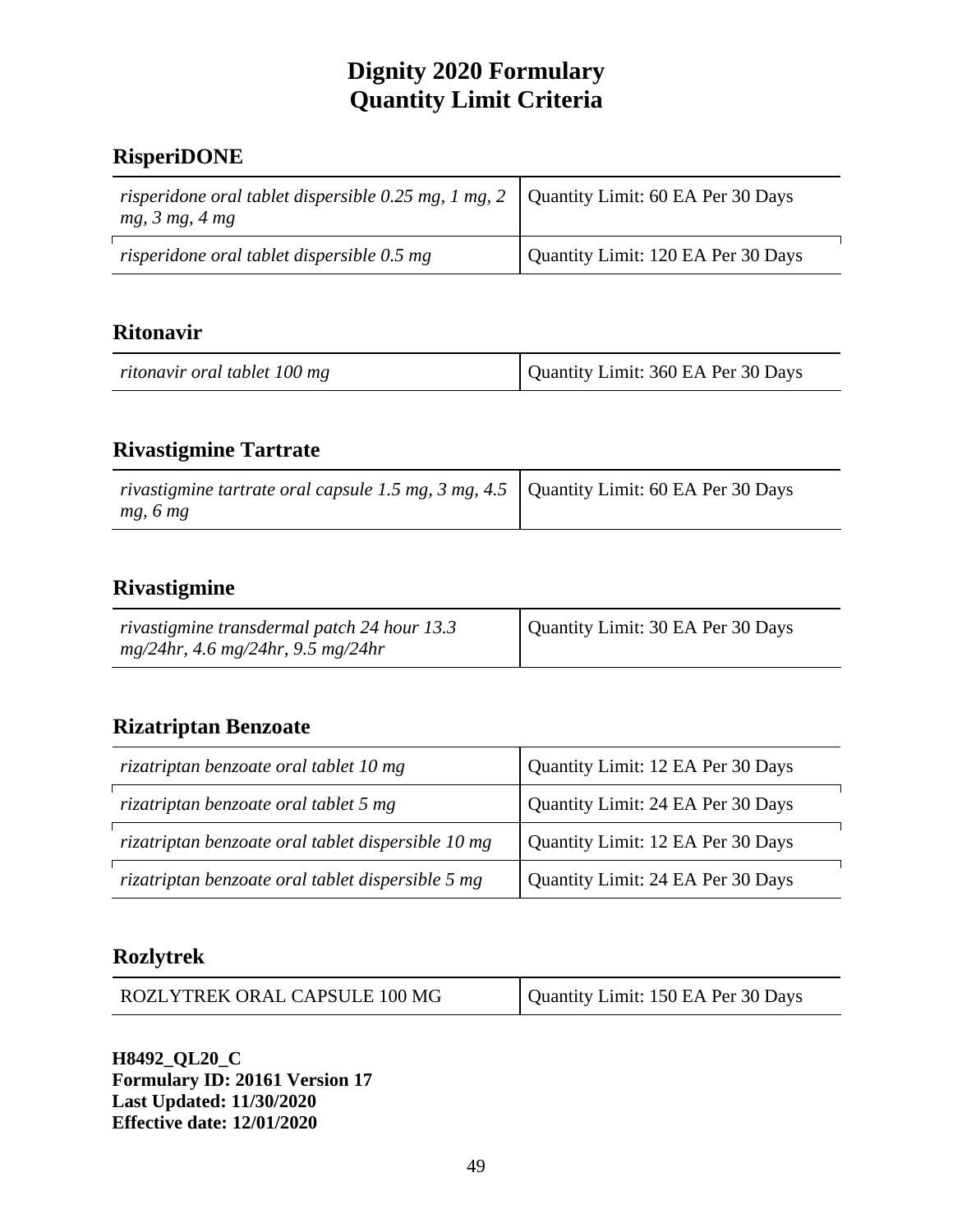### **Rozlytrek**

| ROZLYTREK ORAL CAPSULE 200 MG | Quantity Limit: 90 EA Per 30 Days |
|-------------------------------|-----------------------------------|
|-------------------------------|-----------------------------------|

#### **Rukobia**

| rukobia oral tablet extended release 12 hour 600 | Quantity Limit: 60 EA Per 30 Days |
|--------------------------------------------------|-----------------------------------|
| mg                                               |                                   |

### **Rydapt**

#### **Samsca**

| SAMSCA ORAL TABLET 15 MG, 30 MG | Quantity Limit: 60 EA Per 30 Days |
|---------------------------------|-----------------------------------|
|---------------------------------|-----------------------------------|

# **Saphris**

| SAPHRIS SUBLINGUAL TABLET      | Quantity Limit: 60 EA Per 30 Days |
|--------------------------------|-----------------------------------|
| SUBLINGUAL 10 MG, 2.5 MG, 5 MG |                                   |

#### **Savella**

| SAVELLA ORAL TABLET 100 MG, 12.5 MG, 25   Quantity Limit: 60 EA Per 30 Days |  |
|-----------------------------------------------------------------------------|--|
| MG, 50 MG                                                                   |  |

#### **Savella Titration Pack**

| SAVELLA TITRATION PACK ORAL 12.5 & 25   Quantity Limit: 110 EA Per 365 Days |  |
|-----------------------------------------------------------------------------|--|
| & 50 MG                                                                     |  |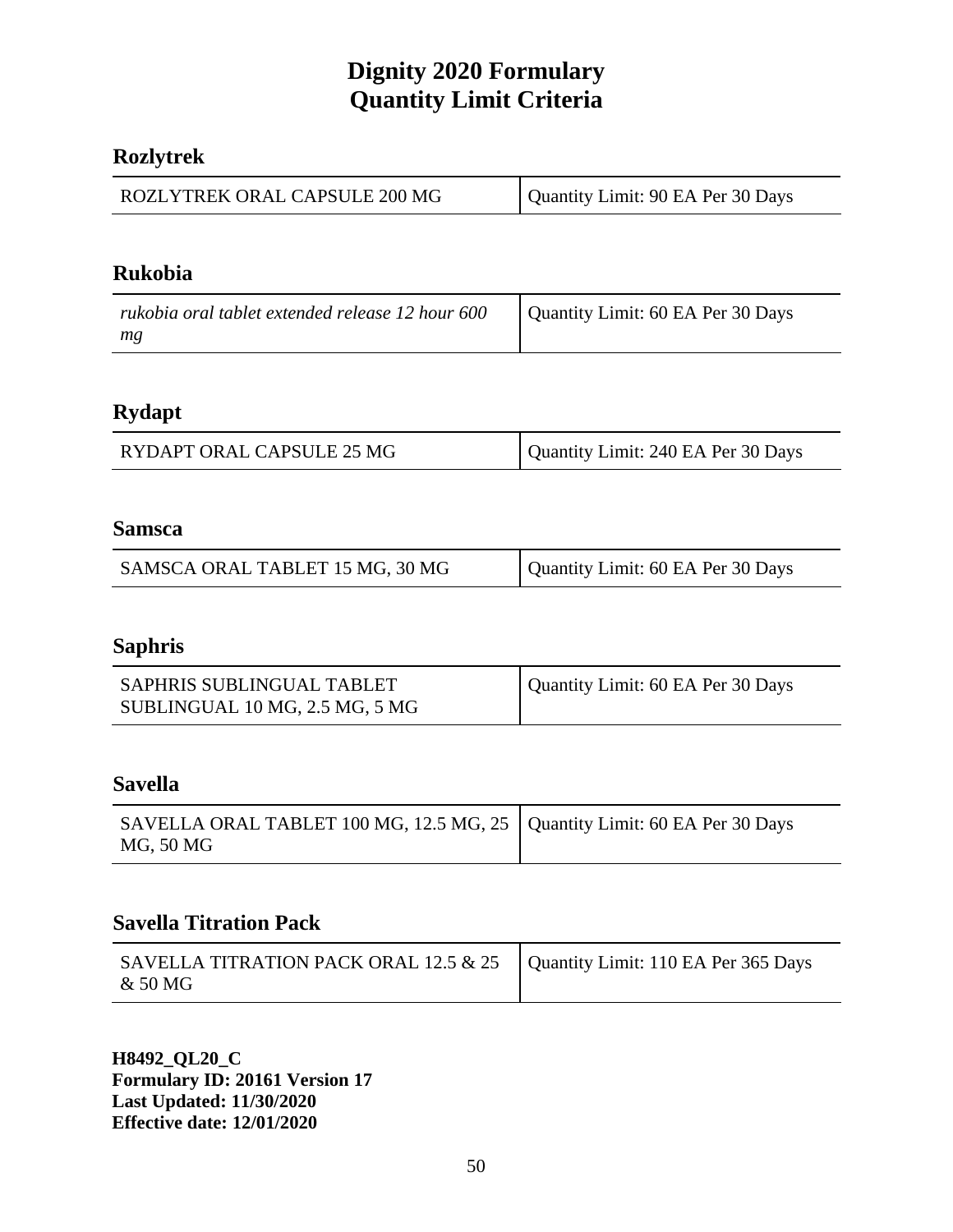# **Scopolamine**

*scopolamine transdermal patch 72 hour 1 mg/3days* Quantity Limit: 4 EA Per 12 Days

# **Selzentry**

| SELZENTRY ORAL SOLUTION 20 MG/ML    | Quantity Limit: 1800 ML Per 30 Days |
|-------------------------------------|-------------------------------------|
| SELZENTRY ORAL TABLET 150 MG        | Quantity Limit: 240 EA Per 30 Days  |
| SELZENTRY ORAL TABLET 25 MG, 300 MG | Quantity Limit: 120 EA Per 30 Days  |
| SELZENTRY ORAL TABLET 75 MG         | Quantity Limit: 60 EA Per 30 Days   |

#### **Serevent Diskus**

| SEREVENT DISKUS INHALATION AEROSOL | Quantity Limit: 60 EA Per 30 Days |
|------------------------------------|-----------------------------------|
| POWDER BREATH ACTIVATED 50         |                                   |
| MCG/DOSE                           |                                   |

### **Sertraline HCl**

| sertraline hcl oral concentrate 20 mg/ml | Quantity Limit: 300 ML Per 30 Days |
|------------------------------------------|------------------------------------|
| sertraline hcl oral tablet 100 mg        | Quantity Limit: 60 EA Per 30 Days  |
| sertraline hcl oral tablet 25 mg, 50 mg  | Quantity Limit: 90 EA Per 30 Days  |

# **Sevelamer Carbonate**

| sevelamer carbonate oral packet 0.8 gm | Quantity Limit: 540 EA Per 30 Days |
|----------------------------------------|------------------------------------|
| sevelamer carbonate oral packet 2.4 gm | Quantity Limit: 180 EA Per 30 Days |
| sevelamer carbonate oral tablet 800 mg | Quantity Limit: 540 EA Per 30 Days |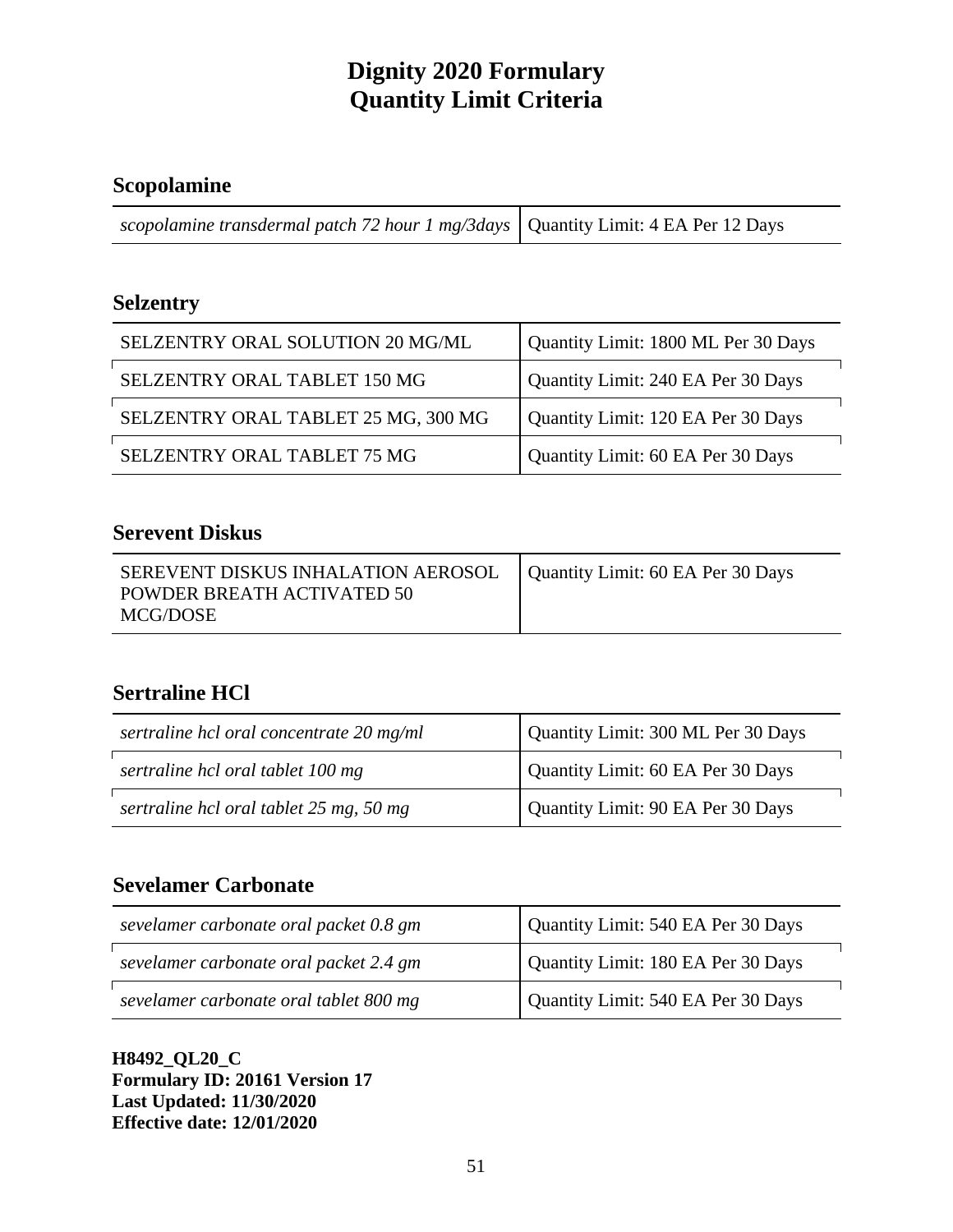# **Signifor**

| SIGNIFOR SUBCUTANEOUS SOLUTION 0.3<br>MG/ML, 0.6 MG/ML, 0.9 MG/ML | Quantity Limit: 60 ML Per 30 Days |
|-------------------------------------------------------------------|-----------------------------------|
|-------------------------------------------------------------------|-----------------------------------|

### **Sildenafil Citrate**

### **Silenor**

|  | SILENOR ORAL TABLET 3 MG, 6 MG | Quantity Limit: 30 EA Per 30 Days |
|--|--------------------------------|-----------------------------------|
|--|--------------------------------|-----------------------------------|

#### **Silodosin**

| silodosin oral capsule 4 mg, 8 mg | Quantity Limit: 30 EA Per 30 Days |
|-----------------------------------|-----------------------------------|
|-----------------------------------|-----------------------------------|

#### **Simvastatin**

| simvastatin oral tablet 10 mg, 20 mg, 40 mg, 5 mg, $\vert$ Quantity Limit: 30 EA Per 30 Days |  |
|----------------------------------------------------------------------------------------------|--|
| $80 \, mg$                                                                                   |  |

# **Somatuline Depot**

| SOMATULINE DEPOT SUBCUTANEOUS<br>SOLUTION 120 MG/0.5ML, 60 MG/0.2ML, 90<br>MG/0.3ML | Quantity Limit: 1 ML Per 28 Days |
|-------------------------------------------------------------------------------------|----------------------------------|
|-------------------------------------------------------------------------------------|----------------------------------|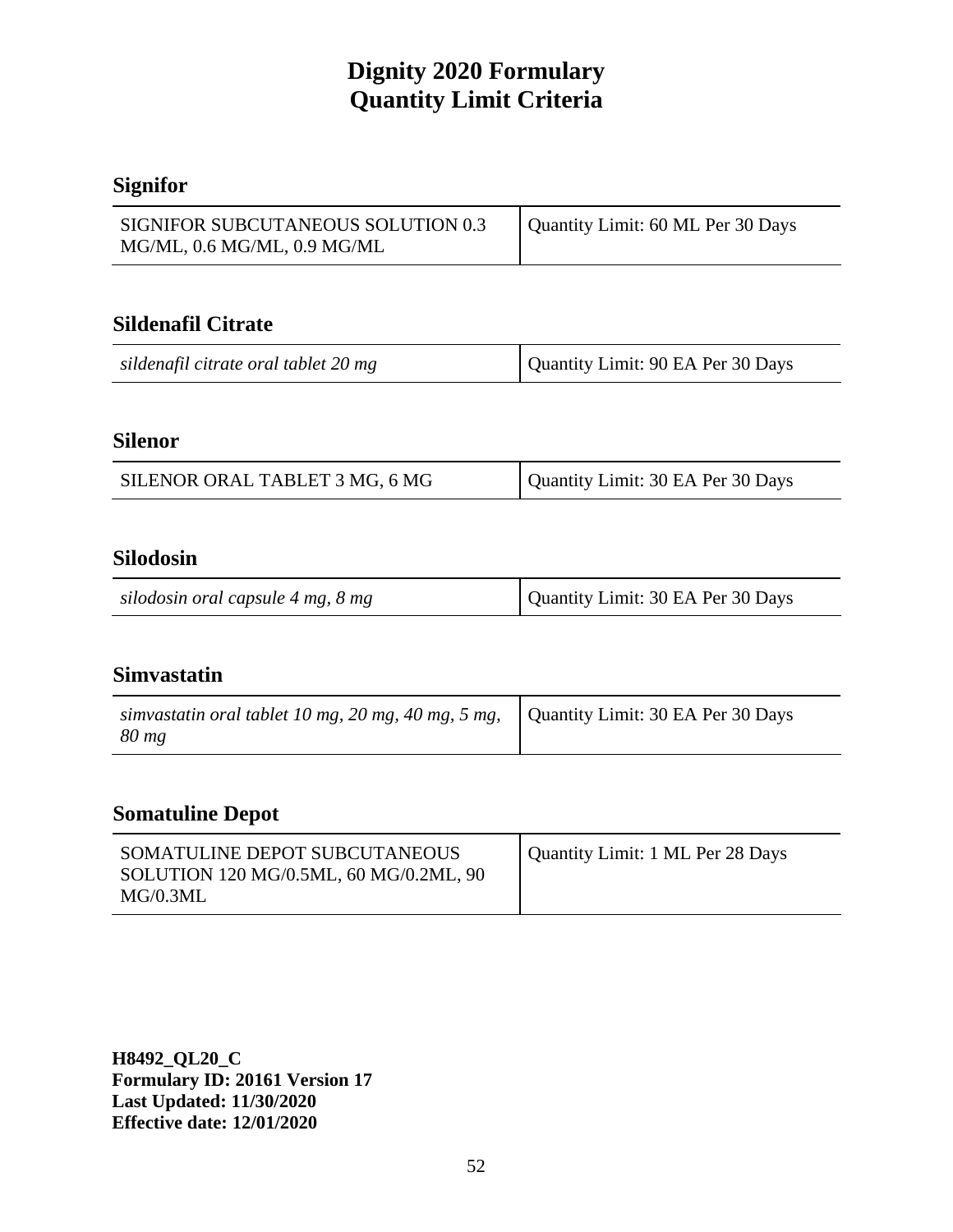### **Somavert**

| SOMAVERT SUBCUTANEOUS SOLUTION<br>RECONSTITUTED 10 MG, 15 MG, 20 MG, 25 | Quantity Limit: 60 EA Per 30 Days |
|-------------------------------------------------------------------------|-----------------------------------|
| MG, 30 MG                                                               |                                   |

# **Spiriva HandiHaler**

| SPIRIVA HANDIHALER INHALATION<br>CAPSULE 18 MCG | Quantity Limit: 30 EA Per 30 Days |
|-------------------------------------------------|-----------------------------------|
|-------------------------------------------------|-----------------------------------|

# **Spiriva Respimat**

| SPIRIVA RESPIMAT INHALATION AEROSOL   Quantity Limit: 4 GM Per 30 Days |  |
|------------------------------------------------------------------------|--|
| SOLUTION 1.25 MCG/ACT, 2.5 MCG/ACT                                     |  |

### **Spritam**

| SPRITAM ORAL TABLET DISINTEGRATING<br>SOLUBLE 1000 MG                | Quantity Limit: 90 EA Per 30 Days  |
|----------------------------------------------------------------------|------------------------------------|
| SPRITAM ORAL TABLET DISINTEGRATING<br>SOLUBLE 250 MG, 500 MG, 750 MG | Quantity Limit: 120 EA Per 30 Days |

# **Sprycel**

| SPRYCEL ORAL TABLET 100 MG, 50 MG, 70<br>MG, 80 MG | Quantity Limit: 60 EA Per 30 Days |
|----------------------------------------------------|-----------------------------------|
| SPRYCEL ORAL TABLET 140 MG                         | Quantity Limit: 30 EA Per 30 Days |
| SPRYCEL ORAL TABLET 20 MG                          | Quantity Limit: 90 EA Per 30 Days |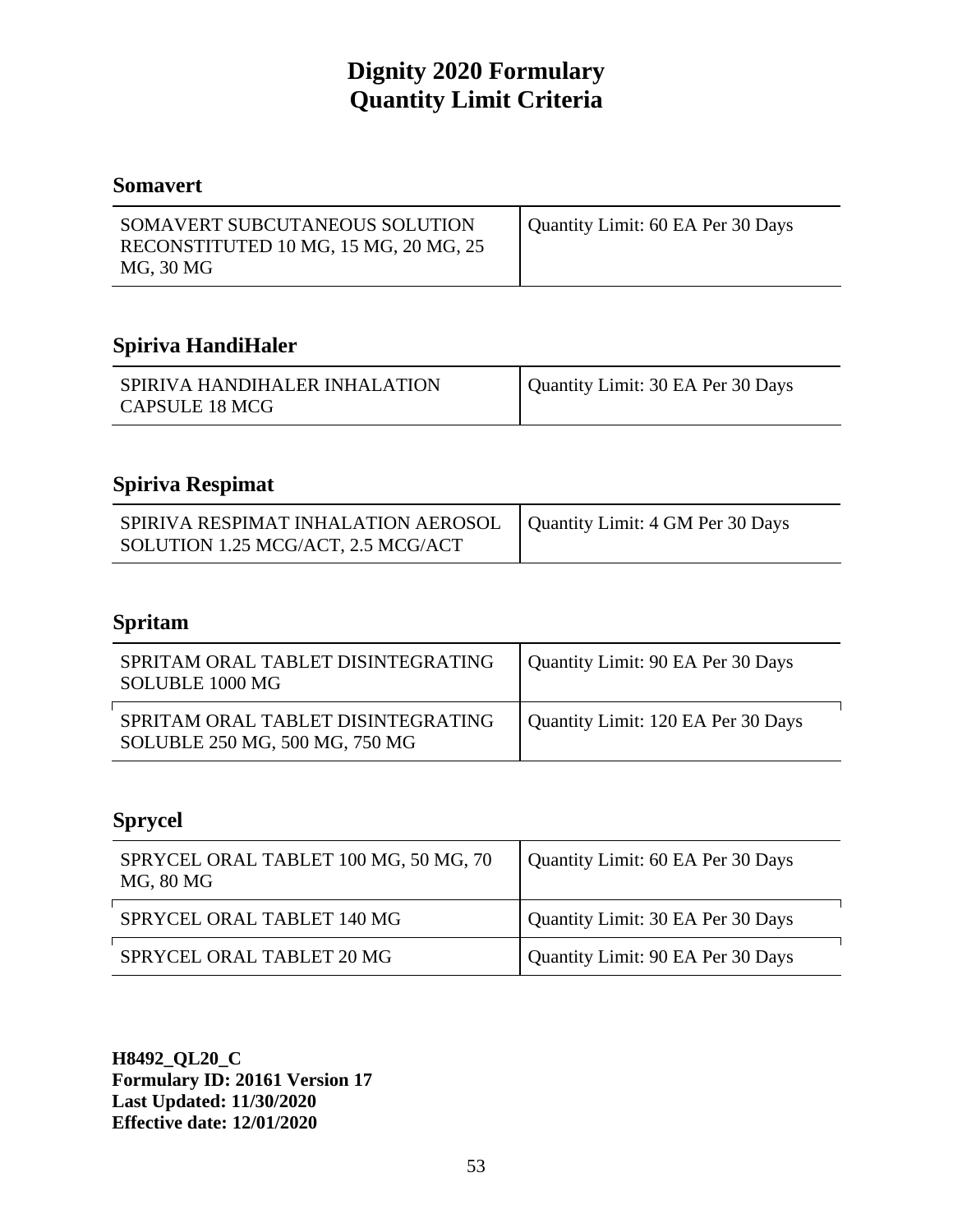# **Stavudine**

| stavudine oral capsule 15 mg, 20 mg | Quantity Limit: 120 EA Per 30 Days |
|-------------------------------------|------------------------------------|
| stavudine oral capsule 30 mg, 40 mg | Quantity Limit: 60 EA Per 30 Days  |

#### **Stiolto Respimat**

| STIOLTO RESPIMAT INHALATION AEROSOL   Quantity Limit: 4 GM Per 30 Days |  |
|------------------------------------------------------------------------|--|
| SOLUTION 2.5-2.5 MCG/ACT                                               |  |

#### **Stivarga**

| STIVARGA ORAL TABLET 40 MG | Quantity Limit: 84 EA Per 28 Days |
|----------------------------|-----------------------------------|
|                            |                                   |

# **Stribild**

| STRIBILD ORAL TABLET 150-150-200-300 MG   Quantity Limit: 30 EA Per 30 Days |  |
|-----------------------------------------------------------------------------|--|
|-----------------------------------------------------------------------------|--|

### **SUMAtriptan**

| sumatriptan nasal solution 20 mg/act, 5 mg/act | Quantity Limit: 18 EA Per 30 Days |
|------------------------------------------------|-----------------------------------|
|------------------------------------------------|-----------------------------------|

### **SUMAtriptan Succinate**

| sumatriptan succinate oral tablet 100 mg, 25 mg, 50   Quantity Limit: 9 EA Per 30 Days<br>mg |                                    |
|----------------------------------------------------------------------------------------------|------------------------------------|
| sumatriptan succinate subcutaneous solution 6<br>mg/0.5ml                                    | Quantity Limit: 8 ML Per 30 Days   |
| sumatriptan succinate subcutaneous solution auto-<br>injector $4 \text{ mg}/0.5 \text{ml}$   | Quantity Limit: 4.5 ML Per 30 Days |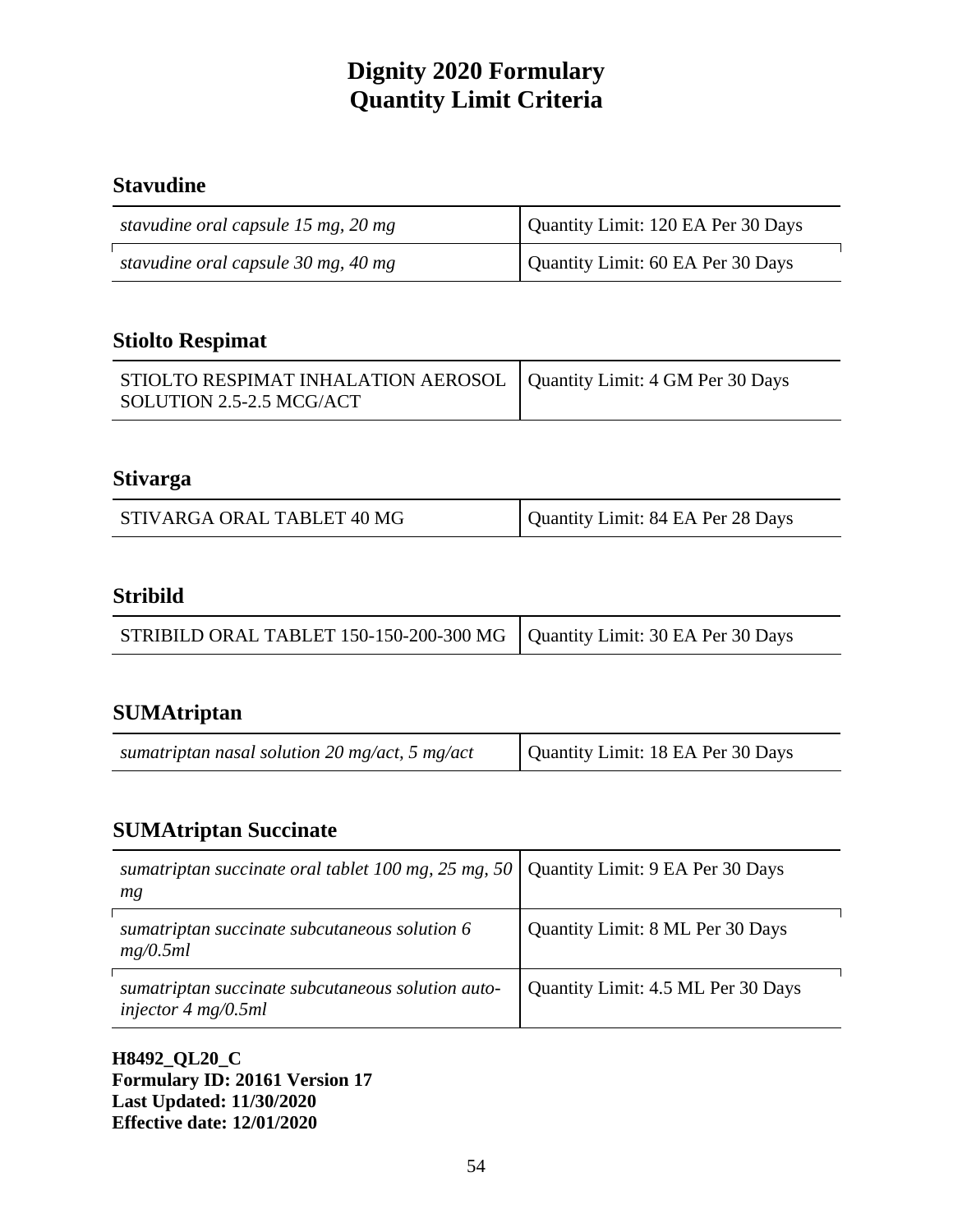### **SUMAtriptan Succinate**

| sumatriptan succinate subcutaneous solution auto-<br>injector 6 mg/0.5ml                      | Quantity Limit: 10 ML Per 30 Days |
|-----------------------------------------------------------------------------------------------|-----------------------------------|
| sumatriptan succinate subcutaneous solution<br>prefilled syringe $6 \text{ mg}/0.5 \text{ml}$ | Quantity Limit: 8 ML Per 30 Days  |

# **SUMAtriptan Succinate Refill**

| sumatriptan succinate refill subcutaneous solution   Quantity Limit: 10 ML Per 30 Days |  |
|----------------------------------------------------------------------------------------|--|
| cartridge $4 \text{ mg}/0.5 \text{ml}$ , 6 mg/0.5ml                                    |  |

### **Sunosi**

| SUNOSI ORAL TABLET 150 MG, 75 MG | Quantity Limit: 30 EA Per 30 Days |
|----------------------------------|-----------------------------------|
|----------------------------------|-----------------------------------|

### **Sutent**

| SUTENT ORAL CAPSULE 12.5 MG, 25 MG, 37.5   Quantity Limit: 28 EA Per 28 Days |  |
|------------------------------------------------------------------------------|--|
| MG, 50 MG                                                                    |  |

# **Symfi Lo**

| SYMFI LO ORAL TABLET 400-300-300 MG | Quantity Limit: 30 EA Per 30 Days |
|-------------------------------------|-----------------------------------|
|-------------------------------------|-----------------------------------|

### **Symfi**

| Quantity Limit: 30 EA Per 30 Days<br>SYMFI ORAL TABLET 600-300-300 MG |  |
|-----------------------------------------------------------------------|--|
|-----------------------------------------------------------------------|--|

### **Sympazan**

| SYMPAZAN ORAL FILM 10 MG, 20 MG, 5 MG   Quantity Limit: 60 EA Per 30 Days |  |
|---------------------------------------------------------------------------|--|
|---------------------------------------------------------------------------|--|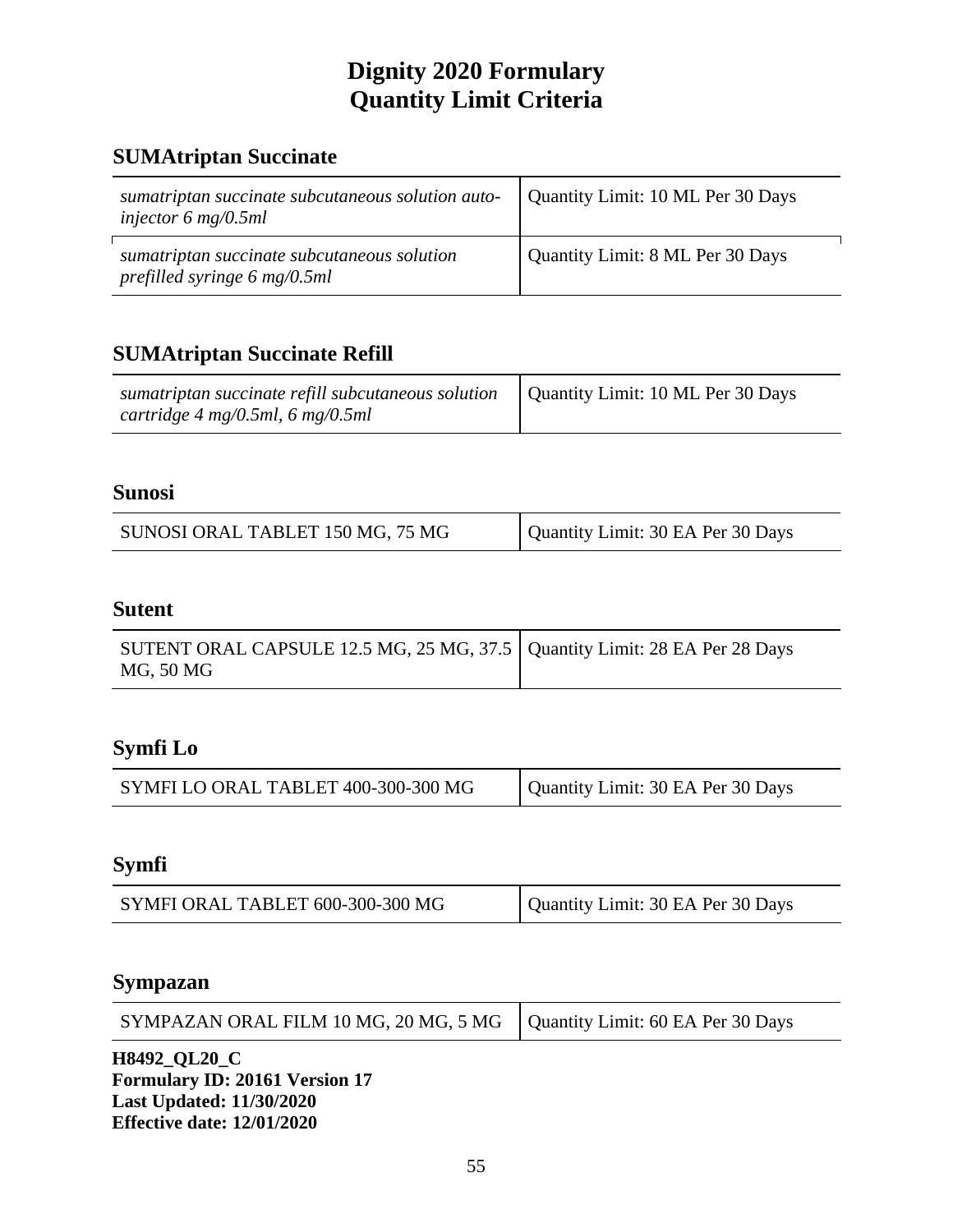# **Symtuza**

| SYMTUZA ORAL TABLET 800-150-200-10 MG   Quantity Limit: 30 EA Per 30 Days |  |
|---------------------------------------------------------------------------|--|
|---------------------------------------------------------------------------|--|

# **Syndros**

| SYNDROS ORAL SOLUTION 5 MG/ML | Quantity Limit: 120 ML Per 30 Days |
|-------------------------------|------------------------------------|

### **Tabrecta**

| TABRECTA ORAL TABLET 150 MG, 200 MG | Quantity Limit: 120 EA Per 30 Days |
|-------------------------------------|------------------------------------|

# **Tafinlar**

| TAFINLAR ORAL CAPSULE 50 MG | Quantity Limit: 180 EA Per 30 Days |
|-----------------------------|------------------------------------|
| TAFINLAR ORAL CAPSULE 75 MG | Quantity Limit: 120 EA Per 30 Days |

#### **Takhzyro**

| TAKHZYRO SUBCUTANEOUS SOLUTION 300   Quantity Limit: 4 ML Per 28 Days |  |
|-----------------------------------------------------------------------|--|
| MG/2ML                                                                |  |

### **Talzenna**

| TALZENNA ORAL CAPSULE 0.25 MG | Quantity Limit: 90 EA Per 30 Days |
|-------------------------------|-----------------------------------|
| TALZENNA ORAL CAPSULE 1 MG    | Quantity Limit: 30 EA Per 30 Days |

### **Tamsulosin HCl**

| tamsulosin hcl oral capsule 0.4 mg | Quantity Limit: 60 EA Per 30 Days |
|------------------------------------|-----------------------------------|
|                                    |                                   |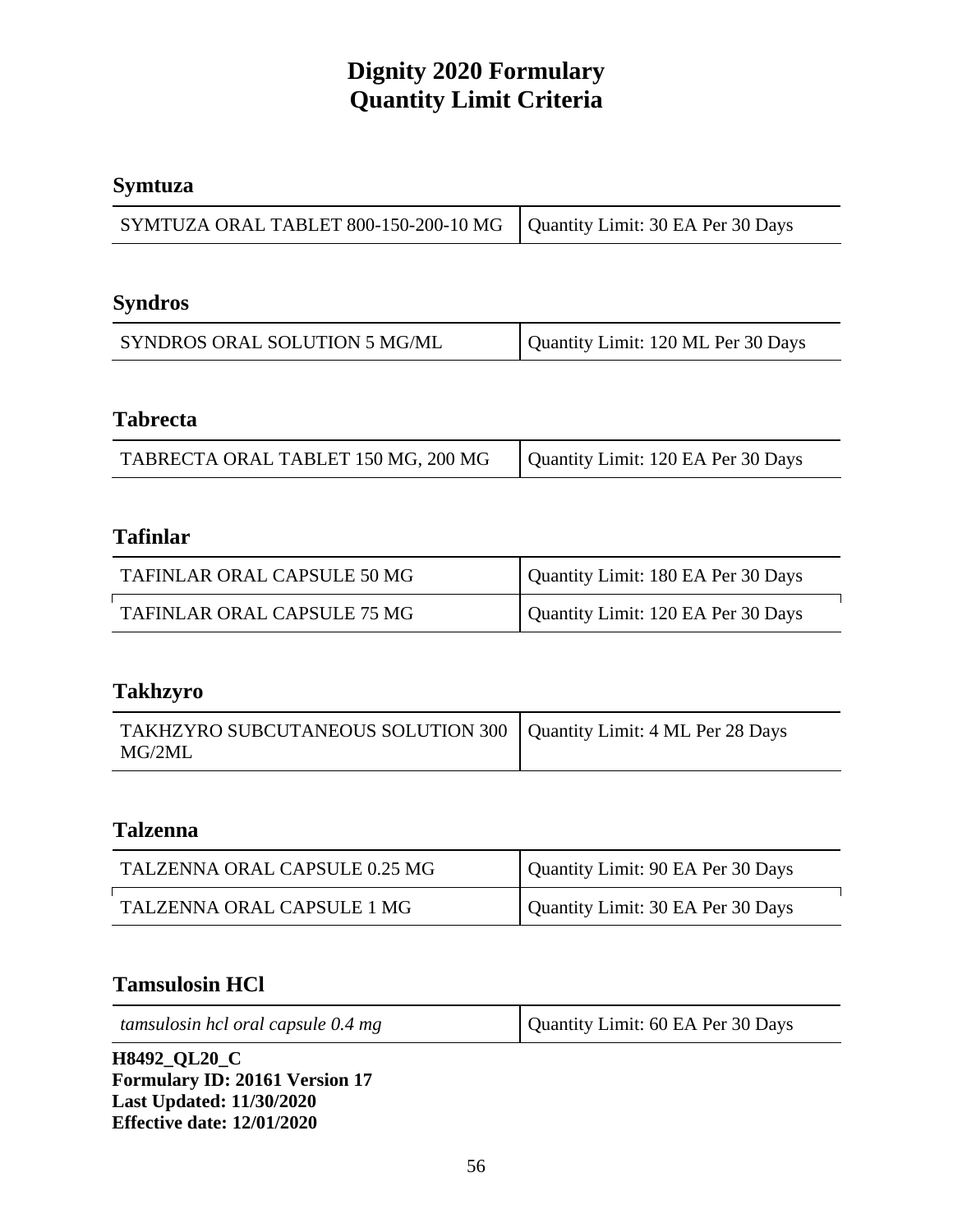# **Tasigna**

| TASIGNA ORAL CAPSULE 150 MG, 200 MG, | Quantity Limit: 120 EA Per 30 Days |
|--------------------------------------|------------------------------------|
| 50 MG                                |                                    |

# **Taztia XT**

| TAZTIA XT ORAL CAPSULE EXTENDED<br>RELEASE 24 HOUR 120 MG, 180 MG, 240 MG | Quantity Limit: 60 EA Per 30 Days |
|---------------------------------------------------------------------------|-----------------------------------|
| TAZTIA XT ORAL CAPSULE EXTENDED<br>RELEASE 24 HOUR 300 MG, 360 MG         | Quantity Limit: 30 EA Per 30 Days |

# **Tazverik**

| TAZVERIK ORAL TABLET 200 MG | Quantity Limit: 240 EA Per 30 Days |
|-----------------------------|------------------------------------|

### **Tekturna HCT**

| TEKTURNA HCT ORAL TABLET 150-12.5 MG,   Quantity Limit: 30 EA Per 30 Days |  |
|---------------------------------------------------------------------------|--|
| 150-25 MG, 300-12.5 MG, 300-25 MG                                         |  |

# **Telmisartan**

| telmisartan oral tablet 20 mg, 40 mg, 80 mg | Quantity Limit: 30 EA Per 30 Days |
|---------------------------------------------|-----------------------------------|
|---------------------------------------------|-----------------------------------|

# **Telmisartan-HCTZ**

| telmisartan-hctz oral tablet $40-12.5$ mg, $80-12.5$ | Quantity Limit: 30 EA Per 30 Days |
|------------------------------------------------------|-----------------------------------|
| mg, 80-25 mg                                         |                                   |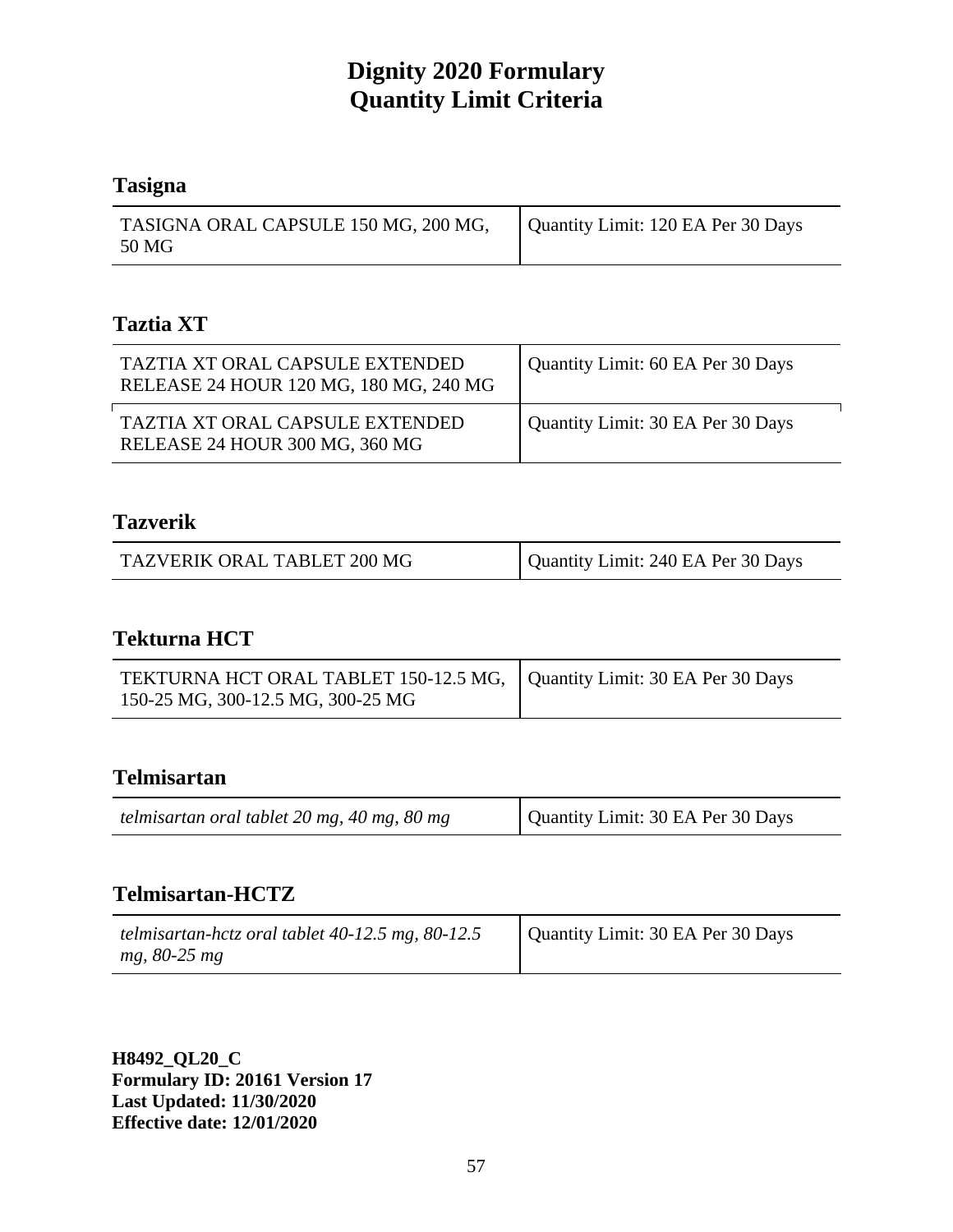# **Temazepam**

| temazepam oral capsule 15 mg, $22.5$ mg, $30$ mg | Quantity Limit: 30 EA Per 30 Days  |
|--------------------------------------------------|------------------------------------|
| temazepam oral capsule 7.5 mg                    | Quantity Limit: 120 EA Per 30 Days |

### **Tenofovir Disoproxil Fumarate**

| tenofovir disoproxil fumarate oral tablet 300 mg | Quantity Limit: 30 EA Per 30 Days |
|--------------------------------------------------|-----------------------------------|
|                                                  |                                   |

# **Teriparatide (Recombinant)**

| teriparatide (recombinant) subcutaneous solution | Quantity Limit: 2.48 ML Per 28 Days |
|--------------------------------------------------|-------------------------------------|
| pen-injector 620 mcg/2.48ml                      |                                     |

# **Tetrabenazine**

| tetrabenazine oral tablet 12.5 mg | Quantity Limit: 240 EA Per 30 Days |
|-----------------------------------|------------------------------------|
| tetrabenazine oral tablet 25 mg   | Quantity Limit: 120 EA Per 30 Days |

# **Thalomid**

| THALOMID ORAL CAPSULE 100 MG, 200 MG,   Quantity Limit: 30 EA Per 30 Days<br>50 MG |                                   |
|------------------------------------------------------------------------------------|-----------------------------------|
| THALOMID ORAL CAPSULE 150 MG                                                       | Quantity Limit: 60 EA Per 30 Days |

### **Tiadylt ER**

| TIADYLT ER ORAL CAPSULE EXTENDED       | Quantity Limit: 60 EA Per 30 Days |
|----------------------------------------|-----------------------------------|
| RELEASE 24 HOUR 120 MG, 180 MG, 240 MG |                                   |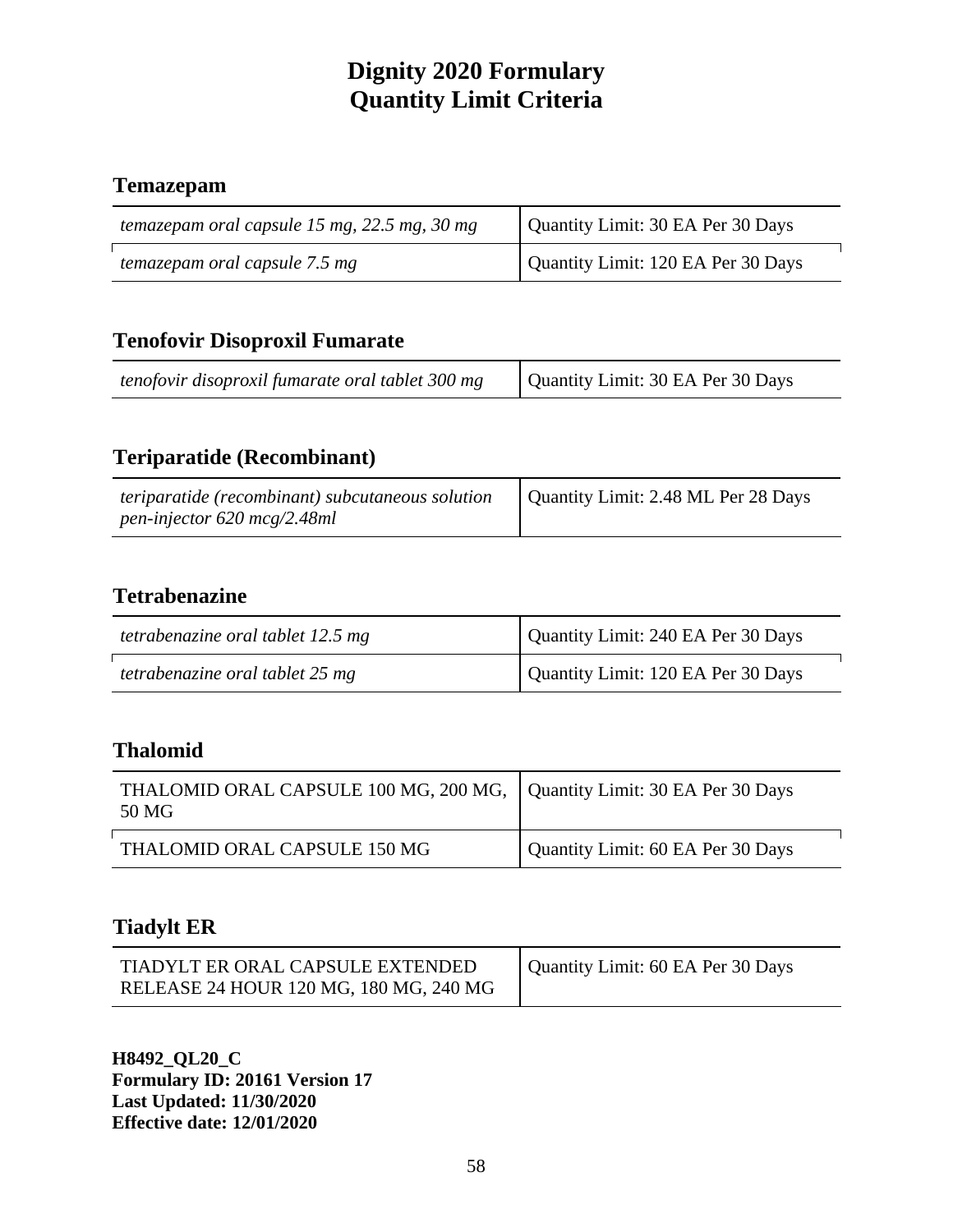### **Tiadylt ER**

| TIADYLT ER ORAL CAPSULE EXTENDED       | Quantity Limit: 30 EA Per 30 Days |
|----------------------------------------|-----------------------------------|
| RELEASE 24 HOUR 300 MG, 360 MG, 420 MG |                                   |

#### **Tibsovo**

| TIBSOVO ORAL TABLET 250 MG | Quantity Limit: 60 EA Per 30 Days |
|----------------------------|-----------------------------------|

### **Tivicay**

| TIVICAY ORAL TABLET 10 MG, 50 MG | Quantity Limit: 60 EA Per 30 Days |
|----------------------------------|-----------------------------------|
| TIVICAY ORAL TABLET 25 MG        | Quantity Limit: 45 EA Per 30 Days |

### **Tivicay PD**

| TIVICAY PD ORAL TABLET SOLUBLE 5 MG   Quantity Limit: 360 EA Per 30 Days |  |
|--------------------------------------------------------------------------|--|

### **Tolterodine Tartrate ER**

| tolterodine tartrate er oral capsule extended release   Quantity Limit: 30 EA Per 30 Days |  |
|-------------------------------------------------------------------------------------------|--|
| 24 hour 2 mg, 4 mg                                                                        |  |

### **Tolterodine Tartrate**

| tolterodine tartrate oral tablet 1 mg, 2 mg | Quantity Limit: 60 EA Per 30 Days |
|---------------------------------------------|-----------------------------------|
|---------------------------------------------|-----------------------------------|

#### **Tolvaptan**

| tolvaptan oral tablet 30 mg | Quantity Limit: 60 EA Per 30 Days |
|-----------------------------|-----------------------------------|
|-----------------------------|-----------------------------------|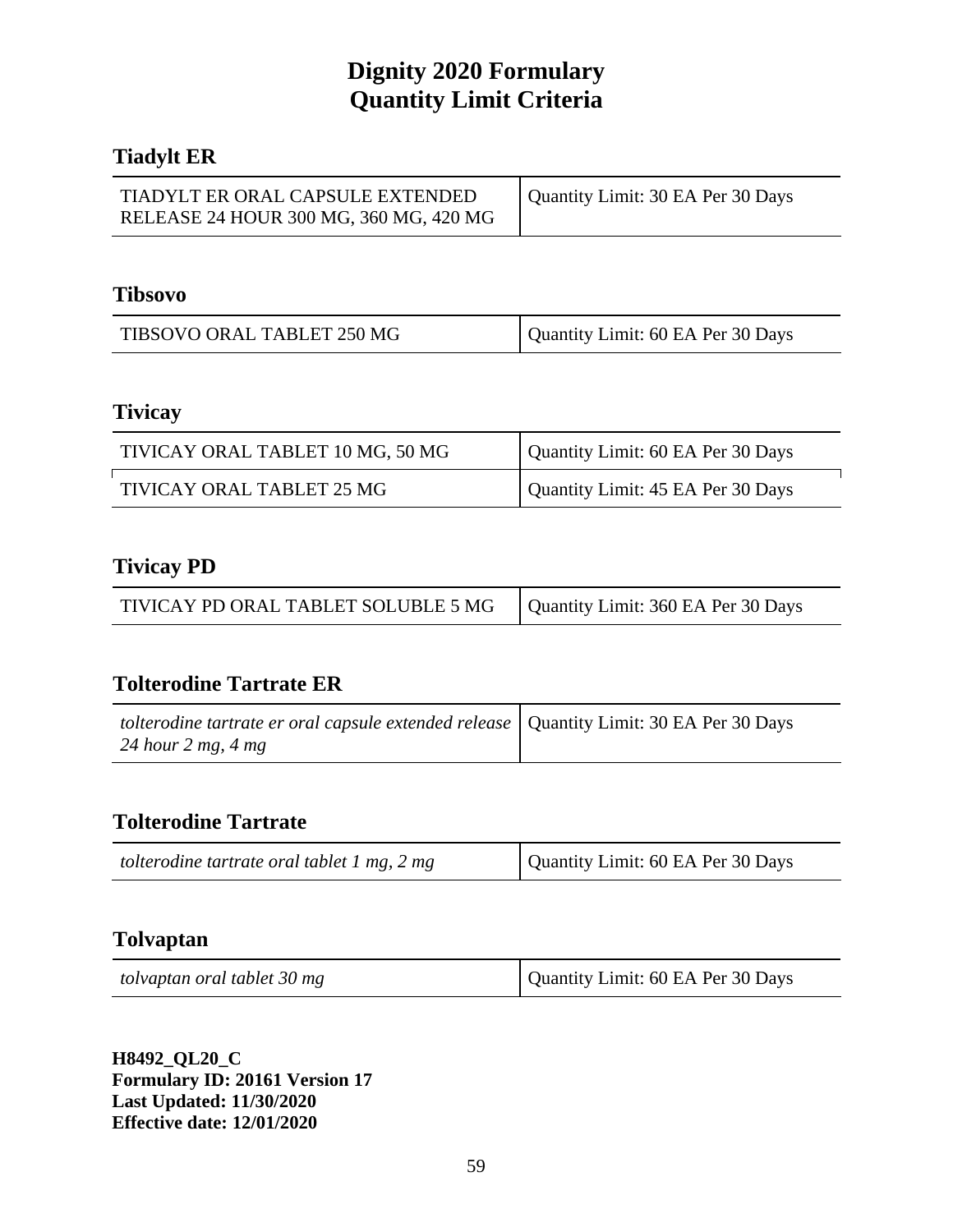### **Toremifene Citrate**

| toremifene citrate oral tablet 60 mg | Quantity Limit: 30 EA Per 30 Days |
|--------------------------------------|-----------------------------------|
|--------------------------------------|-----------------------------------|

### **Tracleer**

| TRACLEER ORAL TABLET SOLUBLE 32 MG | Quantity Limit: 120 EA Per 30 Days |
|------------------------------------|------------------------------------|
|------------------------------------|------------------------------------|

#### **traMADol HCl**

| tramadol hcl oral tablet 100 mg | Quantity Limit: 120 EA Per 30 Days |
|---------------------------------|------------------------------------|
| tramadol hel oral tablet 50 mg  | Quantity Limit: 240 EA Per 30 Days |

#### **Tramadol-Acetaminophen**

| tramadol-acetaminophen oral tablet 37.5-325 mg   Quantity Limit: 370 EA Per 30 Days |  |
|-------------------------------------------------------------------------------------|--|

### **Transderm-Scop (1.5 MG)**

| TRANSDERM-SCOP (1.5 MG) TRANSDERMAL   Quantity Limit: 4 EA Per 12 Days |  |
|------------------------------------------------------------------------|--|
| PATCH 72 HOUR 1 MG/3DAYS                                               |  |

# **Trelegy Ellipta**

| TRELEGY ELLIPTA INHALATION AEROSOL<br>POWDER BREATH ACTIVATED 100-62.5-25<br>MCG/INH | Quantity Limit: 60 EA Per 30 Days |
|--------------------------------------------------------------------------------------|-----------------------------------|
|--------------------------------------------------------------------------------------|-----------------------------------|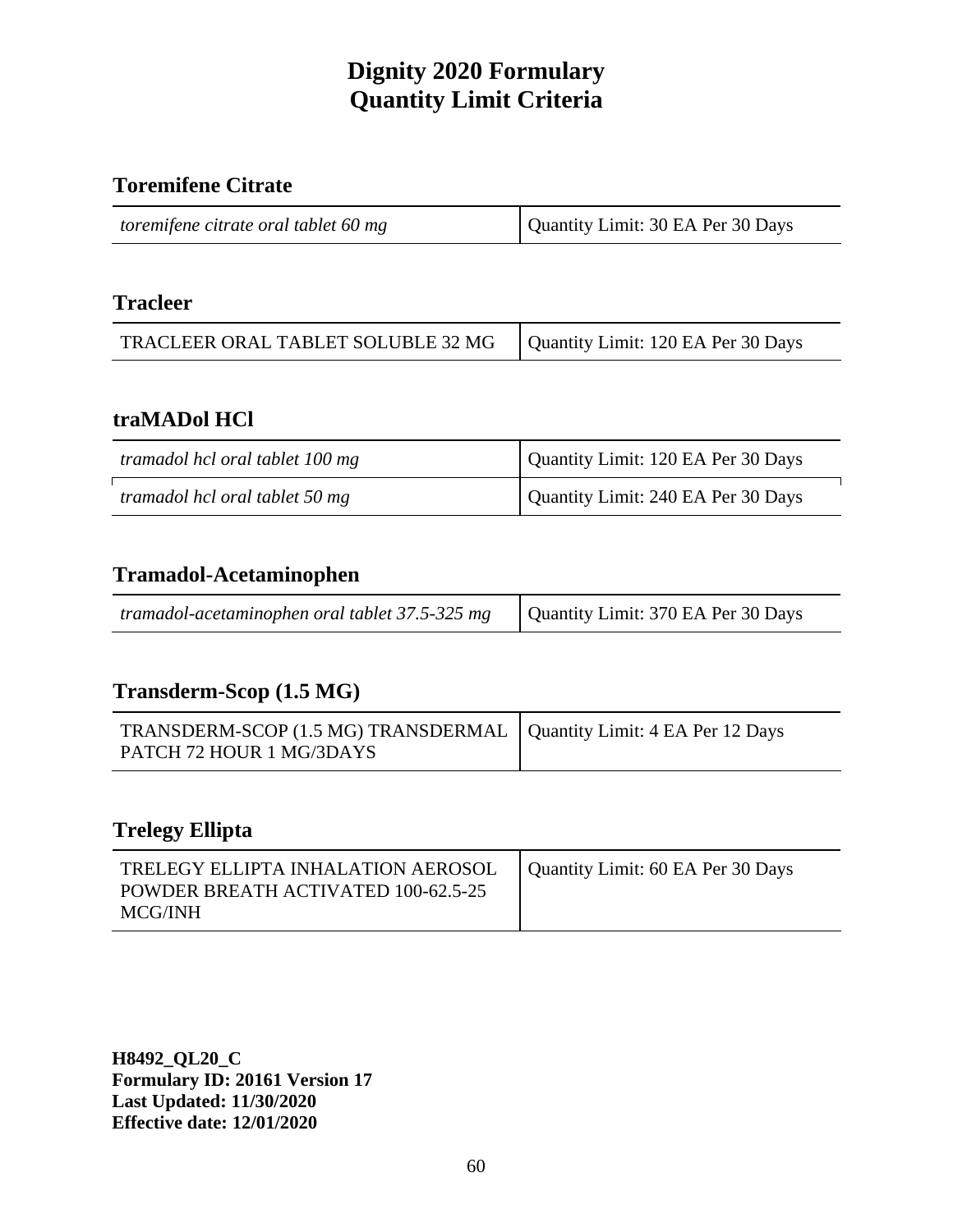# **Trintellix**

| TRINTELLIX ORAL TABLET 10 MG, 20 MG, $5$   Quantity Limit: 30 EA Per 30 Days |  |
|------------------------------------------------------------------------------|--|
| MG                                                                           |  |

### **Triumeq**

| TRIUMEQ ORAL TABLET 600-50-300 MG | Quantity Limit: 30 EA Per 30 Days |
|-----------------------------------|-----------------------------------|
|-----------------------------------|-----------------------------------|

# **Truvada**

| TRUVADA ORAL TABLET 100-150 MG, 133-<br>200 MG, 167-250 MG, 200-300 MG | Quantity Limit: 30 EA Per 30 Days |
|------------------------------------------------------------------------|-----------------------------------|
|------------------------------------------------------------------------|-----------------------------------|

# **Tukysa**

| TUKYSA ORAL TABLET 150 MG, 50 MG | Quantity Limit: 120 EA Per 30 Days |
|----------------------------------|------------------------------------|

# **Turalio**

| TURALIO ORAL CAPSULE 200 MG | Quantity Limit: 120 EA Per 30 Days |
|-----------------------------|------------------------------------|
|-----------------------------|------------------------------------|

### **Tybost**

| Quantity Limit: 30 EA Per 30 Days |
|-----------------------------------|
|                                   |

### **Tykerb**

| TYKERB ORAL TABLET 250 MG | Quantity Limit: 180 EA Per 30 Days |
|---------------------------|------------------------------------|
|---------------------------|------------------------------------|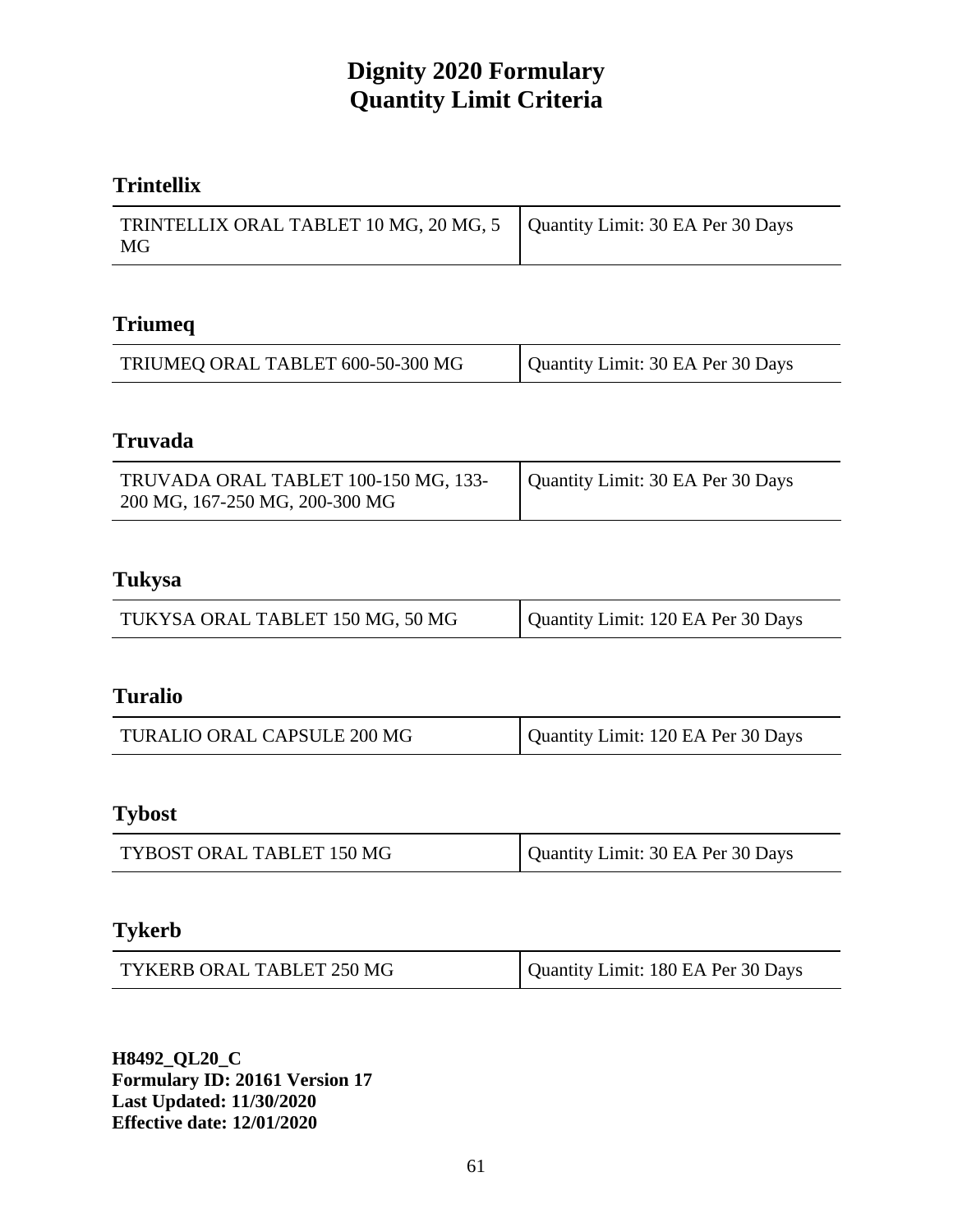# **Uptravi**

| UPTRAVI ORAL TABLET 1000 MCG, 1200<br>MCG, 1400 MCG, 1600 MCG, 200 MCG, 400<br>MCG, 600 MCG, 800 MCG | Quantity Limit: 60 EA Per 30 Days   |
|------------------------------------------------------------------------------------------------------|-------------------------------------|
| UPTRAVI ORAL TABLET THERAPY PACK 200<br>& 800 MCG                                                    | Quantity Limit: 400 EA Per 365 Days |

### **Valchlor**

| VALCHLOR EXTERNAL GEL 0.016 % | Quantity Limit: 60 GM Per 14 Days |
|-------------------------------|-----------------------------------|
|                               |                                   |

### **Valsartan**

| valsartan oral tablet 160 mg, 320 mg | Quantity Limit: 30 EA Per 30 Days |
|--------------------------------------|-----------------------------------|
| valsartan oral tablet 40 mg, 80 mg   | Quantity Limit: 90 EA Per 30 Days |

### **Valsartan-Hydrochlorothiazide**

| valsartan-hydrochlorothiazide oral tablet 160-12.5   Quantity Limit: 30 EA Per 30 Days<br>mg, 160-25 mg, 320-12.5 mg, 320-25 mg, 80-12.5 |  |
|------------------------------------------------------------------------------------------------------------------------------------------|--|
| mg                                                                                                                                       |  |

### **Vemlidy**

|  | <b>VEMLIDY ORAL TABLET 25 MG</b> | Quantity Limit: 30 EA Per 30 Days |
|--|----------------------------------|-----------------------------------|
|--|----------------------------------|-----------------------------------|

### **Venlafaxine HCl ER**

| hour 150 mg, 37.5 mg, 75 mg | venlafaxine hcl er oral capsule extended release 24   Quantity Limit: 60 EA Per 30 Days |  |
|-----------------------------|-----------------------------------------------------------------------------------------|--|
|-----------------------------|-----------------------------------------------------------------------------------------|--|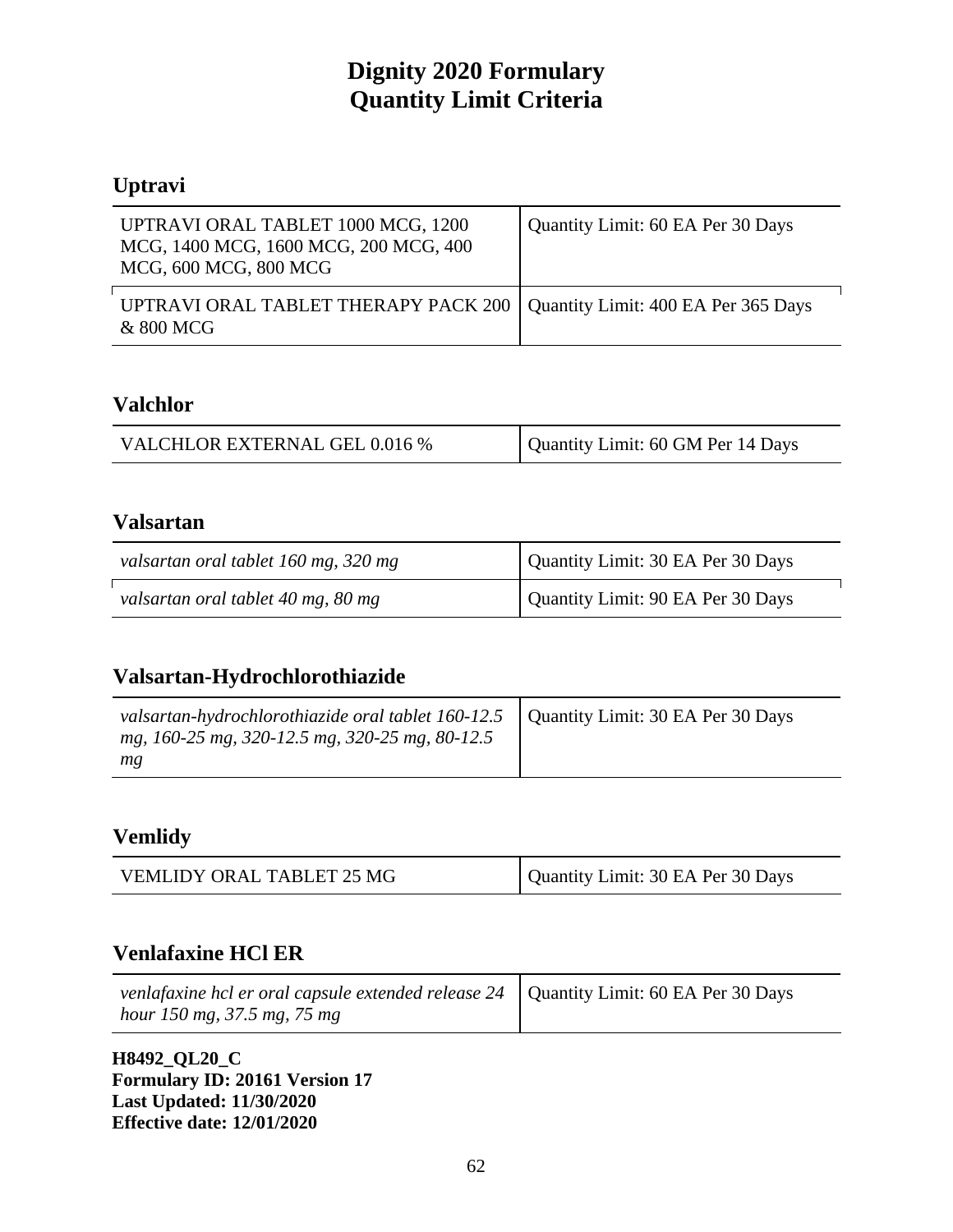### **Venlafaxine HCl ER**

| venlafaxine hcl er oral tablet extended release 24 | Quantity Limit: 30 EA Per 30 Days |
|----------------------------------------------------|-----------------------------------|
| hour 150 mg, 225 mg, 37.5 mg, 75 mg                |                                   |

### **Venlafaxine HCl**

| venlafaxine hcl oral tablet 100 mg, 25 mg, 37.5 mg, $\vert$ Quantity Limit: 90 EA Per 30 Days<br>50 mg, 75 mg |  |
|---------------------------------------------------------------------------------------------------------------|--|
|---------------------------------------------------------------------------------------------------------------|--|

#### **Ventolin HFA**

| <b>VENTOLIN HFA INHALATION AEROSOL</b> | Quantity Limit: 36 GM Per 30 Days |
|----------------------------------------|-----------------------------------|
| SOLUTION 108 (90 BASE) MCG/ACT         |                                   |

### **Verapamil HCl ER**

| verapamil hcl er oral capsule extended release 24<br>hour $100$ mg, $300$ mg                     | Quantity Limit: 30 EA Per 30 Days |
|--------------------------------------------------------------------------------------------------|-----------------------------------|
| verapamil hcl er oral capsule extended release 24<br>hour 120 mg, 180 mg, 200 mg, 240 mg, 360 mg | Quantity Limit: 60 EA Per 30 Days |

#### **Versacloz**

|--|

### **Vigabatrin**

| vigabatrin oral packet 500 mg | Quantity Limit: 180 EA Per 30 Days |
|-------------------------------|------------------------------------|
| vigabatrin oral tablet 500 mg | Quantity Limit: 180 EA Per 30 Days |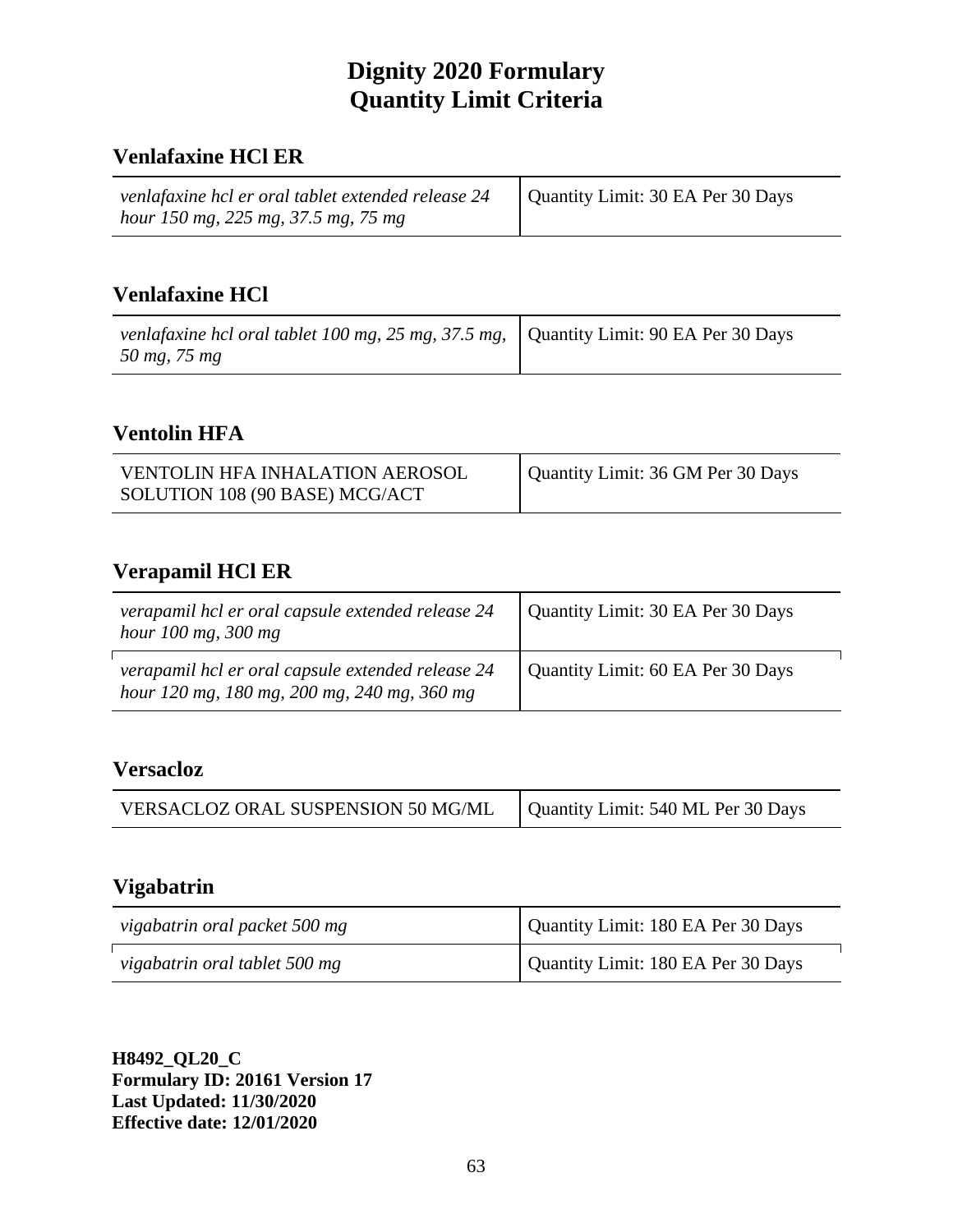# **Vigadrone**

| VIGADRONE ORAL PACKET 500 MG | Quantity Limit: 180 EA Per 30 Days |  |
|------------------------------|------------------------------------|--|
|                              |                                    |  |

# **Viibryd**

| VIIBRYD ORAL TABLET 10 MG, 20 MG, 40 | Quantity Limit: 30 EA Per 30 Days |
|--------------------------------------|-----------------------------------|
| MG                                   |                                   |

# **Viibryd Starter Pack**

| VIIBRYD STARTER PACK ORAL KIT 10 & 20   Quantity Limit: 30 EA Per 30 Days<br>MG |  |
|---------------------------------------------------------------------------------|--|
|---------------------------------------------------------------------------------|--|

### **Vimpat**

| VIMPAT ORAL SOLUTION 10 MG/ML                       | Quantity Limit: 1395 ML Per 30 Days |
|-----------------------------------------------------|-------------------------------------|
| VIMPAT ORAL TABLET 100 MG, 150 MG, 200<br>MG, 50 MG | Quantity Limit: 60 EA Per 30 Days   |

# **Viracept**

| VIRACEPT ORAL TABLET 250 MG | Quantity Limit: 300 EA Per 30 Days |
|-----------------------------|------------------------------------|
| VIRACEPT ORAL TABLET 625 MG | Quantity Limit: 120 EA Per 30 Days |

#### **Viramune**

| VIRAMUNE ORAL SUSPENSION 50 MG/5ML   Quantity Limit: 1200 ML Per 30 Days |  |
|--------------------------------------------------------------------------|--|
|--------------------------------------------------------------------------|--|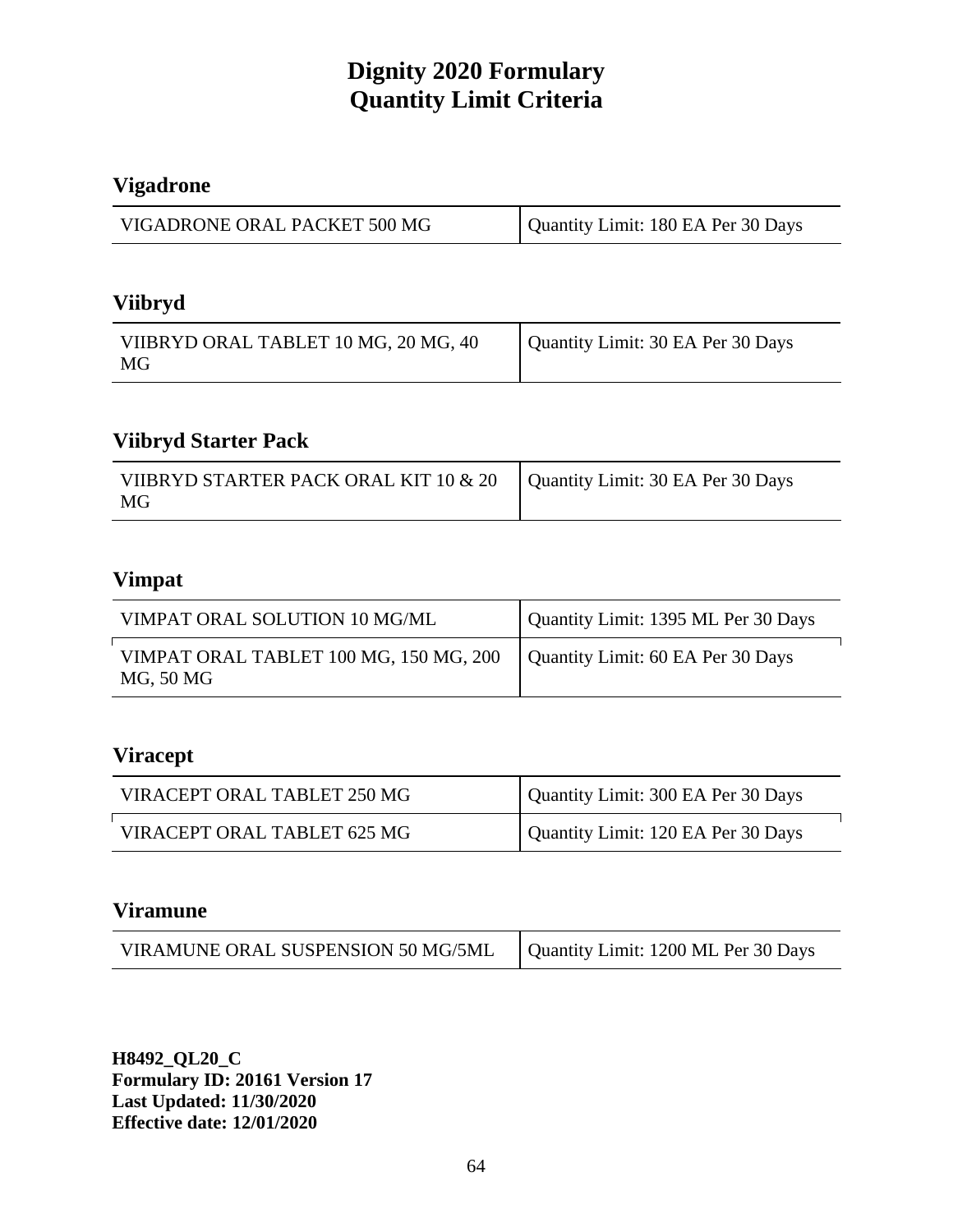# **Viread**

| VIREAD ORAL POWDER 40 MG/GM                  | Quantity Limit: 240 GM Per 30 Days |
|----------------------------------------------|------------------------------------|
| VIREAD ORAL TABLET 150 MG, 200 MG, 250<br>MG | Quantity Limit: 30 EA Per 30 Days  |

### **Vitrakvi**

| VITRAKVI ORAL CAPSULE 100 MG | Quantity Limit: 60 EA Per 30 Days  |
|------------------------------|------------------------------------|
| VITRAKVI ORAL CAPSULE 25 MG  | Quantity Limit: 180 EA Per 30 Days |

# **Vizimpro**

| VIZIMPRO ORAL TABLET 15 MG, 30 MG, 45   Quantity Limit: 30 EA Per 30 Days |  |
|---------------------------------------------------------------------------|--|
| MG                                                                        |  |

### **Voriconazole**

| voriconazole oral tablet 200 mg, 50 mg | Quantity Limit: 120 EA Per 30 Days |
|----------------------------------------|------------------------------------|
|----------------------------------------|------------------------------------|

### **Votrient**

| VOTRIENT ORAL TABLET 200 MG | Quantity Limit: 120 EA Per 30 Days |
|-----------------------------|------------------------------------|
|                             |                                    |

# **Vraylar**

| VRAYLAR ORAL CAPSULE 1.5 MG                | Quantity Limit: 60 EA Per 30 Days |
|--------------------------------------------|-----------------------------------|
| VRAYLAR ORAL CAPSULE 3 MG, 4.5 MG, 6<br>MG | Quantity Limit: 30 EA Per 30 Days |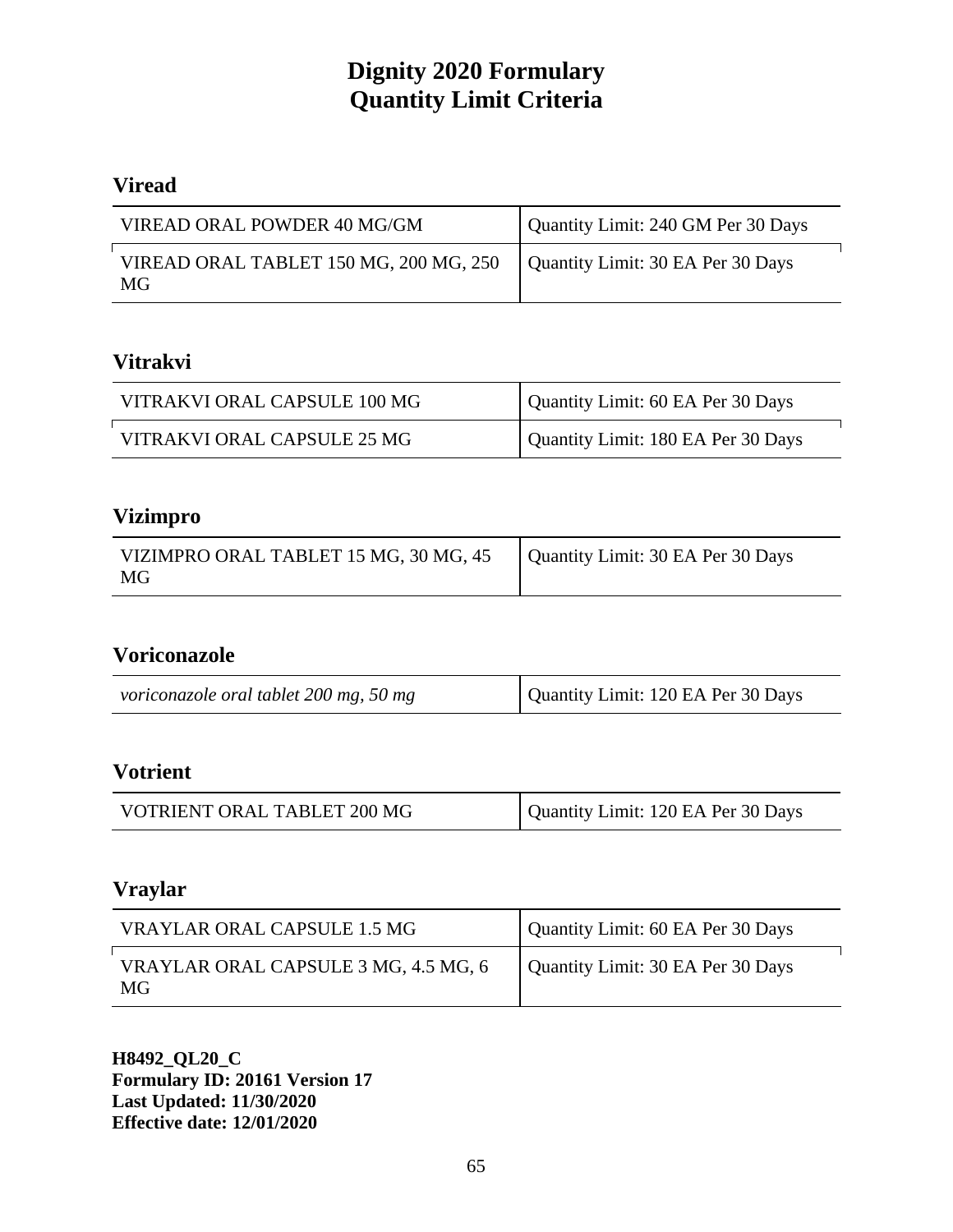# **Vraylar**

| VRAYLAR ORAL CAPSULE THERAPY PACK   Quantity Limit: 14 EA Per 365 Days<br>$1.5 \& 3 MG$ |  |
|-----------------------------------------------------------------------------------------|--|

# **Vyndamax**

| VYNDAMAX ORAL CAPSULE 61 MG | Quantity Limit: 30 EA Per 30 Days |
|-----------------------------|-----------------------------------|

### **Xalkori**

| Quantity Limit: 60 EA Per 30 Days<br>XALKORI ORAL CAPSULE 200 MG, 250 MG |
|--------------------------------------------------------------------------|
|--------------------------------------------------------------------------|

### **Xcopri (250 MG Daily Dose)**

| XCOPRI (250 MG DAILY DOSE) ORAL | Quantity Limit: 56 EA Per 28 Days |
|---------------------------------|-----------------------------------|
| TABLET THERAPY PACK 50 & 200 MG |                                   |

#### **Xcopri (350 MG Daily Dose)**

| XCOPRI (350 MG DAILY DOSE) ORAL  | Quantity Limit: 56 EA Per 28 Days |
|----------------------------------|-----------------------------------|
| TABLET THERAPY PACK 150 & 200 MG |                                   |

### **Xcopri**

| XCOPRI ORAL TABLET 100 MG, 150 MG, 200<br>MG, 50 MG                                                                                                    | Quantity Limit: 60 EA Per 30 Days |
|--------------------------------------------------------------------------------------------------------------------------------------------------------|-----------------------------------|
| XCOPRI ORAL TABLET THERAPY PACK 14 X   Quantity Limit: 28 EA Per 28 Days<br>12.5 MG & 14 X 25 MG, 14 X 150 MG & 14 X200<br>MG, 14 X 50 MG & 14 X100 MG |                                   |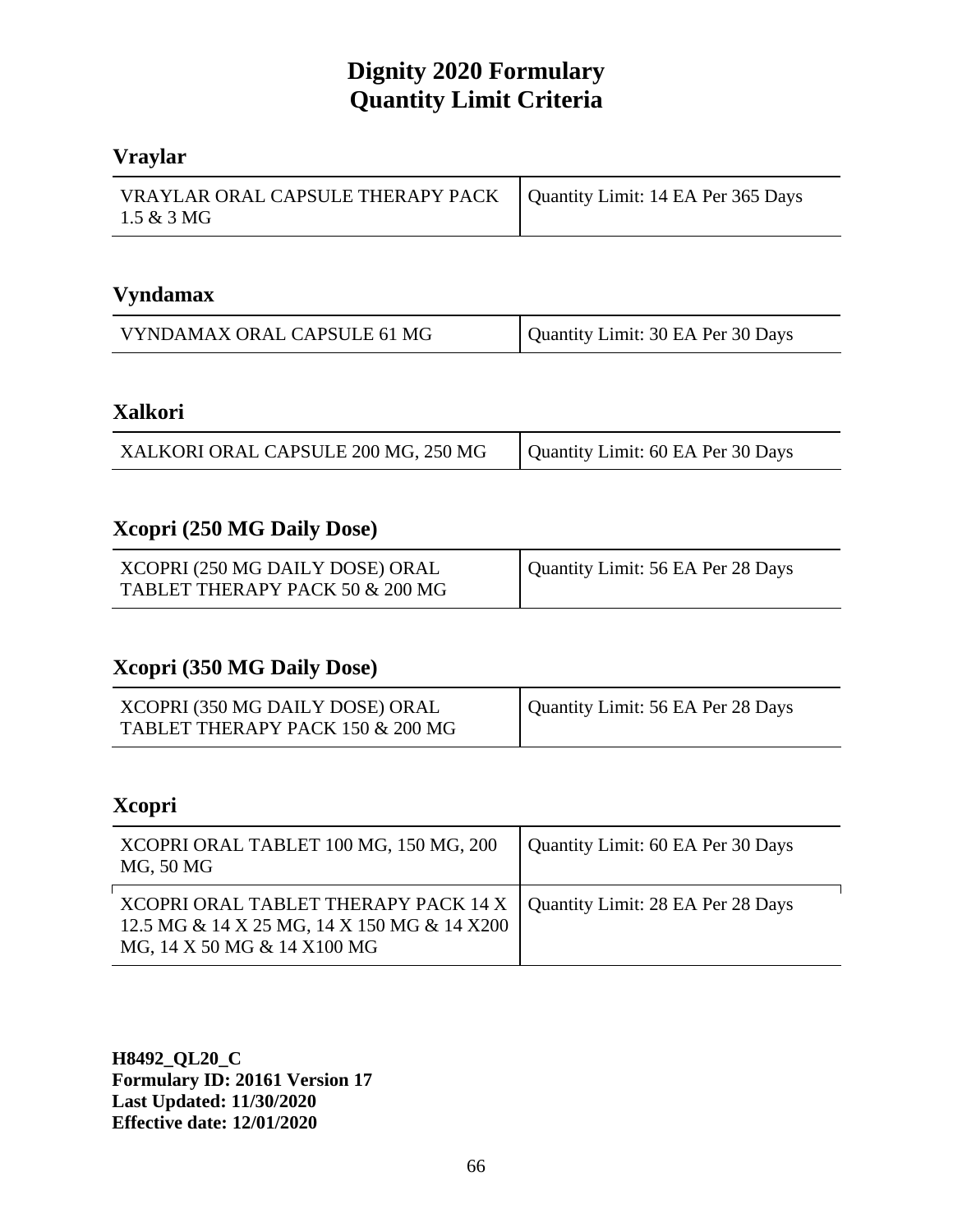# **Xgeva**

| <b>XGEVA SUBCUTANEOUS SOLUTION 120</b><br>MG/1.7ML | Quantity Limit: 2 ML Per 28 Days |
|----------------------------------------------------|----------------------------------|
|----------------------------------------------------|----------------------------------|

#### **Xtandi**

| XTANDI ORAL CAPSULE 40 MG | Quantity Limit: 120 EA Per 30 Days |
|---------------------------|------------------------------------|
|---------------------------|------------------------------------|

# **Xyrem**

| XYREM ORAL SOLUTION 500 MG/ML | Quantity Limit: 540 ML Per 30 Days |
|-------------------------------|------------------------------------|
|-------------------------------|------------------------------------|

#### **Yonsa**

| YONSA ORAL TABLET 125 MG | Quantity Limit: 120 EA Per 30 Days |
|--------------------------|------------------------------------|
|--------------------------|------------------------------------|

# **Zafirlukast**

| zafirlukast oral tablet 10 mg, 20 mg | Quantity Limit: 60 EA Per 30 Days |
|--------------------------------------|-----------------------------------|
|--------------------------------------|-----------------------------------|

# **Zaleplon**

| zaleplon oral capsule 10 mg, 5 mg | Quantity Limit: 30 EA Per 30 Days |
|-----------------------------------|-----------------------------------|
|-----------------------------------|-----------------------------------|

#### **Zejula**

| ZEJULA ORAL CAPSULE 100 MG | Quantity Limit: 90 EA Per 30 Days |
|----------------------------|-----------------------------------|
|----------------------------|-----------------------------------|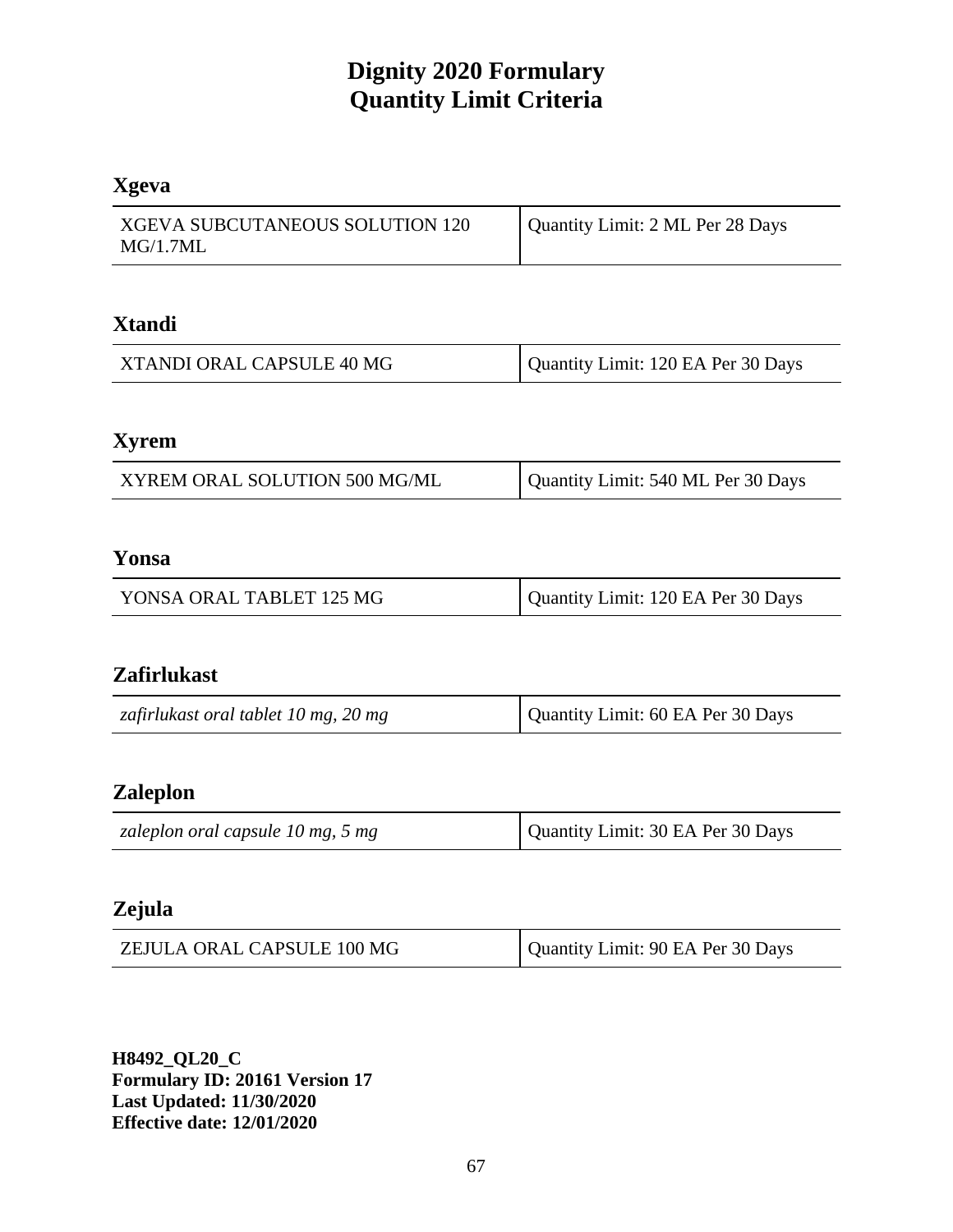# **Zelboraf**

| ZELBORAF ORAL TABLET 240 MG | Quantity Limit: 240 EA Per 30 Days |
|-----------------------------|------------------------------------|
|-----------------------------|------------------------------------|

#### **Zidovudine**

| zidovudine oral capsule 100 mg  | Quantity Limit: 180 EA Per 30 Days  |
|---------------------------------|-------------------------------------|
| zidovudine oral syrup 50 mg/5ml | Quantity Limit: 1680 ML Per 28 Days |
| zidovudine oral tablet 300 mg   | Quantity Limit: 60 EA Per 30 Days   |

# **Ziprasidone HCl**

| Quantity Limit: 60 EA Per 30 Days<br>ziprasidone hcl oral capsule 20 mg, 40 mg, 60 mg,<br>$80 \, mg$ |
|------------------------------------------------------------------------------------------------------|
|------------------------------------------------------------------------------------------------------|

#### **Zolinza**

| ZOLINZA ORAL CAPSULE 100 MG | Quantity Limit: 120 EA Per 30 Days |
|-----------------------------|------------------------------------|
|                             |                                    |

# **ZOLMitriptan**

| zolmitriptan oral tablet 2.5 mg             | Quantity Limit: 12 EA Per 30 Days |
|---------------------------------------------|-----------------------------------|
| zolmitriptan oral tablet 5 mg               | Quantity Limit: 6 EA Per 30 Days  |
| zolmitriptan oral tablet dispersible 2.5 mg | Quantity Limit: 12 EA Per 30 Days |
| zolmitriptan oral tablet dispersible 5 mg   | Quantity Limit: 6 EA Per 30 Days  |

### **Zolpidem Tartrate**

| zolpidem tartrate oral tablet 10 mg | Quantity Limit: 30 EA Per 30 Days |
|-------------------------------------|-----------------------------------|
|                                     |                                   |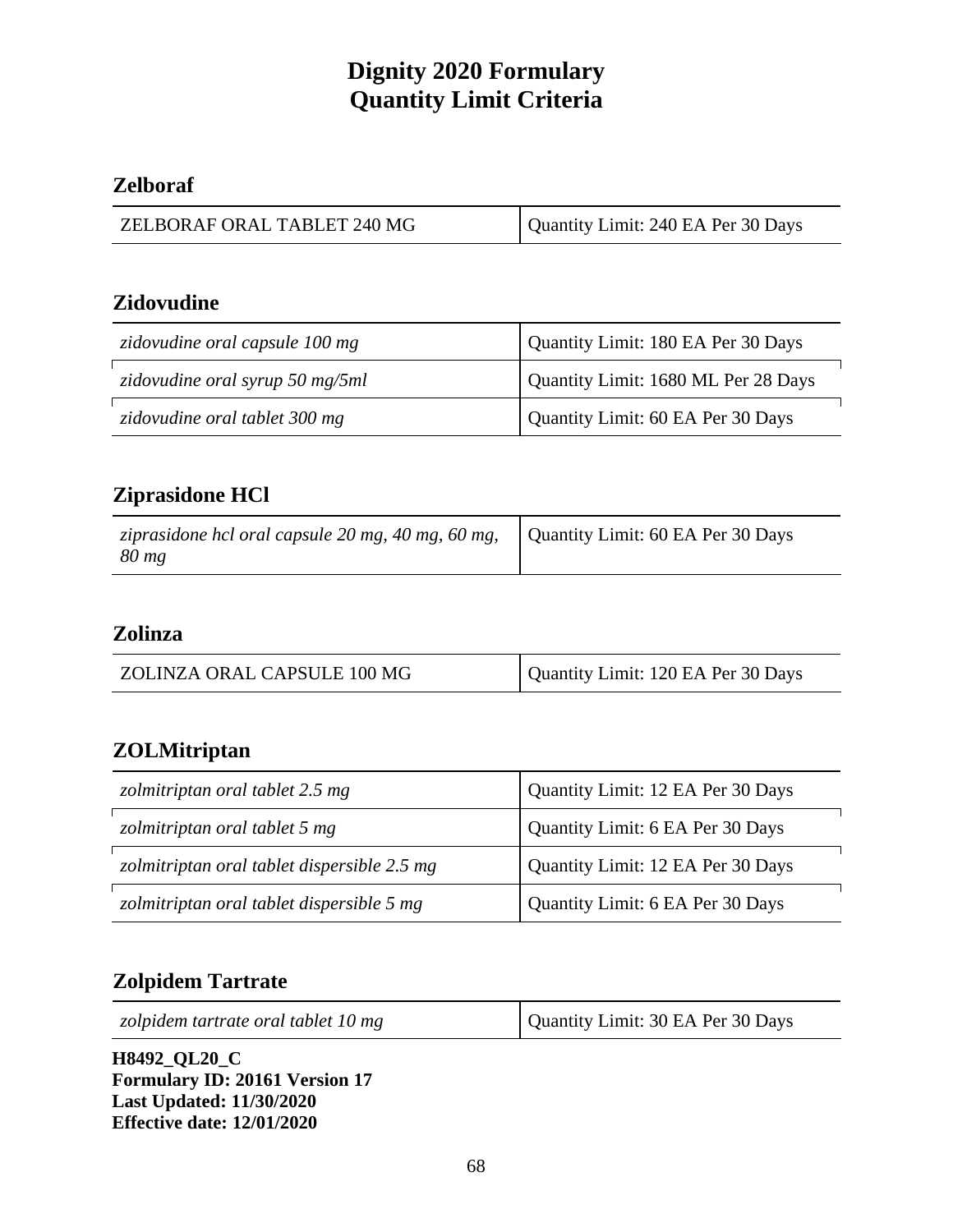# **Zolpidem Tartrate**

| zolpidem tartrate oral tablet 5 mg | Quantity Limit: 60 EA Per 30 Days |
|------------------------------------|-----------------------------------|
|                                    |                                   |

#### **Zortress**

| ZORTRESS ORAL TABLET 1 MG | Quantity Limit: 60 EA Per 30 Days |
|---------------------------|-----------------------------------|
|                           |                                   |

# **Zydelig**

| ZYDELIG ORAL TABLET 100 MG, 150 MG | Quantity Limit: 60 EA Per 30 Days |
|------------------------------------|-----------------------------------|

# **Zykadia**

| ZYKADIA ORAL TABLET 150 MG | Quantity Limit: 150 EA Per 30 Days |
|----------------------------|------------------------------------|
|                            |                                    |

# **Zytiga**

| ZYTIGA ORAL TABLET 500 MG | Quantity Limit: 120 EA Per 30 Days |
|---------------------------|------------------------------------|
|                           |                                    |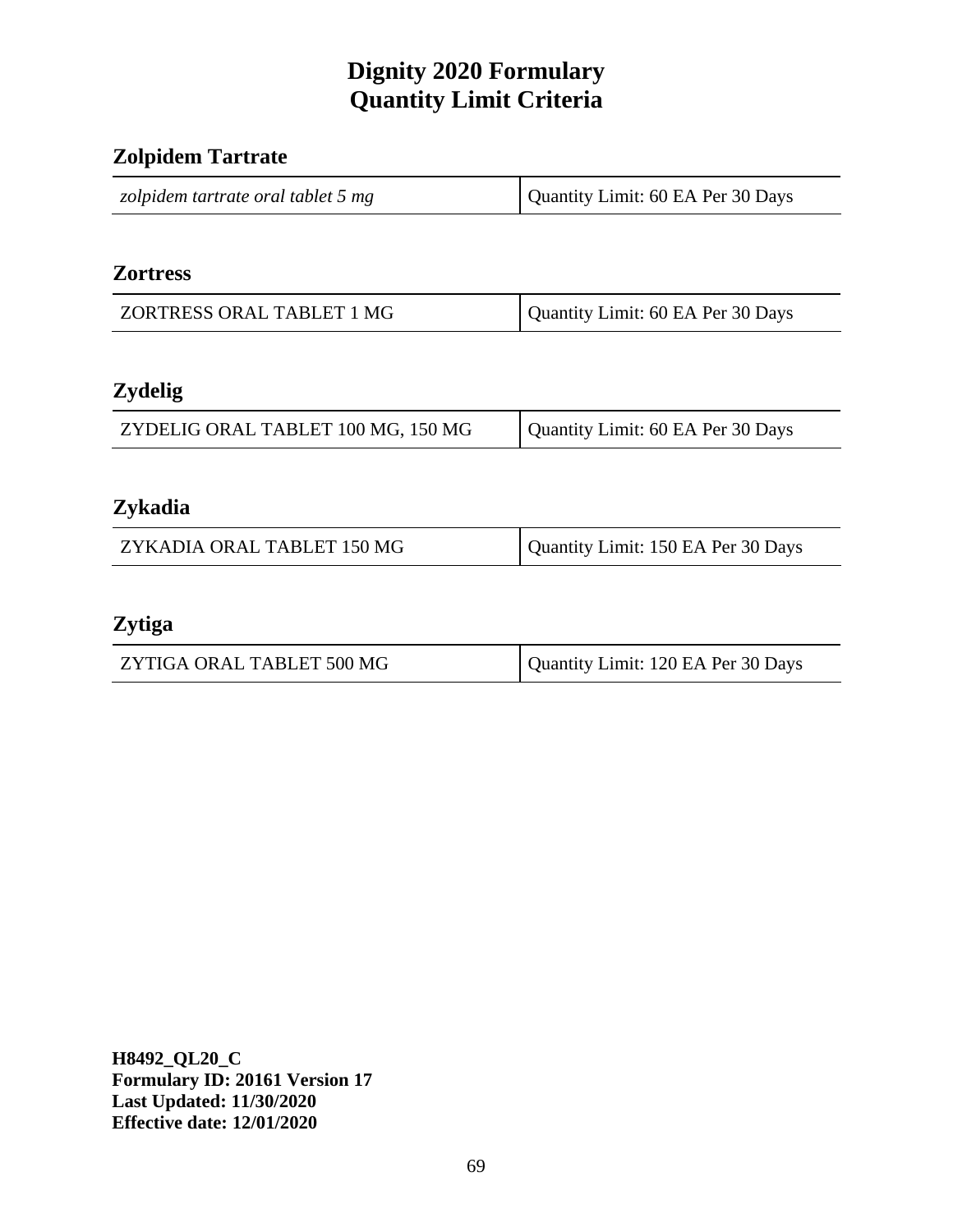#### **Index of Drugs/Alphabetical Listing**

#### $\mathbf{A}$

| Abacavir Sulfate-lamiVUDine 1     |  |
|-----------------------------------|--|
| Abacavir-Lamivudine-Zidovudine  1 |  |
|                                   |  |
|                                   |  |
| Acetaminophen-Codeine 1           |  |
|                                   |  |
|                                   |  |
|                                   |  |
|                                   |  |
|                                   |  |
|                                   |  |
|                                   |  |
|                                   |  |
|                                   |  |
|                                   |  |
|                                   |  |
|                                   |  |
|                                   |  |
|                                   |  |
|                                   |  |
|                                   |  |
|                                   |  |
|                                   |  |
| Amlodipine Besy-Benazepril HCl  4 |  |
| Amlodipine Besylate-Valsartan  4  |  |
|                                   |  |
|                                   |  |
| Amphetamine-Dextroamphetamine 5   |  |
|                                   |  |
|                                   |  |
|                                   |  |
|                                   |  |
|                                   |  |
|                                   |  |
|                                   |  |
|                                   |  |
|                                   |  |
|                                   |  |

| R                               |
|---------------------------------|
|                                 |
|                                 |
|                                 |
|                                 |
|                                 |
|                                 |
|                                 |
|                                 |
|                                 |
|                                 |
|                                 |
|                                 |
|                                 |
|                                 |
| buPROPion HCl ER (SR) 10        |
| BuPROPion HCl ER (SR)  10       |
| BuPROPion HCl ER (XL) 10        |
| Butalbital-Acetaminophen 10     |
| Butalbital-APAP-Caffeine 11     |
| Butalbital-ASA-Caff-Codeine  11 |
| Butalbital-Aspirin-Caffeine  11 |
| C                               |
|                                 |
|                                 |
| Candesartan Cilexetil-HCTZ  11  |
|                                 |
|                                 |
|                                 |
| ChlordiazePOXIDE HCl 12         |
|                                 |
|                                 |
|                                 |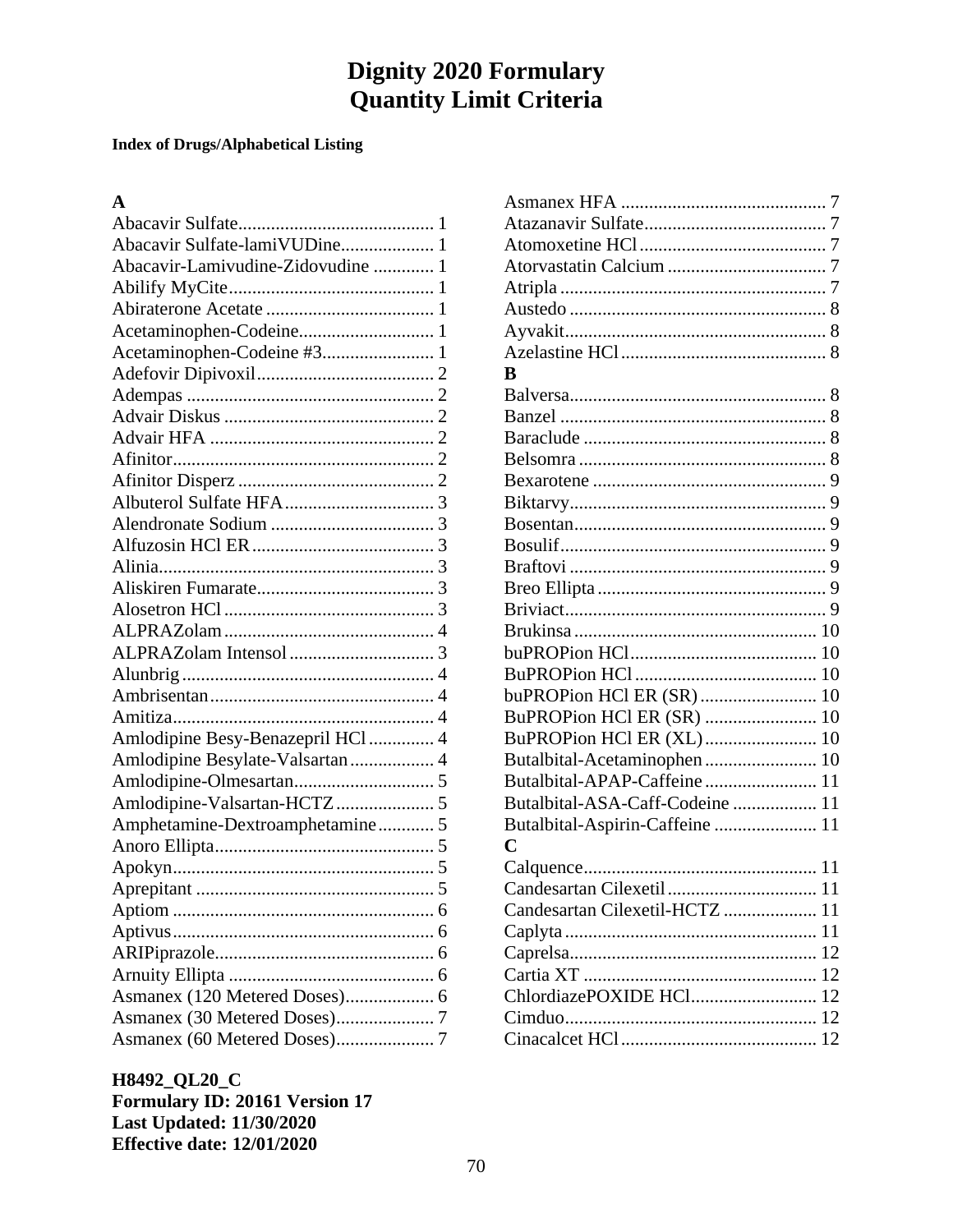| Clorazepate Dipotassium  13<br>Cometriq (100 MG Daily Dose)  14<br>Cometriq (140 MG Daily Dose)  14<br>Cometriq (60 mg Daily Dose) 14<br>D<br>Desvenlafaxine Succinate ER 15<br>Dexmethylphenidate HCl 16<br>Dextroamphetamine Sulfate 16<br>Dextroamphetamine Sulfate ER  16<br>Diltiazem HCl ER Beads  17<br>DilTIAZem HCl ER Coated Beads 17, 18 | Citalopram Hydrobromide 12 |  |
|-----------------------------------------------------------------------------------------------------------------------------------------------------------------------------------------------------------------------------------------------------------------------------------------------------------------------------------------------------|----------------------------|--|
|                                                                                                                                                                                                                                                                                                                                                     |                            |  |
|                                                                                                                                                                                                                                                                                                                                                     |                            |  |
|                                                                                                                                                                                                                                                                                                                                                     |                            |  |
|                                                                                                                                                                                                                                                                                                                                                     |                            |  |
|                                                                                                                                                                                                                                                                                                                                                     |                            |  |
|                                                                                                                                                                                                                                                                                                                                                     |                            |  |
|                                                                                                                                                                                                                                                                                                                                                     |                            |  |
|                                                                                                                                                                                                                                                                                                                                                     |                            |  |
|                                                                                                                                                                                                                                                                                                                                                     |                            |  |
|                                                                                                                                                                                                                                                                                                                                                     |                            |  |
|                                                                                                                                                                                                                                                                                                                                                     |                            |  |
|                                                                                                                                                                                                                                                                                                                                                     |                            |  |
|                                                                                                                                                                                                                                                                                                                                                     |                            |  |
|                                                                                                                                                                                                                                                                                                                                                     |                            |  |
|                                                                                                                                                                                                                                                                                                                                                     |                            |  |
|                                                                                                                                                                                                                                                                                                                                                     |                            |  |
|                                                                                                                                                                                                                                                                                                                                                     |                            |  |
|                                                                                                                                                                                                                                                                                                                                                     |                            |  |
|                                                                                                                                                                                                                                                                                                                                                     |                            |  |
|                                                                                                                                                                                                                                                                                                                                                     |                            |  |
|                                                                                                                                                                                                                                                                                                                                                     |                            |  |
|                                                                                                                                                                                                                                                                                                                                                     |                            |  |
|                                                                                                                                                                                                                                                                                                                                                     |                            |  |
|                                                                                                                                                                                                                                                                                                                                                     |                            |  |
|                                                                                                                                                                                                                                                                                                                                                     |                            |  |
|                                                                                                                                                                                                                                                                                                                                                     |                            |  |
|                                                                                                                                                                                                                                                                                                                                                     |                            |  |
|                                                                                                                                                                                                                                                                                                                                                     |                            |  |
|                                                                                                                                                                                                                                                                                                                                                     |                            |  |
|                                                                                                                                                                                                                                                                                                                                                     |                            |  |
|                                                                                                                                                                                                                                                                                                                                                     |                            |  |
|                                                                                                                                                                                                                                                                                                                                                     |                            |  |
|                                                                                                                                                                                                                                                                                                                                                     |                            |  |
|                                                                                                                                                                                                                                                                                                                                                     |                            |  |
|                                                                                                                                                                                                                                                                                                                                                     |                            |  |
|                                                                                                                                                                                                                                                                                                                                                     |                            |  |
|                                                                                                                                                                                                                                                                                                                                                     |                            |  |
|                                                                                                                                                                                                                                                                                                                                                     |                            |  |
|                                                                                                                                                                                                                                                                                                                                                     |                            |  |
|                                                                                                                                                                                                                                                                                                                                                     |                            |  |
| Dutasteride-Tamsulosin HCl  19                                                                                                                                                                                                                                                                                                                      |                            |  |

| F                           |  |
|-----------------------------|--|
|                             |  |
|                             |  |
|                             |  |
|                             |  |
|                             |  |
|                             |  |
|                             |  |
|                             |  |
|                             |  |
|                             |  |
|                             |  |
|                             |  |
|                             |  |
|                             |  |
|                             |  |
|                             |  |
|                             |  |
| FluvoxaMINE Maleate  24     |  |
| Fondaparinux Sodium 24, 25  |  |
|                             |  |
|                             |  |
|                             |  |
|                             |  |
| G                           |  |
|                             |  |
|                             |  |
| Galantamine Hydrobromide 26 |  |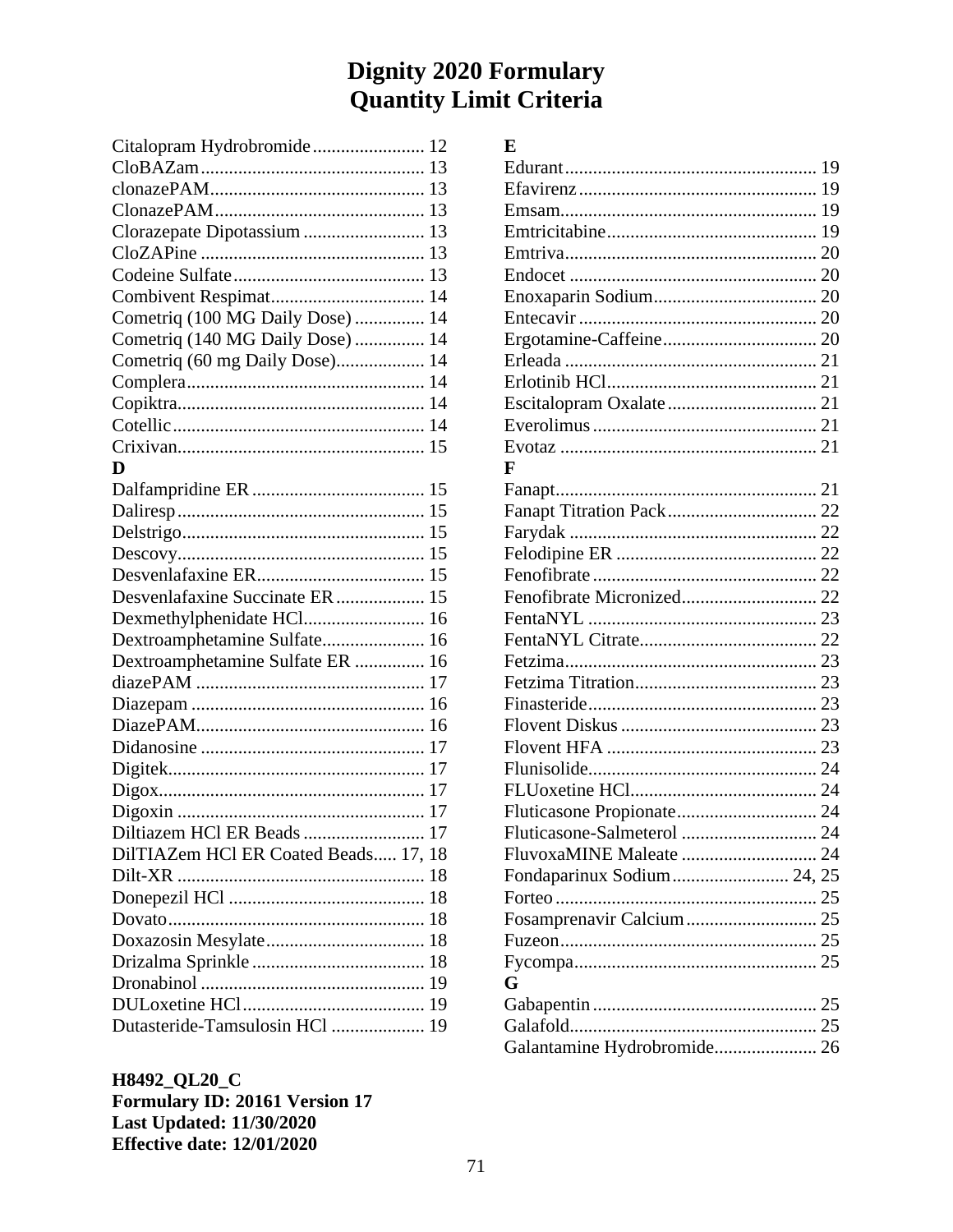| Galantamine Hydrobromide ER  26    |  |
|------------------------------------|--|
|                                    |  |
|                                    |  |
|                                    |  |
|                                    |  |
| H                                  |  |
|                                    |  |
| HYDROcodone-Acetaminophen 27       |  |
|                                    |  |
| HYDROmorphone HCl  27              |  |
| HYDROmorphone HCl PF 27            |  |
| T                                  |  |
|                                    |  |
|                                    |  |
|                                    |  |
|                                    |  |
|                                    |  |
|                                    |  |
|                                    |  |
|                                    |  |
|                                    |  |
|                                    |  |
|                                    |  |
| Irbesartan-Hydrochlorothiazide  29 |  |
|                                    |  |
|                                    |  |
|                                    |  |
| J.                                 |  |
|                                    |  |
|                                    |  |
| K                                  |  |
|                                    |  |
|                                    |  |
| L                                  |  |
|                                    |  |
|                                    |  |
|                                    |  |
|                                    |  |
|                                    |  |
|                                    |  |
| Lidocaine HCl Urethral/Mucosal 31  |  |
|                                    |  |
|                                    |  |
|                                    |  |

| Losartan Potassium-HCTZ  32                                  |  |
|--------------------------------------------------------------|--|
|                                                              |  |
|                                                              |  |
| М                                                            |  |
|                                                              |  |
|                                                              |  |
|                                                              |  |
|                                                              |  |
|                                                              |  |
|                                                              |  |
| Methylphenidate HCl ER 33                                    |  |
|                                                              |  |
|                                                              |  |
|                                                              |  |
|                                                              |  |
| Morphine Sulfate (Concentrate)  34                           |  |
|                                                              |  |
|                                                              |  |
|                                                              |  |
| N                                                            |  |
|                                                              |  |
|                                                              |  |
|                                                              |  |
|                                                              |  |
|                                                              |  |
|                                                              |  |
|                                                              |  |
| NIFEdipine ER Osmotic Release 36                             |  |
|                                                              |  |
|                                                              |  |
|                                                              |  |
|                                                              |  |
| O                                                            |  |
|                                                              |  |
|                                                              |  |
|                                                              |  |
| OLANZapine-FLUoxetine HCl 37<br>Olmesartan Medoxomil-HCTZ 37 |  |
|                                                              |  |
| Olmesartan-Amlodipine-HCTZ 38                                |  |
|                                                              |  |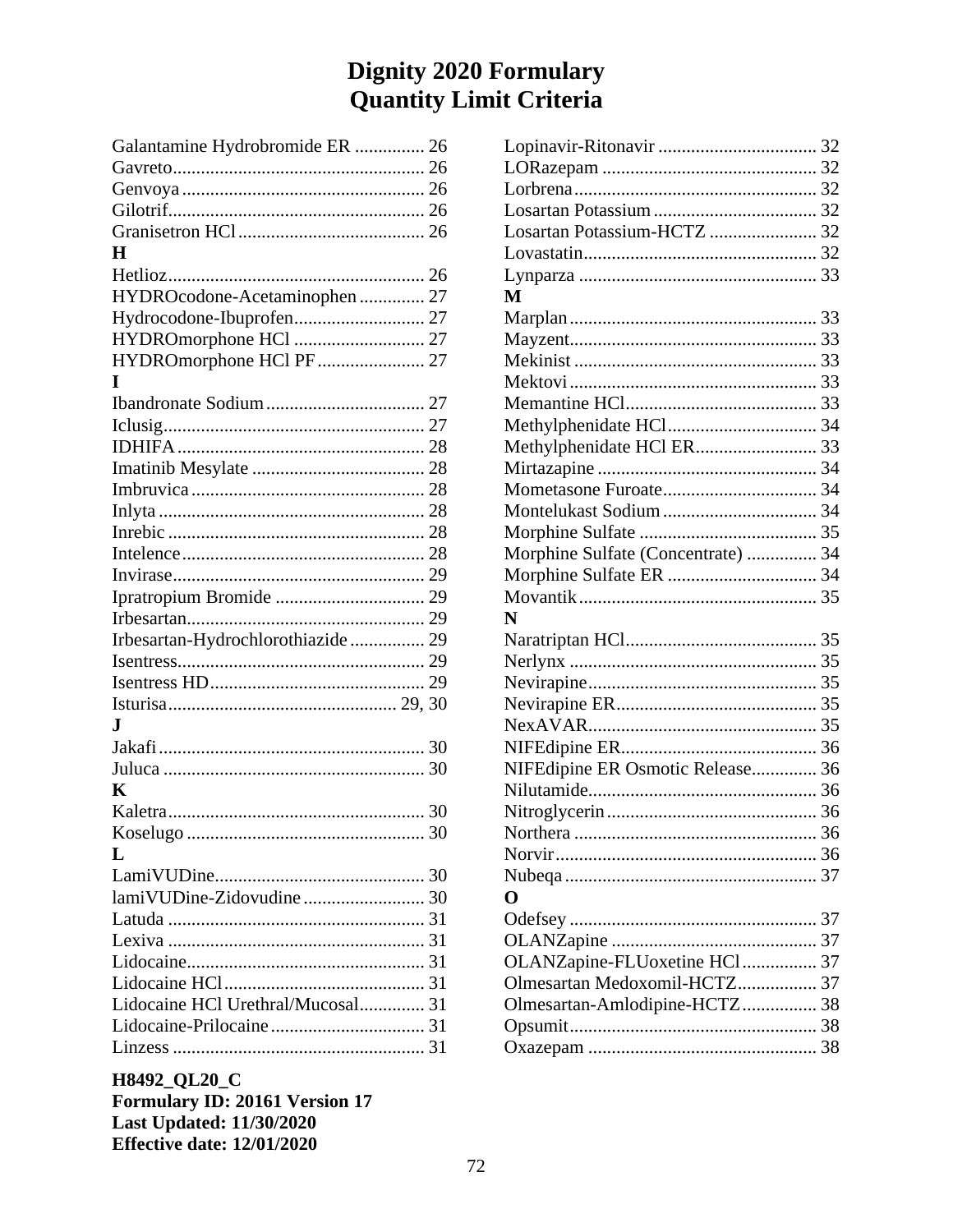## **Dignity 2020 Formulary** Quantity Limit Criteria

| Oxybutynin Chloride ER  38  |  |
|-----------------------------|--|
|                             |  |
|                             |  |
| Oxycodone-Acetaminophen  38 |  |
|                             |  |
| P                           |  |
|                             |  |
|                             |  |
|                             |  |
|                             |  |
|                             |  |
|                             |  |
|                             |  |
|                             |  |
|                             |  |
|                             |  |
|                             |  |
|                             |  |
|                             |  |
|                             |  |
| O                           |  |
|                             |  |
| QUEtiapine Fumarate  41     |  |
| R                           |  |
|                             |  |
|                             |  |
|                             |  |
|                             |  |
|                             |  |
|                             |  |
|                             |  |
|                             |  |
|                             |  |
|                             |  |
|                             |  |
|                             |  |
|                             |  |
| Rizatriptan Benzoate 44     |  |
|                             |  |
|                             |  |
|                             |  |
| S                           |  |
|                             |  |
|                             |  |

H8492\_QL20\_C<br>Formulary ID: 20161 Version 17<br>Last Updated: 11/30/2020 Effective date: 12/01/2020

| SUMAtriptan Succinate 49        |  |
|---------------------------------|--|
| SUMAtriptan Succinate Refill 49 |  |
|                                 |  |
|                                 |  |
|                                 |  |
|                                 |  |
|                                 |  |
|                                 |  |
|                                 |  |
| Т                               |  |
|                                 |  |
|                                 |  |
|                                 |  |
|                                 |  |
|                                 |  |
|                                 |  |
|                                 |  |
|                                 |  |
|                                 |  |